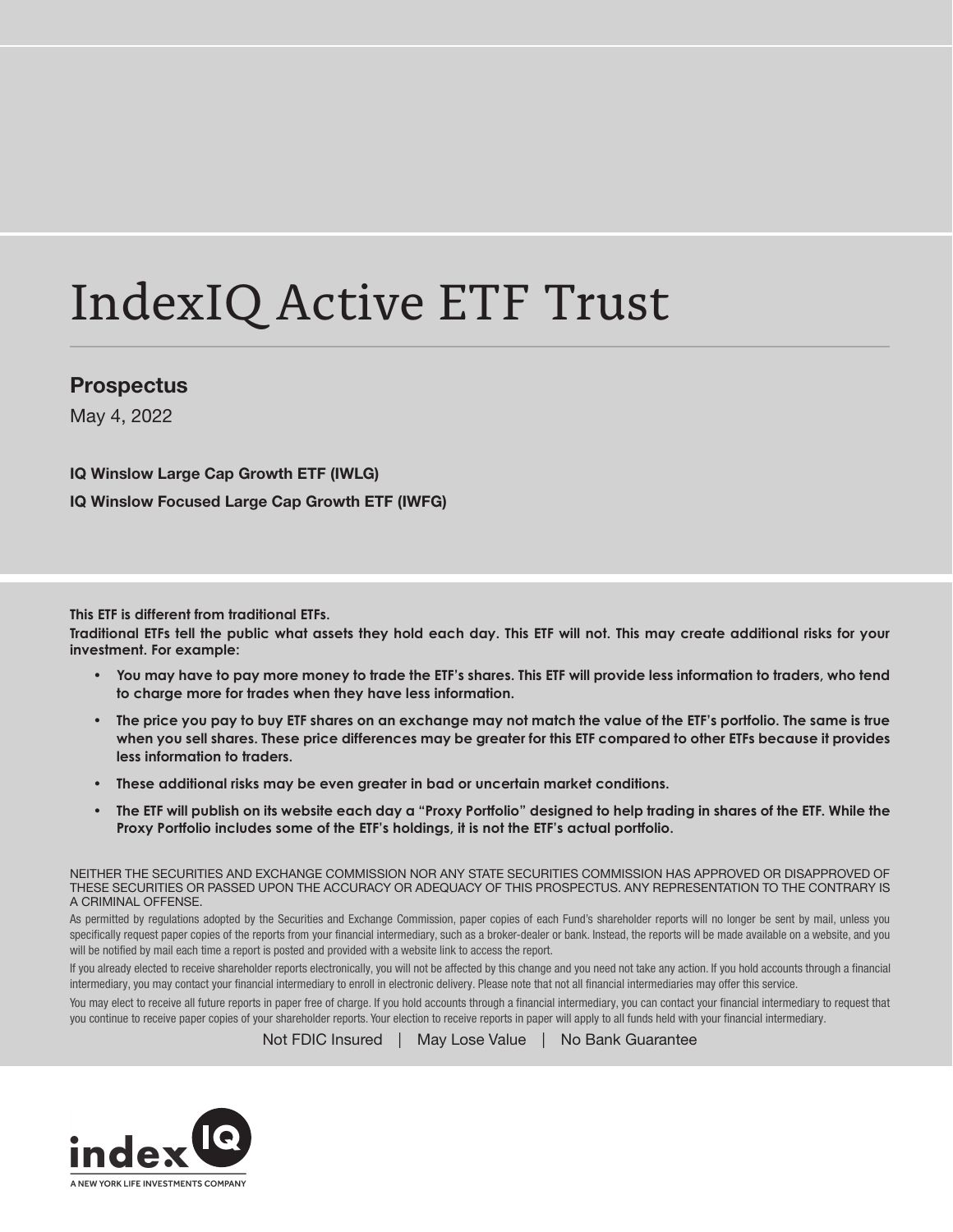**The differences between this ETF and other ETFs may also have advantages. By keeping certain information about the ETF secret, this ETF may face less risk that other traders can predict or copy its investment strategy. This may improve the ETF's performance. If other traders are able to copy or predict the ETF's investment strategy, however, this may hurt the ETF's performance.**

**For additional information regarding the unique attributes and risks of the ETF, see the Authorized Participant Concentration Risk, Early Close/Trading Halt Risk, Proxy Portfolio Risk, Secondary Market Trading Risk and Trading Price Risk of the Principal Risks and the Proxy Portfolio section of the prospectus below.**

IndexIQ Active ETF Trust (the "Trust") is a registered investment company that consists of separate investment portfolios called "Funds". This Prospectus relates to the following Funds:

| Name                                    | <b>CUSIP</b> | Symbol      |
|-----------------------------------------|--------------|-------------|
| IQ Winslow Large Cap Growth ETF         | 45409F769    | <b>IWLG</b> |
| IQ Winslow Focused Large Cap Growth ETF | 45409F751    | <b>IWFG</b> |

Each Fund is an exchange-traded fund. This means that shares of the Funds are listed on a national securities exchange, such as the NYSE Arca, Inc. ("NYSE Arca" or the "Exchange"), and trade at market prices. The market price for a Fund's shares may be different from its net asset value per share (the "NAV"). Each Fund has its own CUSIP number and exchange trading symbol.

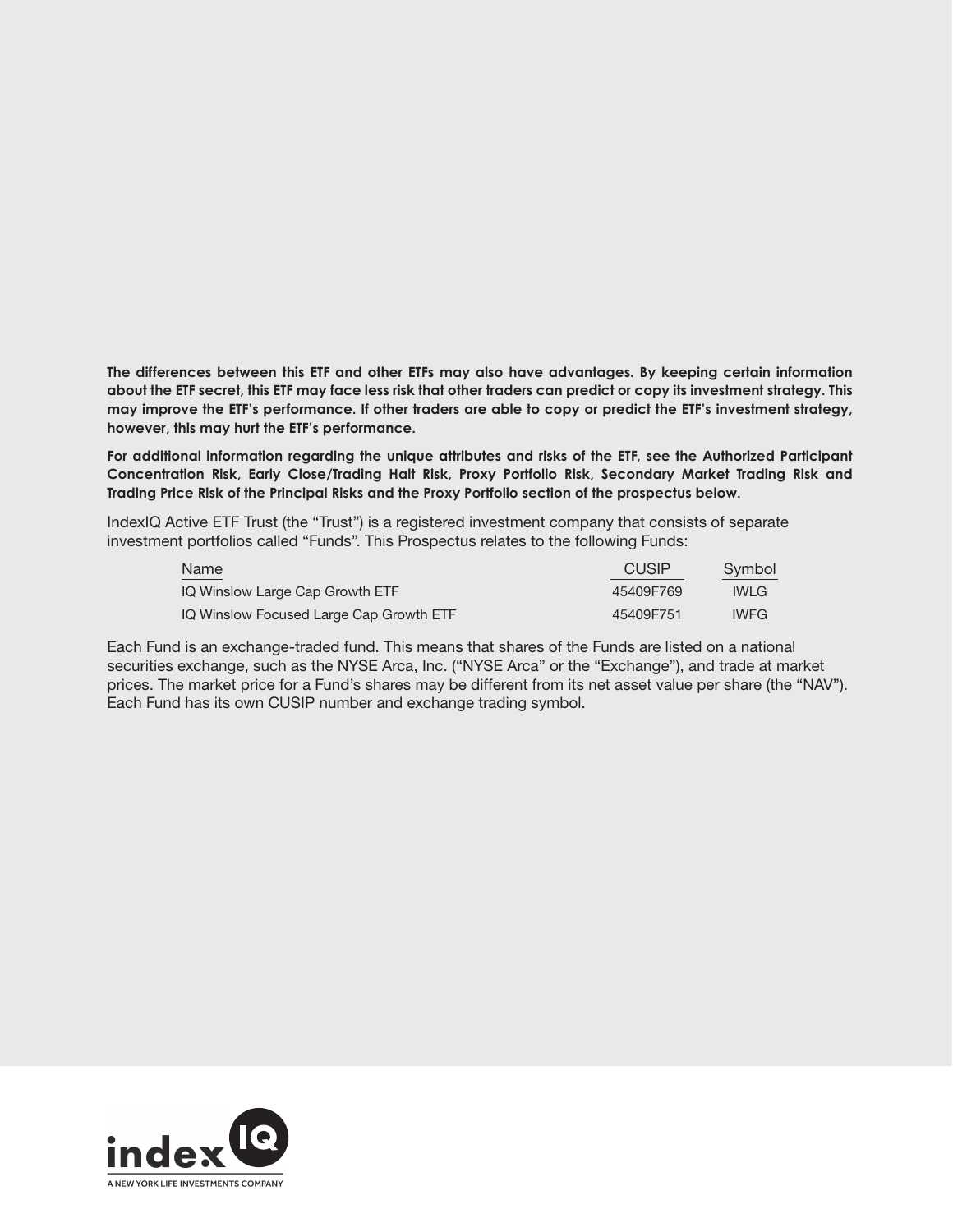|                                                                                                               | $\overline{4}$ |
|---------------------------------------------------------------------------------------------------------------|----------------|
|                                                                                                               | 11             |
|                                                                                                               | 18             |
|                                                                                                               | 18             |
|                                                                                                               | 19             |
|                                                                                                               | 19             |
| Additional Risks (and according to the control of the control of the control of the control of the control of | 26             |
|                                                                                                               | 26             |
|                                                                                                               | 27             |
|                                                                                                               | 29             |
|                                                                                                               | 29             |
|                                                                                                               | 30             |
|                                                                                                               | 30             |
|                                                                                                               | 31             |
|                                                                                                               | 31             |
|                                                                                                               | 32             |
|                                                                                                               | 37             |
|                                                                                                               | 37             |
|                                                                                                               | 37             |
|                                                                                                               | 38             |
|                                                                                                               | 39             |
|                                                                                                               | 40             |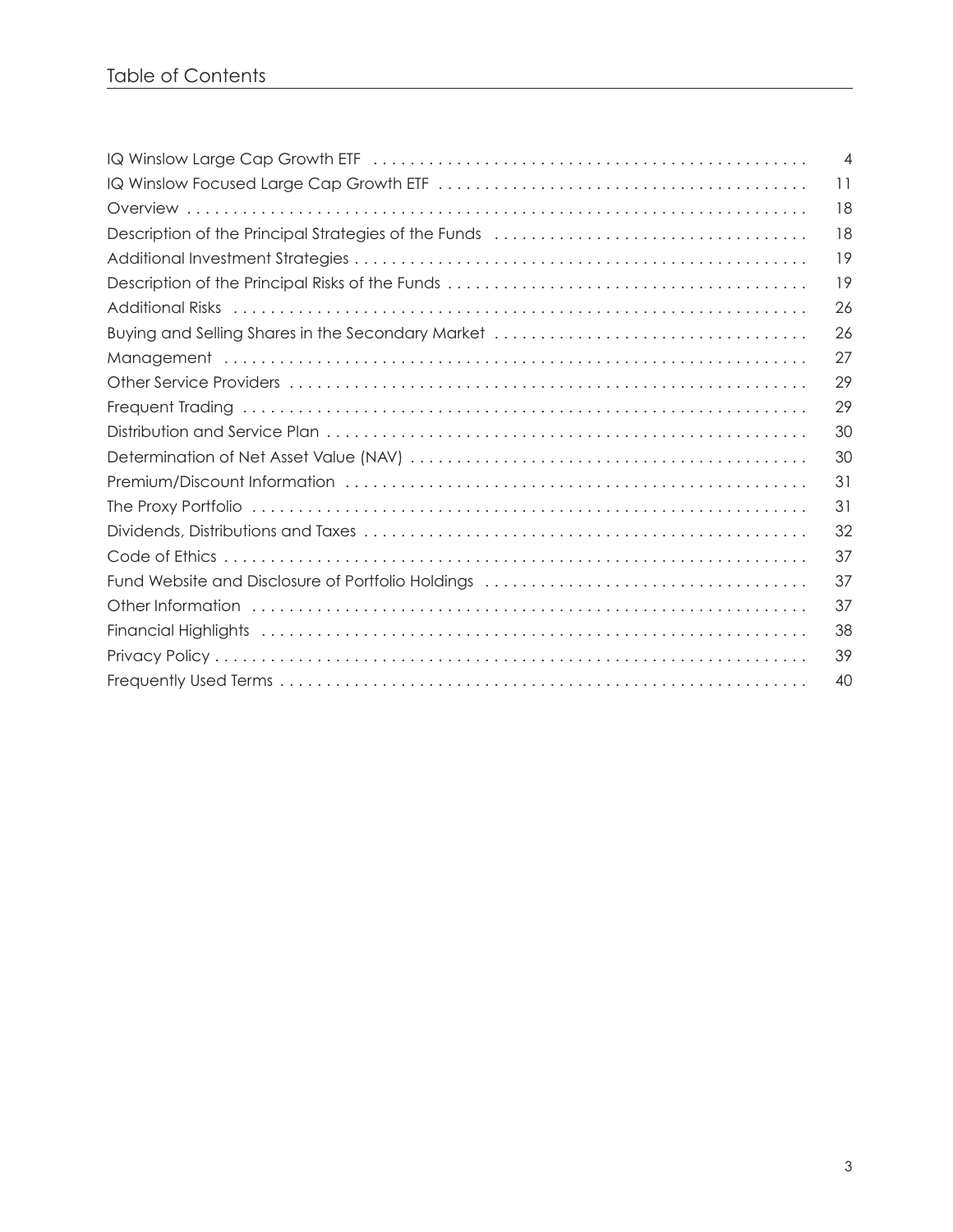# IQ Winslow Large Cap Growth ETF

#### **Investment Objective**

The IQ Winslow Large Cap Growth ETF (the "Fund") seeks long-term growth of capital.

#### **Fees and Expenses of the Fund**

This table describes fees and expenses that you may pay if you buy, hold and sell shares of the Fund ("Shares"). Investors may pay other fees, such as brokerage commissions and other fees to financial intermediaries, which are not reflected in the table and example set forth below.

#### **Shareholder Fees (fees paid directly from your investment):**

None

#### **Annual Fund Operating Expenses (expenses that you pay each year as a percentage of the value of your investment):**

| <b>Total Annual Fund Operating Expenses After Waiver/Reimbursement</b> |       |
|------------------------------------------------------------------------|-------|
| Expense Waiver/Reimbursement <sup>(c)</sup>                            | 0.28% |
| <b>Total Annual Fund Operating Expenses</b>                            | 0.88% |
| Other Expenses <sup>(b)</sup>                                          | 0.13% |
| Distribution and/or Service (12b-1) Fees                               | 0.00% |
| Management Fee <sup>(a)</sup>                                          | 0.75% |

(a) The management fee is as follows: 0.75% on assets up to \$500 million; 0.725% on assets from \$500 million to \$750 million; 0.71% on assets from \$750 million to \$1 billion; 0.70% on assets from \$1 billion to \$2 billion; 0.66% on assets from \$2 billion to \$3 billion; 0.61% on assets from \$3 billion to \$7 billion; 0.585% on assets from \$7 billion to \$9 billion; and 0.575% on assets over \$9 billion.

(b) The Fund has not yet commenced operations and Other Expenses are based on estimated amounts for the current fiscal year.

(c) IndexIQ Advisors LLC (the "Advisor") has contractually agreed to waive or reduce its management fee and/or reimburse expenses of the Fund in an amount that limits "Total Annual Fund Operating Expenses" (exclusive of interest, taxes, brokerage fees and commissions, dividends paid on short sales, acquired fund fees and expenses, and extraordinary expenses) to not more than 0.60% of the average daily net assets of the Fund. The agreement will remain in effect unless terminated by the Board of Trustees of the Fund.

**Example.** This example is intended to help you compare the cost of investing in the Fund with the cost of investing in other funds. The example assumes that you invest \$10,000 in the Fund for the time periods indicated and then sell all of your Shares at the end of those periods. The example also assumes that your investment has a 5% return each year and that the Fund's operating expenses remain at current levels. The return of 5% and estimated expenses are for illustration purposes only, and should not be considered indicators of expected Fund expenses or performance, which may be greater or less than the estimates. Although your actual costs may be higher or lower, based on these assumptions your costs would be:

| 1 Year | 3 Years |
|--------|---------|
| \$62   | \$354   |

#### **Portfolio Turnover**

The Fund pays transaction costs, such as commissions, when it buys and sells securities or other instruments. A higher portfolio turnover rate may indicate higher transaction costs and may result in higher taxes when Shares are held in a taxable account. These costs, which are not reflected in annual Fund operating expenses or in the example, affect the Fund's performance. This rate excludes the value of portfolio securities received or delivered as a result of in-kind creations or redemptions of the Shares. The Fund is newly organized and, as of the date of the Prospectus, has not yet commenced operations.

#### **Principal Investment Strategies**

Under normal circumstances, the Fund invests at least 80% of its net assets in large capitalization companies, which are companies having a market capitalization in excess of \$4 billion at the time of purchase. Typically, Winslow Capital Management, LLC ("Winslow Capital" or the "Subadvisor") invests substantially all of the Fund's investable assets in domestic securities. However, the Fund is permitted to invest up to 20% of its net assets in depositary receipts issued by a trust (including American Depositary Receipts ("ADRs")) of foreign securities and in common stocks listed on a foreign exchange that trade on such exchange contemporaneously with the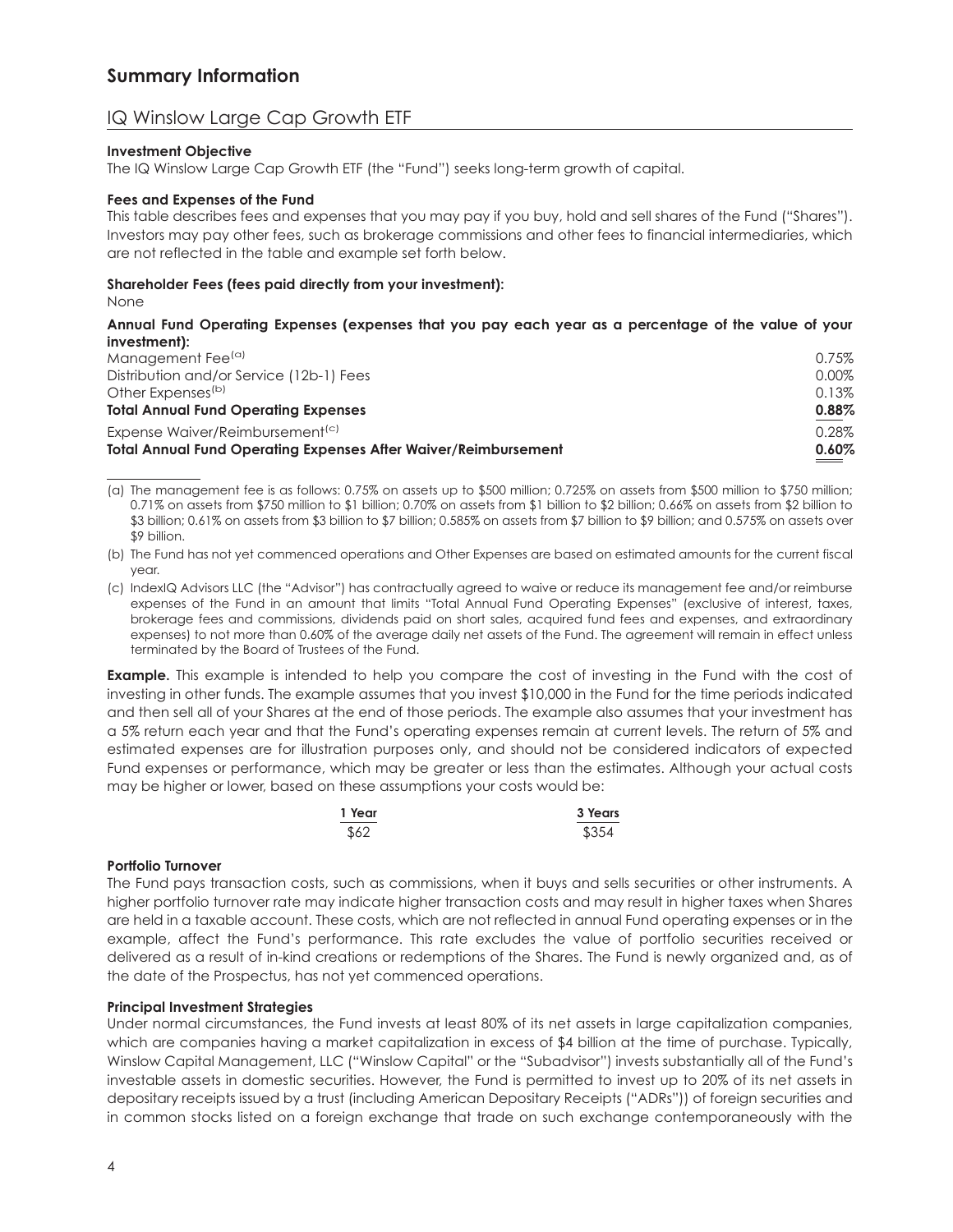Shares. Generally, an issuer of a security is considered to be U.S. or foreign-based on the issuer's "country of risk," as determined by a third-party service provider such as Bloomberg. The Fund is actively managed and does not intend to track an index. Pursuant to the exemptive relief that allows the Fund to utilize the proxy portfolio structure that is described in greater detail below, the Fund may only invest in securities listed or traded on a national securities exchange that trade contemporaneously with Fund Shares. The Fund is classified as "non-diversified" under the Investment Company Act of 1940, as amended (the "1940 Act").

**Investment Process:** The Fund invests in those companies that the Subadvisor believes will provide an opportunity for achieving superior portfolio returns (i.e., returns in excess of the returns of the average stock ETF or mutual fund) over the long term. The Subadvisor seeks to invest in companies that have the potential for above-average future earnings and cash flow growth with management focused on shareholder value.

When purchasing stocks for the Fund, the Subadvisor looks for companies typically having some or all of the following attributes: addressing markets with growth opportunities; leads or gains in market share; identifiable and sustainable competitive advantages; managed by a team that can perpetuate the firm's competitive advantages; high, and preferably rising, returns on invested capital; deploys excess cash flow to enhance shareholder return; and demonstrates sound corporate governance. As part of its qualitative assessment of each potential investment, the Subadvisor evaluates the company's non-financial performance among certain environmental, social and governance ("ESG") factors. The Subadvisor then determines which ESG factors may be material to a company's future financial performance. This involves an evaluation of how the company integrates particular ESG risks and opportunities into its corporate strategy through, for example, improving governance practices, aligning management team incentives and increasing transparency into its ESG practices. The Subadvisor may give consideration to ESG factors including, but not limited to, impact on or from climate change, natural resource use, waste management practices, human capital management, product safety, supply chain management, corporate governance, business ethics and advocacy for governmental policy. ESG factors are evaluated by the Subadvisor based on data provided by independent ESG research vendors. The evaluation of ESG factors is integrated as one of several aspects of the Subadvisor's investment process and the Subadvisor does not forgo potential investments strictly based on the evaluation of ESG factors.

The Subadvisor takes a "bottom-up" investment approach when selecting investments. This means it bases investment decisions on company specific factors, not general economic conditions.

Under normal market conditions, the Subadvisor employs a sell discipline pursuant to which it may sell some or all of its position in a stock when a stock becomes fully valued, the fundamental business prospects are deteriorating, or the position exceeds limits set by the Subadvisor.

*Non-Transparent ETF with Proxy Portfolio Structure.* While the Fund is an exchange-traded fund ("ETF"), it has characteristics that distinguish it from other types of ETFs. While most ETFs publish their portfolio holdings on a daily basis, the Fund discloses a portfolio transparency substitute—the "Proxy Portfolio"—and certain related information about the relative performance of the Proxy Portfolio and the Fund's actual portfolio ("Actual Portfolio") holdings (the "Proxy Portfolio Disclosures"). The Proxy Portfolio will only include securities listed or traded on a national securities exchange that trade contemporaneously with Fund Shares. While the Proxy Portfolio includes some of the Fund's holdings, it is not the Fund's Actual Portfolio, and the Fund will not disclose the daily holdings of the Actual Portfolio. The Proxy Portfolio Disclosures are intended to help keep the market price of the Fund's Shares trading at or close to the underlying net asset value ("NAV") per Share of the Fund. Although the Fund seeks to benefit from keeping its portfolio information secret, market participants may attempt to use the Proxy Portfolio to identify the Fund's trading strategy, which if successful, could result in such market participants engaging in certain predatory trading practices that may have the potential to harm the Fund and its shareholders. The Fund's exemptive relief limits the types of securities in which the Fund can invest, which may constrain the Fund's ability to implement its investment strategies.

#### **Principal Risks**

As with all investments, there are certain risks of investing in the Fund. The Fund's Shares will change in value and you could lose money by investing in the Fund. An investment in the Fund does not represent a complete investment program. An investment in the Fund is not a bank deposit and it is not insured or guaranteed by the Federal Deposit Insurance Corporation or any other government agency, the Advisor or any of its affiliates. You should consider carefully the following risks before investing in the Fund.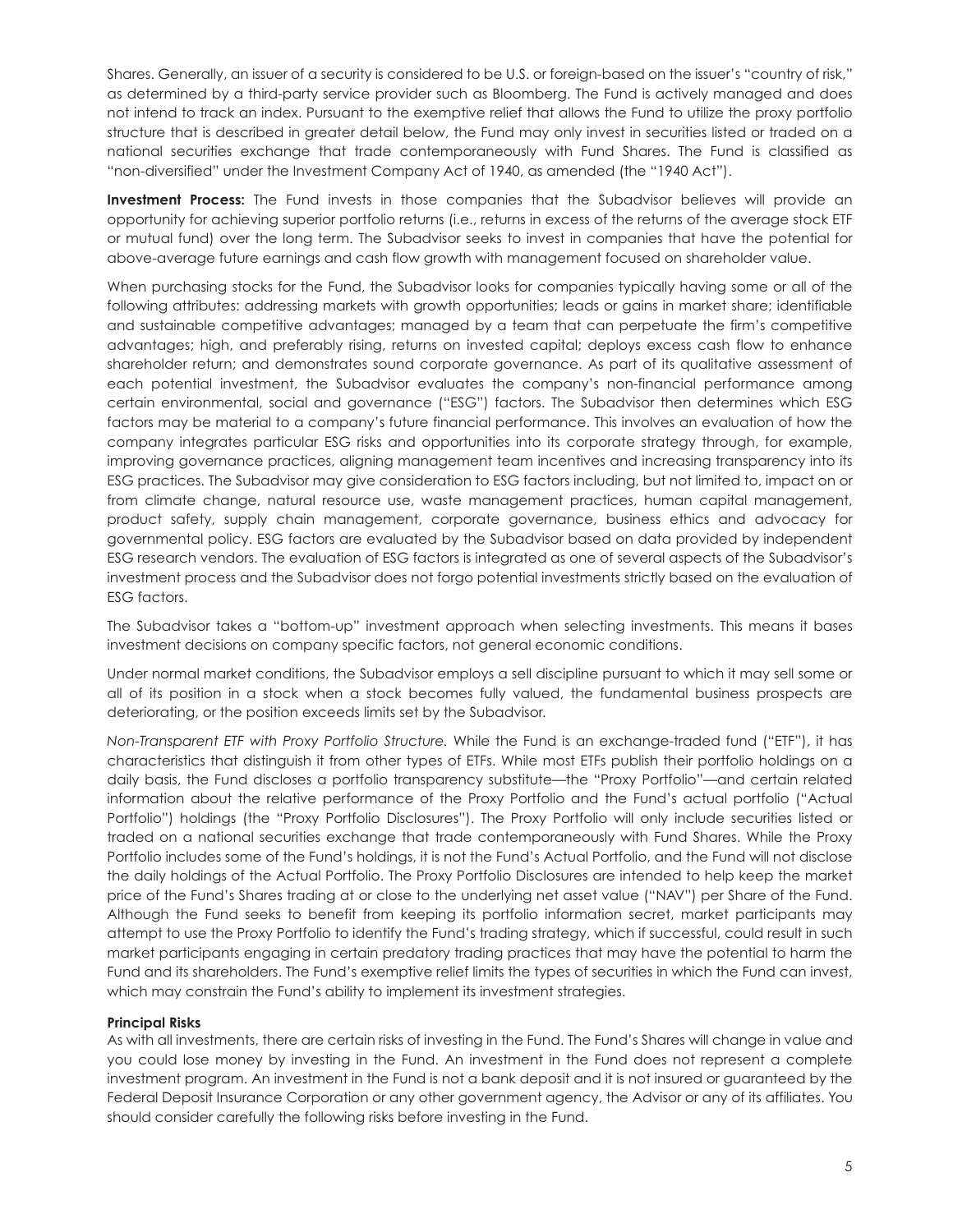#### *Authorized Participant Concentration Risk*

Only certain large institutions may engage in creation or redemption transactions directly with the Fund (each, an "Authorized Participant"). The Fund has a limited number of institutions that may act as Authorized Participants on an agency basis (i.e., on behalf of other market participants). To the extent that those Authorized Participants exit the business or are unable to proceed with creation and/or redemption orders with the Fund and no other Authorized Participant is able to step forward to engage in creation and redemption transactions with the Fund, Shares may be more likely to trade at a premium or discount to NAV and possibly face trading halts and/or delisting. The Fund's novel structure may reduce the number of entities willing to act as Authorized Participants. This risk may be exacerbated during times of market stress.

#### *Currency Risk*

To the extent the Fund invests in securities issued by companies that receive revenues in foreign (non-U.S.) currencies, it will be subject to the risk that those currencies will decline in value relative to the U.S. dollar. Currency rates in foreign countries may fluctuate significantly over short periods of time for a number of reasons, including changes in interest rates, intervention (or the failure to intervene) by U.S. or foreign governments, central banks or supranational entities such as the International Monetary Fund, or by the imposition of currency controls or other political developments in the United States or abroad.

#### *Cyber Security Risk*

The Fund is susceptible to operational risks through breaches in cyber security. Such events may cause the Fund to lose proprietary information, suffer data corruption or lose operational capacity and could cause the Fund to incur regulatory penalties, reputational damage, additional compliance costs associated with corrective measures and/or financial loss. In addition, cyber security breaches of the securities issuers or the Fund's third-party service providers can also subject the Fund to many of the same risks associated with direct cyber security breaches. Although the Fund has established risk management systems designed to reduce the risks associated with cyber security, there is no guarantee that such efforts will succeed.

#### *Depositary Receipts Risk*

Sponsored and unsponsored depositary receipts involve risk not experienced when investing directly in the equity securities of an issuer. Depositary receipts may be less liquid than the underlying shares in their primary trading market. Any distributions paid to the holders of depositary receipts are usually subject to a fee charged by the depositary. Holders of depositary receipts may have limited voting rights, and investment restrictions in certain countries may adversely impact the value of depositary receipts.

#### *Early Close/Trading Halt Risk*

If securities representing 10% or more of the Fund's Actual Portfolio do not have readily available market quotations, the Fund will promptly request that the Exchange halt trading in the Fund's Shares. Trading halts may have a greater impact on this Fund compared to other ETFs due to the Fund's nontransparent structure. If the trading of a security held in the Fund's Actual Portfolio is halted, or otherwise does not have readily available market quotations, and the Advisor believes that the lack of any such readily available market quotations may affect the reliability of the Proxy Portfolio as an arbitrage vehicle, or otherwise determines it is in the best interest of the Fund, the Advisor promptly will disclose on the Fund's website the identity and weighting of such security for so long as such security's trading is halted or otherwise does not have readily available market quotations and remains in the Actual Portfolio.

#### *Equity Securities Risk*

Investments in common stocks and other equity securities are particularly subject to the risk of changes in investors' perceptions of the financial condition of an issuer, conditions affecting equity markets generally and political and/or economic events. Equity prices may also be particularly sensitive to rising interest rates, as the cost of capital rises and borrowing costs increase. Holders of an issuer's common stock may be subject to greater risks than holders of its preferred stock and debt securities because common stockholders' claims are subordinated to those of holders of preferred stocks and debt securities upon the bankruptcy of an issuer.

#### *Foreign Securities Risk*

Investments in the securities of non-U.S. issuers involve risks beyond those associated with investments in U.S. securities. These additional risks include greater market volatility, the availability of less reliable financial information, higher transactional and custody costs, taxation by foreign governments, decreased market liquidity and political instability. Some countries and regions have experienced security concerns, war or threats of war and aggression, terrorism, economic uncertainty, natural and environmental disasters and/or systemic market dislocations that have led, and in the future may lead, to increased short-term market volatility and may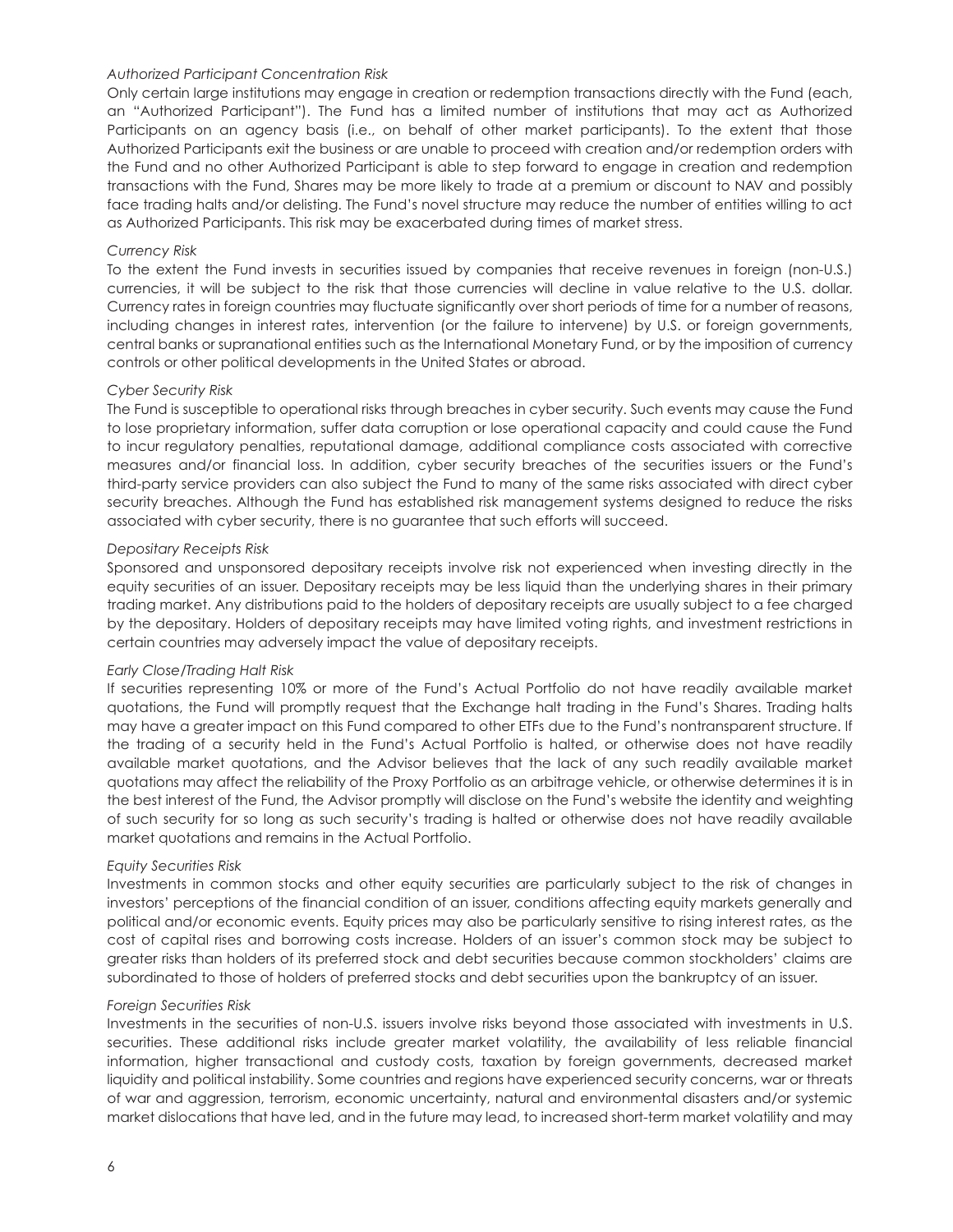have adverse long-term effects on the U.S. and world economies and markets generally. Foreign issuers are often subject to less stringent requirements regarding accounting, auditing, financial reporting and record keeping than are U.S. issuers, and therefore not all material information will be available. Securities exchanges or foreign governments may adopt rules or regulations that may negatively impact the Fund's ability to invest in foreign securities or may prevent the Fund from repatriating its investments. Less developed securities markets are more likely to experience problems with the clearing and settling of trades, as well as the holding of securities by local banks, agents and depositories. The less developed a country's securities market is, the greater the likelihood of custody problems.

#### *Foreign Securities Valuation Risk*

The Fund's value may be impacted by events that cause the fair value of foreign securities to materially change between the close of the local exchange on which they trade and the time at which the Fund prices its Shares. Additionally, because foreign exchanges on which securities held by the Fund may be open on days when the Fund does not price its Shares, the potential exists for the value of the securities in the Fund's portfolio to change on days when shareholders will not be able to purchase or sell the Fund's Shares.

#### *Investment Style Risk*

The Fund seeks to allocate investment exposure based upon a particular style of investing. Different investment styles tend to shift in and out of favor depending upon market and economic conditions and investor sentiment. As a consequence, the Fund may underperform as compared to the market generally or to other funds that invest in similar asset classes but employ different investment styles. Further, there is no guarantee that the Fund will accurately or optimally utilize the investment style or that it will successfully provide the desired investment exposure. The degree to which the Fund accurately or optimally utilizes the investment style is dependent upon information and data that may be incomplete, inaccurate or unavailable, which could adversely affect the analysis of the factors relevant to a particular investment.

- *ESG Investing Style Risk.* The Fund seeks to provide exposure to the equity securities of companies meeting environmental, social and corporate governance investing criteria. The Fund excludes or limits exposure to securities of certain issuers for non-financial reasons, and the Fund may forgo some market opportunities available to funds that do not use these criteria. The application of environmental, social and corporate governance investing criteria may affect the Fund's exposure to certain sectors or types of investments and may impact the Fund's relative investment performance depending on whether such sectors or investments are in or out of favor in the market.
- *Growth Investing Style Risk.* Growth companies usually invest a high portion of earnings in their businesses and may lack the dividends of value securities that can cushion stock prices in a falling market. The prices of growth securities are based largely on projections of the issuer's future earnings and revenues. If a company's earnings or revenues fall short of expectations, its stock price may fall dramatically. Growth securities may be volatile and may also be more expensive, relative to their earnings or assets, compared to value or other stocks. Growth securities may go in and out of favor over time.

#### *Issuer Risk*

The performance of the Fund depends on the performance of individual securities to which the Fund has exposure. Changes to the financial condition or credit rating of an issuer of those securities may cause the value of the securities to decline.

#### *Large-Capitalization Companies Risk*

Large-capitalization companies may be less able than smaller capitalization companies to adapt to changing market conditions. Large-capitalization companies may be more mature and subject to more limited growth potential compared with smaller capitalization companies. During different market cycles, the performance of large-capitalization companies has trailed the overall performance of the broader securities markets.

*Market Capitalization Deviation Risk*. There can be no assurance that the securities held by the Fund will stay within the Fund's intended market capitalization range. As a result, the Fund may be exposed to additional risk or investors may not be given the opportunity to invest fully in a certain market capitalization range.

#### *Market Risk*

Market risks include political, regulatory, market and economic developments, including developments that impact specific economic sectors, industries or segments of the market, which may affect the Fund's value. Turbulence in financial markets, tariffs and other protectionist measures, political developments and uncertainty, central bank policy, and reduced liquidity in equity, credit and fixed income markets may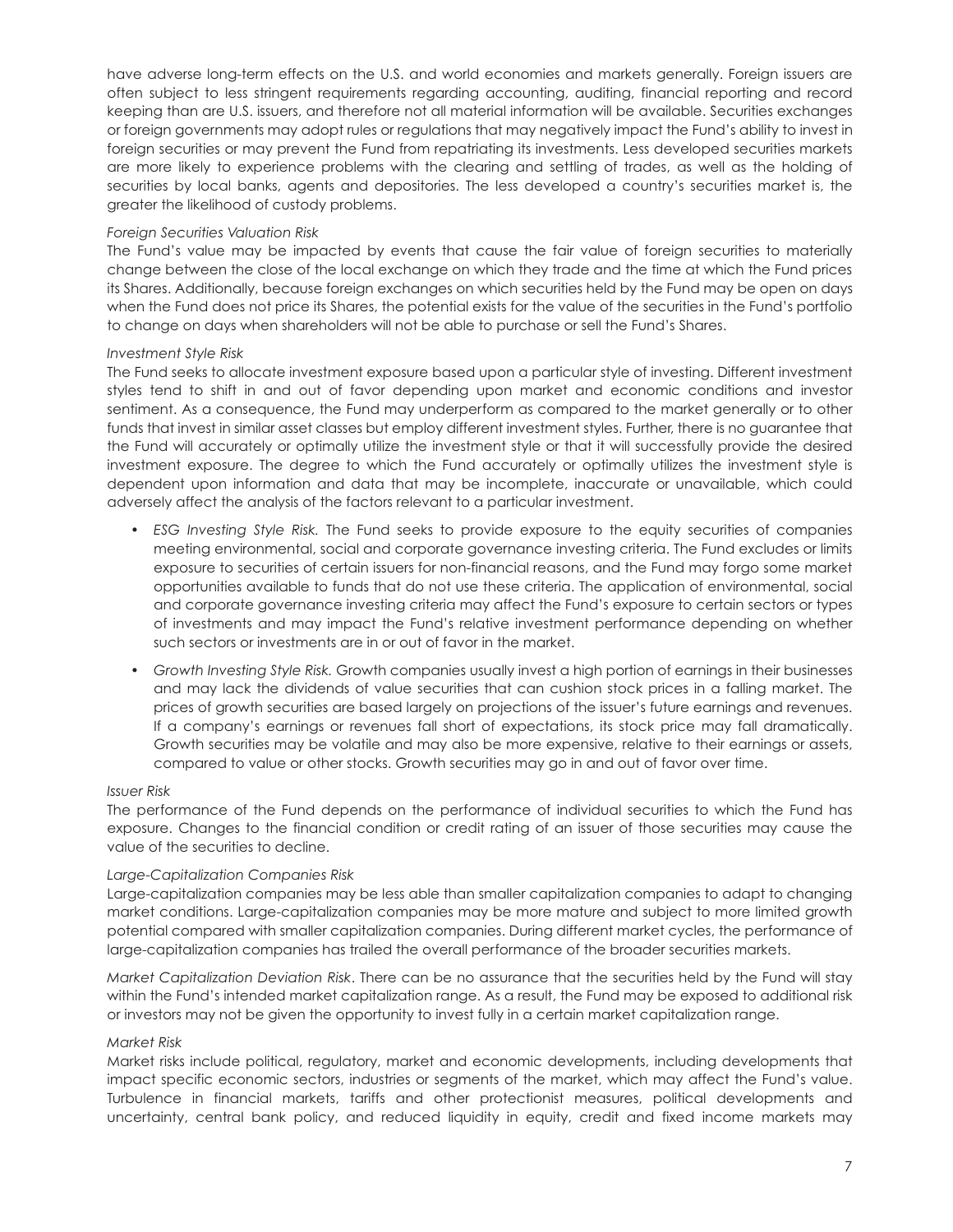negatively affect many issuers worldwide, which could have an adverse effect on the Fund. During a general downturn in the securities markets, multiple asset classes may be negatively affected. Geopolitical and other events, including war, terrorism, economic uncertainty, trade disputes, public health crises and related geopolitical events have led, and in the future may lead, to disruptions in the US and world economies and markets, which may increase financial market volatility and have significant adverse direct or indirect effects on a Fund and its investments. Market disruptions could cause the Fund to lose money, experience significant redemptions, and encounter operational difficulties. Although multiple asset classes may be affected by a market disruption, the duration and effects may not be the same for all types of assets.

#### *New Fund Risk*

The Fund is a new fund. As a new fund, there can be no assurance that it will grow to or maintain an economically viable size, in which case it could ultimately liquidate.

#### *Non-Diversified Risk*

The Fund is classified as a "non-diversified" investment company under the Investment Company Act of 1940 (the "1940 Act"), which means it may invest a larger percentage of its assets in a smaller number of issuers than a diversified fund. To the extent the Fund invests its assets in a smaller number of issuers, the Fund will be more susceptible to negative events affecting those issuers than a diversified fund.

#### *Operational Risk*

The Fund is exposed to operational risks arising from a number of factors, including, but not limited to, human error, processing and communication errors, errors of the Fund's service providers, counterparties or other third-parties, failed or inadequate processes and technology or systems failures. The Fund and Advisor seek to reduce these operational risks through controls and procedures. However, these measures do not address every possible risk and may be inadequate to address significant operational risks.

#### *Portfolio Management Risk*

The Fund is subject to portfolio management risk because it is an actively managed portfolio. In managing the Fund's investment portfolio, the portfolio managers will apply investment techniques and risk analyses that may not produce the desired result or, while it may be the desired result, may underperform other types of investment strategies. The application of ESG criteria may result in the Fund (i) having exposure to certain securities or industry sectors that are significantly different than the composition of the Fund's benchmark; and (ii) performing differently than other funds and strategies in its peer group that do not take into account ESG criteria or the Fund's benchmark. There can be no guarantee that the Fund will meet its investment objective(s).

#### *Proxy Portfolio Risk*

Unlike traditional ETFs that provide daily disclosure of their portfolio holdings, the Fund does not disclose the daily holdings of the Actual Portfolio. Instead, the Fund discloses a Proxy Portfolio that is designed to reflect the economic exposure and risk characteristics of the Fund's Actual Portfolio on any given trading day. Although the Proxy Portfolio and Proxy Portfolio Disclosures are intended to provide Authorized Participants and other market participants with enough information to allow them to engage in effective arbitrage transactions that will keep the market price of the Fund's shares trading at or close to the underlying NAV per share of the Fund, while at the same time enabling them to establish cost-effective hedging strategies to reduce risk, there is a risk that market prices will vary significantly from the underlying NAV of the Fund. Similarly, shares of the Fund may trade at a wider bid/ask spread than shares of traditional ETFs, and may therefore be more costly for investors to trade. The Proxy Portfolio methodology is novel and not yet proven as an effective arbitrage mechanism. The effectiveness of the Proxy Portfolio methodology as an arbitrage mechanism is contingent upon, among other things, the effectiveness of the Fund's factor model analysis in creating a Proxy Portfolio that performs in a manner substantially identical to the performance of the Fund's Actual Portfolio and the willingness of Authorized Participants and other market participants to trade based on the Proxy Portfolio. In the event that the Proxy Portfolio methodology does not result in effective arbitrage opportunities in the Fund shares, the Fund may exhibit wider premiums/discounts, bid/ask spreads and tracking error. The proxy mechanism itself may result in additional trading costs, which also may negatively impact shareholder returns. At certain thresholds for premiums/discounts, bid/ask spreads and tracking error, the Fund's Board of Trustees will consider possible remedial measures, which may include liquidation or conversion to a fully-transparent, active ETF or a mutual fund. Although the Proxy Portfolio is designed to reflect the economic exposure and risk characteristics of the Fund's Actual Portfolio on any given trading day, there is a risk that the performance of the Proxy Portfolio will diverge from the performance of the Actual Portfolio, potentially materially.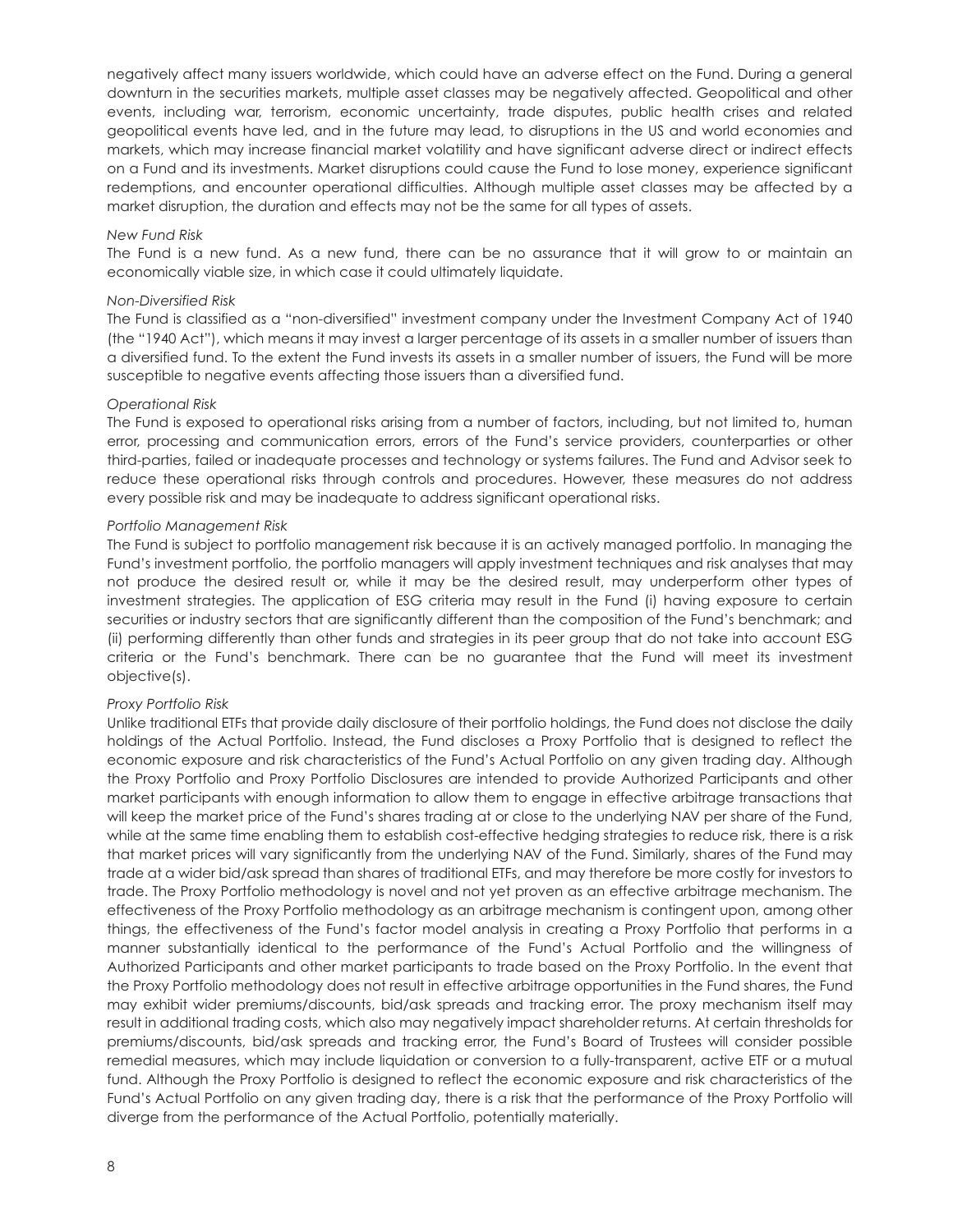In addition, although the Proxy Portfolio is designed to protect the Fund from practices that could negatively impact the Fund, such as front-running and free-riding, market participants may nevertheless be able to use the Proxy Portfolio and Proxy Portfolio Disclosures to engage in trading practices that disadvantage the Fund. Market participants may attempt to use the Proxy Portfolio and related Proxy Portfolio Disclosures to identify the Fund's holdings and trading strategy. If successful, this could result in such market participants engaging in trading practices that could harm the Fund and its shareholders. The Proxy Portfolio and related Proxy Portfolio Disclosures have been designed to mitigate the risk that market participants could "reverse engineer" the Fund's portfolio and investment strategy, but they may not be successful in this regard. The Fund will monitor on an ongoing basis the premium/discount between the market price and the NAV of the Fund's shares, but there can be no assurance that the Proxy Portfolio methodology will operate as intended.

#### *Secondary Market Trading Risk*

Although the Fund's Shares are listed for trading on one or more securities exchanges, there can be no assurance that an active trading market for such Shares will develop or be maintained by market makers or Authorized Participants. In general, the trading of Shares on securities exchanges is subject to the risk of irregular trading activity and wide "bid/ask" spreads (which may be especially pronounced for smaller funds). Additionally, market makers are under no obligation to make a market in the Fund's Shares and Authorized Participants are not obligated to submit purchase or redemption orders for Creation Units. In the event market makers cease making a market in the Fund's Shares or Authorized Participants stop submitting purchase or redemption orders for Creation Units, the Fund's Shares may trade at a larger premium or discount to its NAV. Wide bid-ask spreads and large premiums or discounts to NAV are likely to lead to an investor buying his or her shares at a market price that is more than their value, and selling those shares at a market price that is less than their value.

For at least the first three years after launch of the Fund, the Board of Trustees will promptly meet if, for 30 or more days in any quarter or 15 days in a row, the absolute difference between either the market closing price or the bid/ask price, on one hand, and NAV, on the other, exceeds 1.00% or the bid/ask spread exceeds 1.00%. In such a circumstance, the Board of Trustees will consider the continuing viability of the Fund, whether shareholders are being harmed, and what, if any, action would be appropriate to among other things, narrow the premium/discount or spread, as applicable. The Board of Trustees will then decide whether to take any such action. Potential actions may include, but are not limited to, changing lead market makers, listing the Fund on a different exchange, changing the size of Creation Units, changing the Fund's investment objective or strategy, and liquidating the Fund.

#### *Trading Price Risk*

Shares of the Fund trade on securities exchanges at prices at, above or below the Fund's most recent NAV. The NAV of the Fund is calculated at the end of each business day and fluctuates with changes in the market value of the Fund's holdings. The trading price of the Fund's Shares fluctuates continuously throughout trading hours based on both market supply of and demand for Shares and the underlying value of the Fund's portfolio holdings or NAV. As a result, the trading prices of the Fund's Shares may deviate significantly from NAV during periods of market volatility. Any of these factors, among others, may lead to the Fund's Shares trading at a premium or discount to NAV. Although it is generally expected that the market price of the Shares of the Fund will approximate the Fund's NAV, there may be times when the market price and the NAV vary significantly. Thus, an investor may pay more than NAV when purchasing Shares and receive less than NAV when selling Shares. The Fund's non-transparent structure may exacerbate this risk, particularly in volatile markets.

#### **Performance Information**

As of the date of this Prospectus, the Fund has not commenced operations and therefore does not report its performance information. The Fund's performance current to the most recent month-end is available by calling 1-888-474-7725 or by visiting newyorklifeinvestments.com.

#### **Investment Advisor and Subadvisor**

IndexIQ Advisors LLC is the investment advisor to the Fund.

Winslow Capital Management, LLC is the investment subadvisor to the Fund.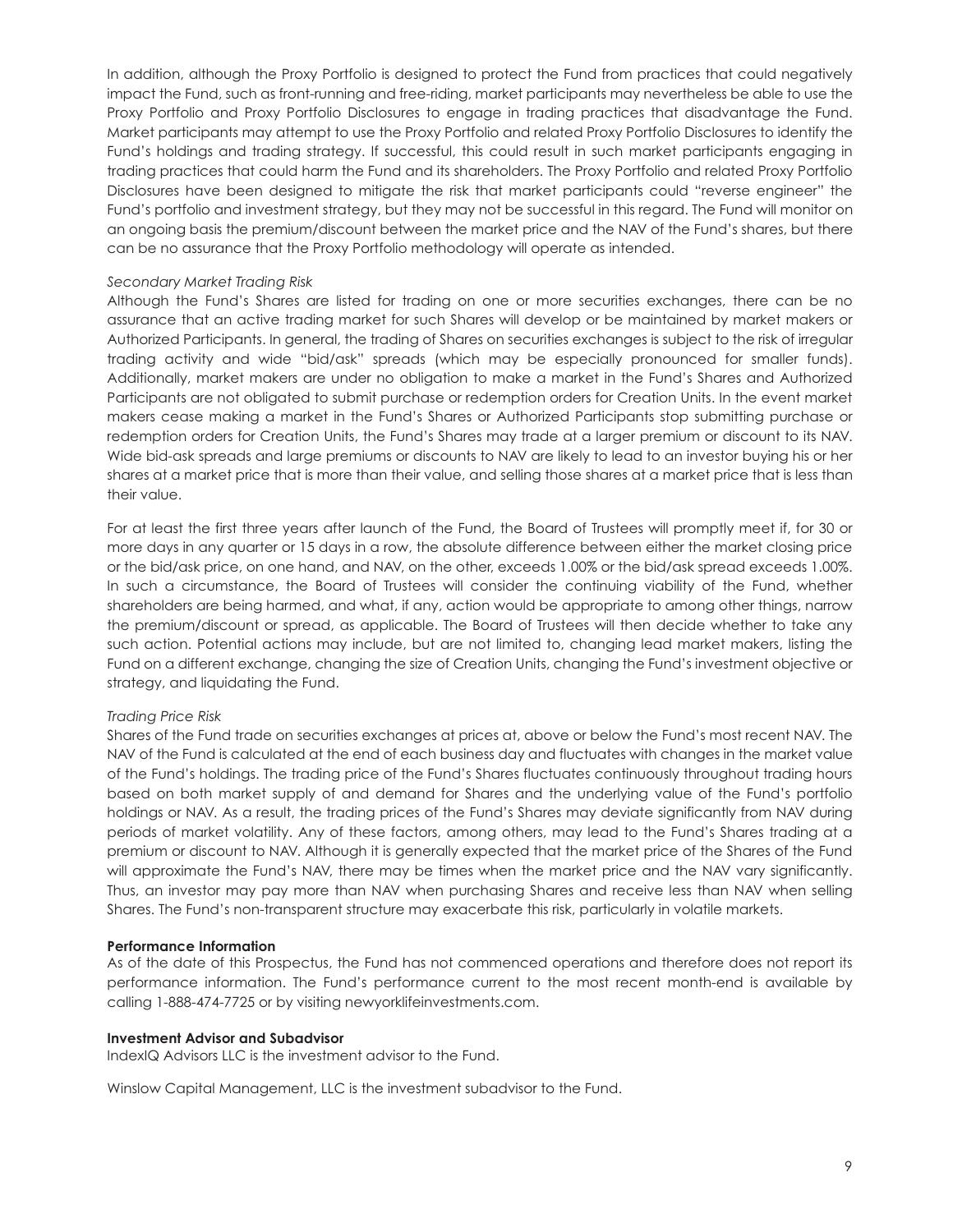#### **Portfolio Managers**

The professionals jointly and primarily responsible for the day-to-day management of the Fund are:

| Name & Title                                                        | Length of Service<br>with Subadvisor | Length of Service as<br><b>Fund's Portfolio Manager</b> |
|---------------------------------------------------------------------|--------------------------------------|---------------------------------------------------------|
| Justin H. Kelly, Chief Executive Officer & Chief Investment Officer | Since 1999                           | Since Inception                                         |
| Patrick M. Burton, Senior Managing Director                         | Since 2010                           | Since Inception                                         |
| Peter A. Dlugosch, Managing Director                                | Since 2013                           | Since Inception                                         |

#### **Purchase and Sale of Fund Shares**

The Fund is a non-transparent active ETF. Unlike conventional mutual funds, the Fund issues and redeems Shares on a continuous basis, at NAV, only in large blocks of Shares called "Creation Units." Individual Shares of the Fund may only be purchased and sold on the secondary market through a broker-dealer. Since Shares of the Fund trade on securities exchanges in the secondary market at their market price rather than their NAV, the Fund's Shares may trade at a price greater than (premium) or less than (discount) the Fund's NAV. An investor may incur costs attributable to the difference between the highest price a buyer is willing to pay to purchase Shares of the Fund (bid) and the lowest price a seller is willing to accept for Shares of the Fund (ask) when buying or selling Shares in the secondary market (the "bid-ask spread"). Recent information, including the Fund's NAV, market price, premiums and discounts, and bid-ask spreads, is available online at newyorklifeinvestments.com.

#### **Tax Information**

The Fund's distributions are expected to be taxed as ordinary income, qualified dividend income and/or capital gains, unless you are investing through a tax-deferred arrangement, such as a 401(k) plan or individual retirement account. However, subsequent withdrawals from such a tax-advantaged account may be subject to U.S. federal income tax. You should consult your tax advisor about your specific situation.

#### **Financial Intermediary Compensation**

If you purchase the Fund through a broker-dealer or other financial intermediary (such as a bank), the Advisor or other related companies may pay the intermediary for marketing activities and presentations, educational training programs, conferences, the development of technology platforms and reporting systems or other services related to the sale or promotion of the Fund. These payments may create a conflict of interest by influencing the broker-dealer or other intermediary and your salesperson to recommend the Fund over another investment. Ask your salesperson or visit your financial intermediary's website for more information.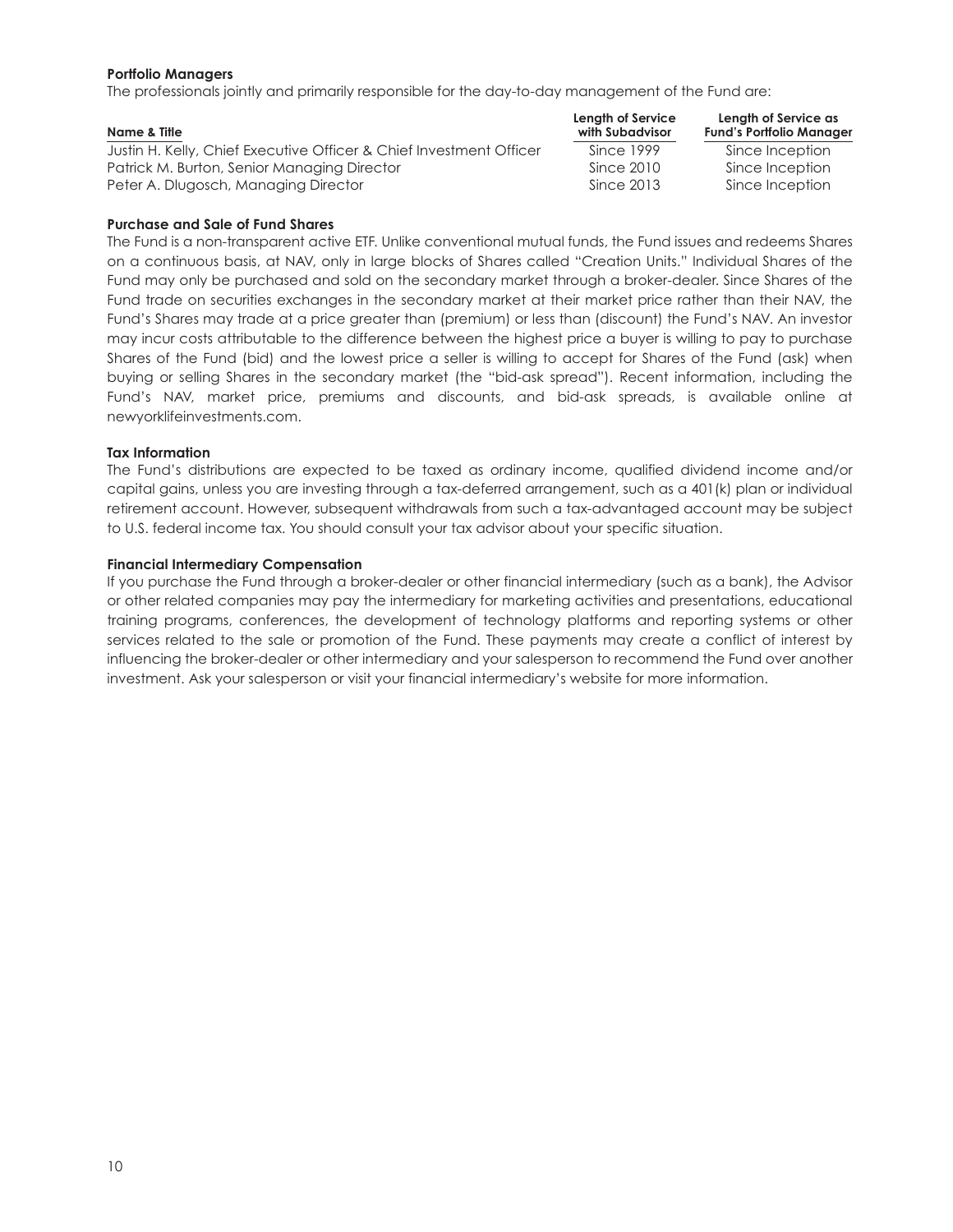# **Summary Information**

## IQ Winslow Focused Large Cap Growth ETF

#### **Investment Objective**

The IQ Winslow Focused Large Cap Growth ETF (the "Fund") seeks long-term growth of capital.

#### **Fees and Expenses of the Fund**

This table describes fees and expenses that you may pay if you buy, hold and sell shares of the Fund ("Shares"). Investors may pay other fees, such as brokerage commissions and other fees to financial intermediaries, which are not reflected in the table and example set forth below.

#### **Shareholder Fees (fees paid directly from your investment):**

None

#### **Annual Fund Operating Expenses (expenses that you pay each year as a percentage of the value of your investment):**

| <b>Total Annual Fund Operating Expenses After Waiver/Reimbursement</b> | 0.65% |
|------------------------------------------------------------------------|-------|
| Expense Waiver/Reimbursement <sup>(c)</sup>                            | 0.43% |
| <b>Total Annual Fund Operating Expenses</b>                            | 1.08% |
| Other Expenses <sup>(b)</sup>                                          | 0.33% |
| Distribution and/or Service (12b-1) Fees                               | 0.00% |
| Management Fee <sup>(a)</sup>                                          | 0.75% |
|                                                                        |       |

(a) The management fee is as follows: 0.75% on assets up to \$500 million; 0.725% on assets from \$500 million to \$750 million; 0.71% on assets from \$750 million to \$1 billion; 0.70% on assets from \$1 billion to \$2 billion; 0.66% on assets from \$2 billion to \$3 billion; 0.61% on assets from \$3 billion to \$7 billion; 0.585% on assets from \$7 billion to \$9 billion; and 0.575% on assets over \$9 billion.

(b) The Fund has not yet commenced operations and Other Expenses are based on estimated amounts for the current fiscal year.

(c) IndexIQ Advisors LLC (the "Advisor") has contractually agreed to waive or reduce its management fee and/or reimburse expenses of the Fund in an amount that limits "Total Annual Fund Operating Expenses" (exclusive of interest, taxes, brokerage fees and commissions, dividends paid on short sales, acquired fund fees and expenses, and extraordinary expenses) to not more than 0.65% of the average daily net assets of the Fund. The agreement will remain in effect unless terminated by the Board of Trustees of the Fund.

**Example.** This example is intended to help you compare the cost of investing in the Fund with the cost of investing in other funds. The example assumes that you invest \$10,000 in the Fund for the time periods indicated and then sell all of your Shares at the end of those periods. The example also assumes that your investment has a 5% return each year and that the Fund's operating expenses remain at current levels. The return of 5% and estimated expenses are for illustration purposes only, and should not be considered indicators of expected Fund expenses or performance, which may be greater or less than the estimates. Although your actual costs may be higher or lower, based on these assumptions your costs would be:

| 1 Year | 3 Years |
|--------|---------|
| \$67   | \$302   |

#### **Portfolio Turnover**

The Fund pays transaction costs, such as commissions, when it buys and sells securities or other instruments. A higher portfolio turnover rate may indicate higher transaction costs and may result in higher taxes when Shares are held in a taxable account. These costs, which are not reflected in annual Fund operating expenses or in the example, affect the Fund's performance. This rate excludes the value of portfolio securities received or delivered as a result of in-kind creations or redemptions of the Shares. The Fund is newly organized and, as of the date of the Prospectus, has not yet commenced operations.

#### **Principal Investment Strategies**

Under normal circumstances, the Fund invests at least 80% of its net assets in large capitalization companies, which are companies having a market capitalization in excess of \$4 billion at the time of purchase. Typically, Winslow Capital Management, LLC ("Winslow Capital" or the "Subadvisor") invests substantially all of the Fund's investable assets in domestic securities. However, the Fund is permitted to invest up to 20% of its net assets in depositary receipts issued by a trust (including American Depositary Receipts ("ADRs")) of foreign securities and in common stocks listed on a foreign exchange that trade on such exchange contemporaneously with the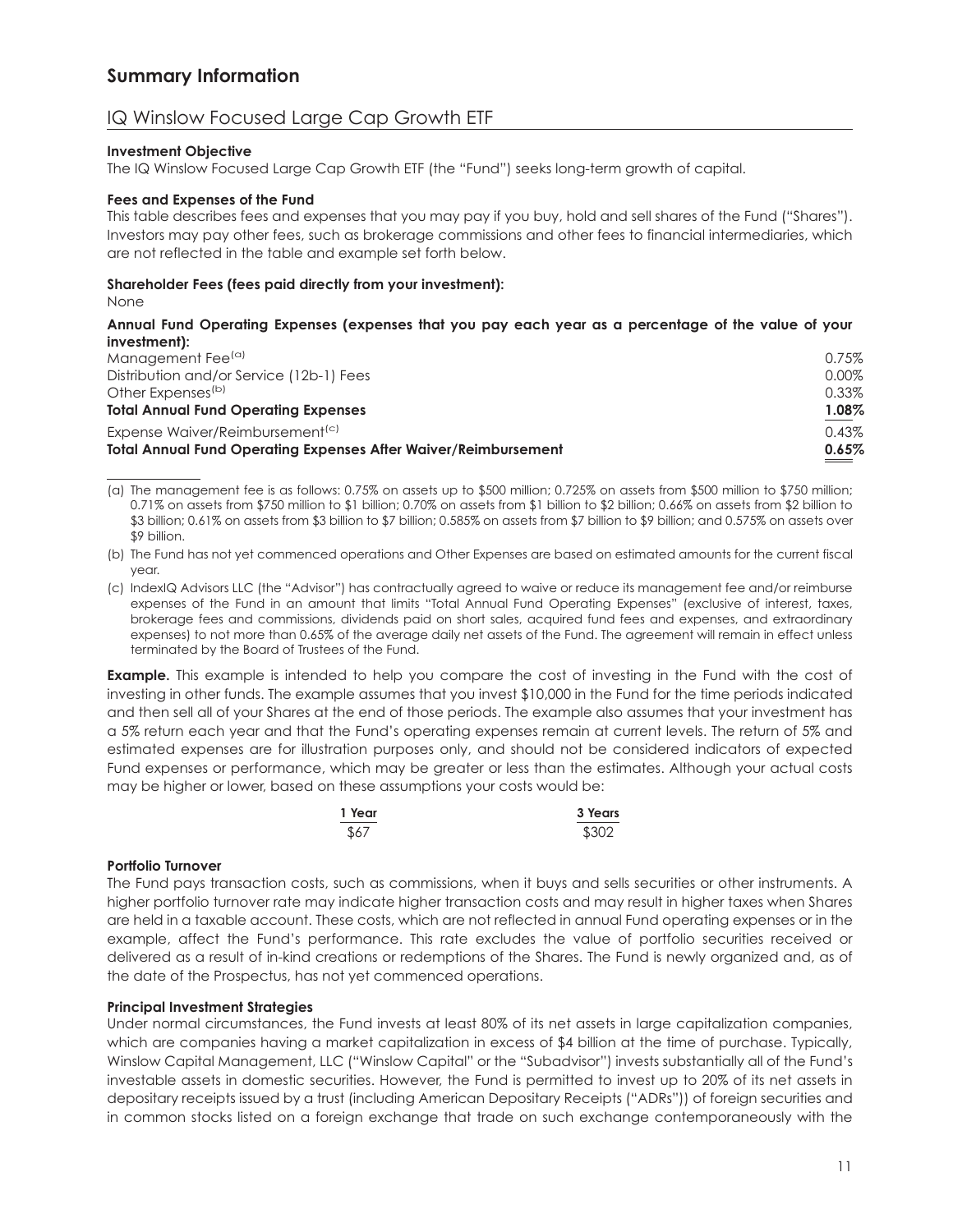Shares. Generally, an issuer of a security is considered to be U.S. or foreign based on the issuer's "country of risk," as determined by a third-party service provider such as Bloomberg. The Fund will normally invest in a limited number of issuers and hold a core position of between 25 and 35 securities, although the number of securities held by the Fund may occasionally exceed this range at times. The Fund is actively managed and does not intend to track an index. Pursuant to the exemptive relief that allows the Fund to utilize the proxy portfolio structure that is described in greater detail below, the Fund may only invest in securities listed or traded on a national securities exchange that trade contemporaneously with Fund Shares. The Fund is classified as "non-diversified" under the Investment Company Act of 1940, as amended (the "1940 Act").

**Investment Process:** The Fund invests in those companies that the Subadvisor believes will provide an opportunity for achieving superior portfolio returns (i.e., returns in excess of the returns of the average stock ETF or mutual fund) over the long term. The Subadvisor seeks to invest in companies that have the potential for above-average future earnings and cash flow growth with management focused on shareholder value.

When purchasing stocks for the Fund, the Subadvisor looks for companies typically having some or all of the following attributes: addressing markets with growth opportunities; leads or gains in market share; identifiable and sustainable competitive advantages; managed by a team that can perpetuate the firm's competitive advantages; high, and preferably rising, returns on invested capital; deploys excess cash flow to enhance shareholder return; and demonstrates sound corporate governance. As part of its qualitative assessment of each potential investment, the Subadvisor evaluates the company's non-financial performance among certain environmental, social and governance ("ESG") factors. The Subadvisor then determines which ESG factors may be material to a company's future financial performance. This involves an evaluation of how the company integrates particular ESG risks and opportunities into its corporate strategy through, for example, improving governance practices, aligning management team incentives and increasing transparency into its ESG practices. The Subadvisor may give consideration to ESG factors including, but not limited to, impact on or from climate change, natural resource use, waste management practices, human capital management, product safety, supply chain management, corporate governance, business ethics and advocacy for governmental policy. ESG factors are evaluated by the Subadvisor based on data provided by independent ESG research vendors. The evaluation of ESG factors is integrated as one of several aspects of the Subadvisor's investment process and the Subadvisor does not forgo potential investments strictly based on the evaluation of ESG factors.

The Subadvisor takes a "bottom-up" investment approach when selecting investments. This means it bases investment decisions on company specific factors, not general economic conditions.

Under normal market conditions, the Subadvisor employs a sell discipline pursuant to which it may sell some or all of its position in a stock when a stock becomes fully valued, the fundamental business prospects are deteriorating, or the position exceeds limits set by the Subadvisor.

*Non-Transparent ETF with Proxy Portfolio Structure.* While the Fund is an exchange-traded fund ("ETF"), it has characteristics that distinguish it from other types of ETFs. While most ETFs publish their portfolio holdings on a daily basis, the Fund discloses a portfolio transparency substitute—the "Proxy Portfolio"—and certain related information about the relative performance of the Proxy Portfolio and the Fund's actual portfolio ("Actual Portfolio") holdings (the "Proxy Portfolio Disclosures"). The Proxy Portfolio will only include securities listed or traded on a national securities exchange that trade contemporaneously with Fund Shares. While the Proxy Portfolio includes some of the Fund's holdings, it is not the Fund's Actual Portfolio, and the Fund will not disclose the daily holdings of the Actual Portfolio. The Proxy Portfolio Disclosures are intended to help keep the market price of the Fund's Shares trading at or close to the underlying net asset value ("NAV") per Share of the Fund. Although the Fund seeks to benefit from keeping its portfolio information secret, market participants may attempt to use the Proxy Portfolio to identify the Fund's trading strategy, which if successful, could result in such market participants engaging in certain predatory trading practices that may have the potential to harm the Fund and its shareholders. The Fund's exemptive relief limits the types of securities in which the Fund can invest, which may constrain the Fund's ability to implement its investment strategies.

#### **Principal Risks**

As with all investments, there are certain risks of investing in the Fund. The Fund's Shares will change in value and you could lose money by investing in the Fund. An investment in the Fund does not represent a complete investment program. An investment in the Fund is not a bank deposit and it is not insured or guaranteed by the Federal Deposit Insurance Corporation or any other government agency, the Advisor or any of its affiliates. You should consider carefully the following risks before investing in the Fund.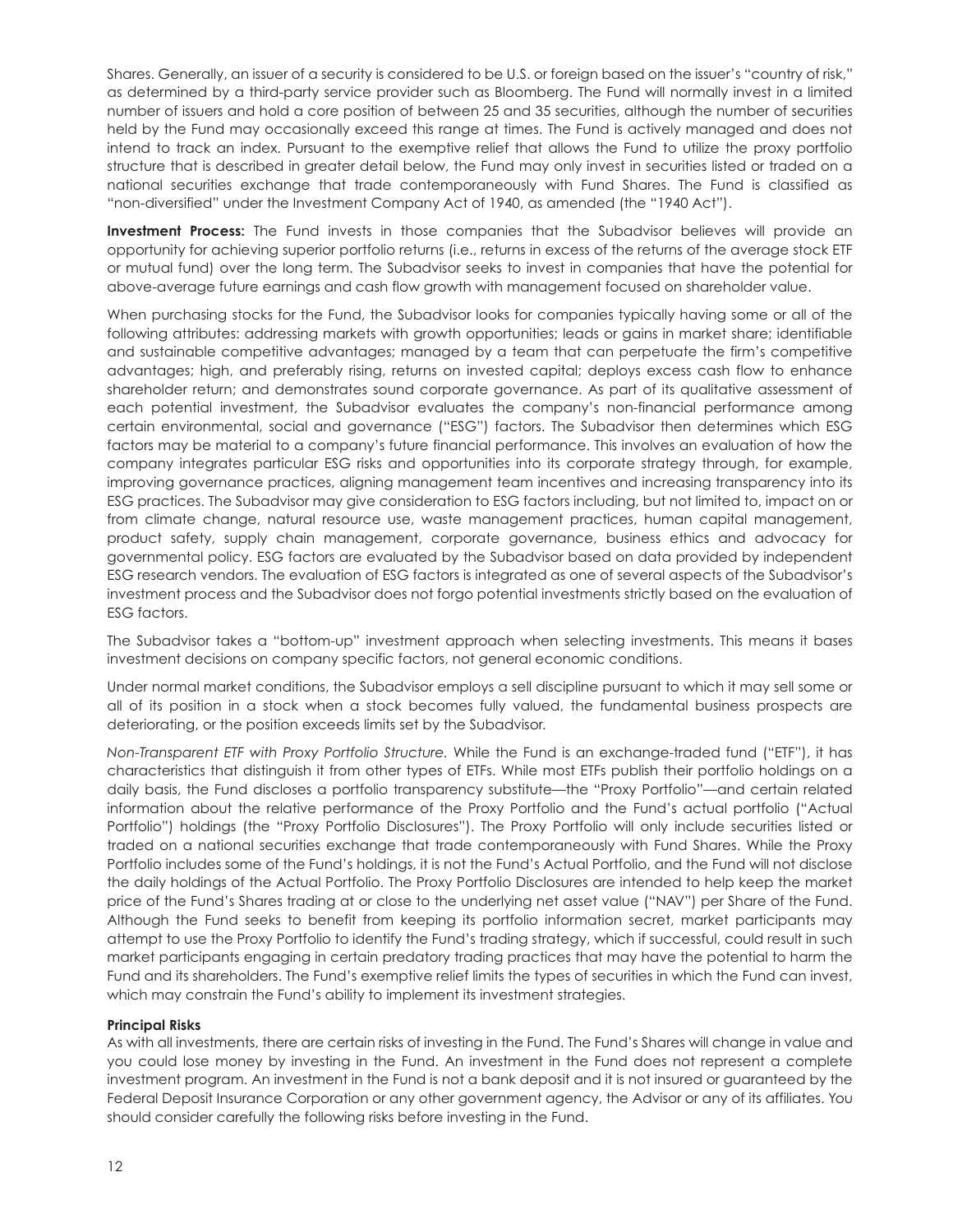#### *Authorized Participant Concentration Risk*

Only certain large institutions may engage in creation or redemption transactions directly with the Fund (each, an "Authorized Participant"). The Fund has a limited number of institutions that may act as Authorized Participants on an agency basis (i.e., on behalf of other market participants). To the extent that those Authorized Participants exit the business or are unable to proceed with creation and/or redemption orders with the Fund and no other Authorized Participant is able to step forward to engage in creation and redemption transactions with the Fund, Shares may be more likely to trade at a premium or discount to NAV and possibly face trading halts and/or delisting. The Fund's novel structure may reduce the number of entities willing to act as Authorized Participants. This risk may be exacerbated during times of market stress.

#### *Currency Risk*

To the extent the Fund invests in securities issued by companies that receive revenues in foreign (non-U.S.) currencies, it will be subject to the risk that those currencies will decline in value relative to the U.S. dollar. Currency rates in foreign countries may fluctuate significantly over short periods of time for a number of reasons, including changes in interest rates, intervention (or the failure to intervene) by U.S. or foreign governments, central banks or supranational entities such as the International Monetary Fund, or by the imposition of currency controls or other political developments in the United States or abroad.

#### *Cyber Security Risk*

The Fund is susceptible to operational risks through breaches in cyber security. Such events may cause the Fund to lose proprietary information, suffer data corruption or lose operational capacity and could cause the Fund to incur regulatory penalties, reputational damage, additional compliance costs associated with corrective measures and/or financial loss. In addition, cyber security breaches of the securities issuers or the Fund's third-party service providers can also subject the Fund to many of the same risks associated with direct cyber security breaches. Although the Fund has established risk management systems designed to reduce the risks associated with cyber security, there is no guarantee that such efforts will succeed.

#### *Depositary Receipts Risk*

Sponsored and unsponsored depositary receipts involve risk not experienced when investing directly in the equity securities of an issuer. Depositary receipts may be less liquid than the underlying shares in their primary trading market. Any distributions paid to the holders of depositary receipts are usually subject to a fee charged by the depositary. Holders of depositary receipts may have limited voting rights, and investment restrictions in certain countries may adversely impact the value of depositary receipts.

#### *Early Close/Trading Halt Risk*

If securities representing 10% or more of the Fund's Actual Portfolio do not have readily available market quotations, the Fund will promptly request that the Exchange halt trading in the Fund's Shares. Trading halts may have a greater impact on this Fund compared to other ETFs due to the Fund's nontransparent structure. If the trading of a security held in the Fund's Actual Portfolio is halted, or otherwise does not have readily available market quotations, and the Advisor believes that the lack of any such readily available market quotations may affect the reliability of the Proxy Portfolio as an arbitrage vehicle, or otherwise determines it is in the best interest of the Fund, the Advisor promptly will disclose on the Fund's website the identity and weighting of such security for so long as such security's trading is halted or otherwise does not have readily available market quotations and remains in the Actual Portfolio.

#### *Equity Securities Risk*

Investments in common stocks and other equity securities are particularly subject to the risk of changes in investors' perceptions of the financial condition of an issuer, conditions affecting equity markets generally and political and/or economic events. Equity prices may also be particularly sensitive to rising interest rates, as the cost of capital rises and borrowing costs increase. Holders of an issuer's common stock may be subject to greater risks than holders of its preferred stock and debt securities because common stockholders' claims are subordinated to those of holders of preferred stocks and debt securities upon the bankruptcy of an issuer.

#### *Focused Investment Risk*

Because performance is dependent on a smaller number of holdings, the Fund may be more adversely impacted by price volatility than funds with a greater number of holdings. To the extent that the Fund invests a large percentage of its assets in securities of issuers within the same industry, group of industries, sector, country or region, an adverse economic, market, political or regulatory development may affect the value of the Fund's investments more than if the Fund were more broadly diversified. Different industries, sectors, countries or regions tend to go through cycles of outperformance and underperformance in comparison to each other and to the general financial markets.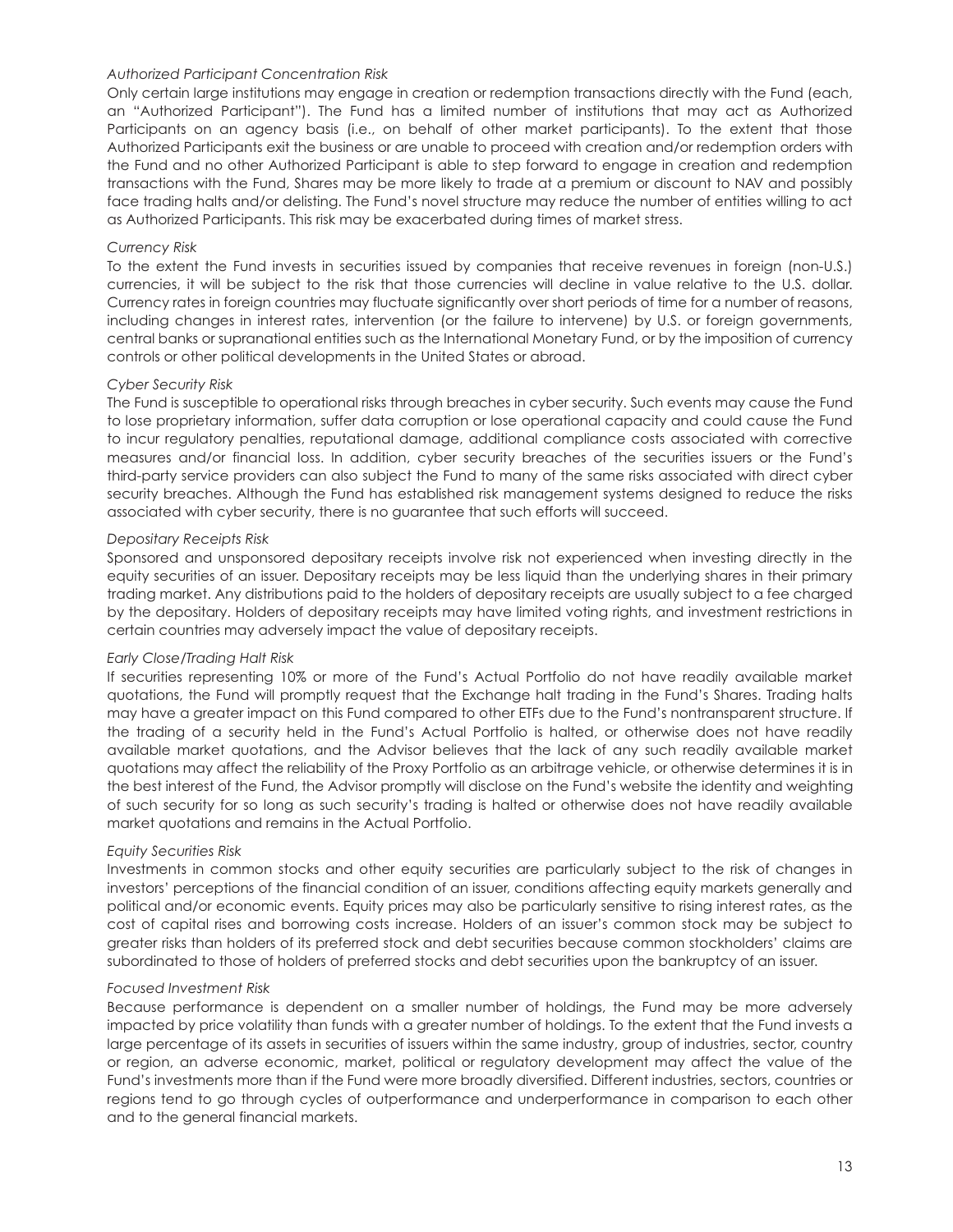#### *Foreign Securities Risk*

Investments in the securities of non-U.S. issuers involve risks beyond those associated with investments in U.S. securities. These additional risks include greater market volatility, the availability of less reliable financial information, higher transactional and custody costs, taxation by foreign governments, decreased market liquidity and political instability. Some countries and regions have experienced security concerns, war or threats of war and aggression, terrorism, economic uncertainty, natural and environmental disasters and/or systemic market dislocations that have led, and in the future may lead, to increased short-term market volatility and may have adverse long-term effects on the U.S. and world economies and markets generally. Foreign issuers are often subject to less stringent requirements regarding accounting, auditing, financial reporting and record keeping than are U.S. issuers, and therefore not all material information will be available. Securities exchanges or foreign governments may adopt rules or regulations that may negatively impact the Fund's ability to invest in foreign securities or may prevent the Fund from repatriating its investments. Less developed securities markets are more likely to experience problems with the clearing and settling of trades, as well as the holding of securities by local banks, agents and depositories. The less developed a country's securities market is, the greater the likelihood of custody problems.

#### *Foreign Securities Valuation Risk*

The Fund's value may be impacted by events that cause the fair value of foreign securities to materially change between the close of the local exchange on which they trade and the time at which the Fund prices its Shares. Additionally, because foreign exchanges on which securities held by the Fund may be open on days when the Fund does not price its Shares, the potential exists for the value of the securities in the Fund's portfolio to change on days when shareholders will not be able to purchase or sell the Fund's Shares.

#### *Investment Style Risk*

The Fund seeks to allocate investment exposure based upon a particular style of investing. Different investment styles tend to shift in and out of favor depending upon market and economic conditions and investor sentiment. As a consequence, the Fund may underperform as compared to the market generally or to other funds that invest in similar asset classes but employ different investment styles. Further, there is no guarantee that the Fund will accurately or optimally utilize the investment style or that it will successfully provide the desired investment exposure. The degree to which the Fund accurately or optimally utilizes the investment style is dependent upon information and data that may be incomplete, inaccurate or unavailable, which could adversely affect the analysis of the factors relevant to a particular investment.

- *ESG Investing Style Risk.* The Fund seeks to provide exposure to the equity securities of companies meeting environmental, social and corporate governance investing criteria. The Fund excludes or limits exposure to securities of certain issuers for non-financial reasons, and the Fund may forgo some market opportunities available to funds that do not use these criteria. The application of environmental, social and corporate governance investing criteria may affect the Fund's exposure to certain sectors or types of investments and may impact the Fund's relative investment performance depending on whether such sectors or investments are in or out of favor in the market.
- *Growth Investing Style Risk.* Growth companies usually invest a high portion of earnings in their businesses and may lack the dividends of value securities that can cushion stock prices in a falling market. The prices of growth securities are based largely on projections of the issuer's future earnings and revenues. If a company's earnings or revenues fall short of expectations, its stock price may fall dramatically. Growth securities may be volatile and may also be more expensive, relative to their earnings or assets, compared to value or other stocks. Growth securities may go in and out of favor over time.

#### *Issuer Risk*

The performance of the Fund depends on the performance of individual securities to which the Fund has exposure. Changes to the financial condition or credit rating of an issuer of those securities may cause the value of the securities to decline.

#### *Large-Capitalization Companies Risk*

Large-capitalization companies may be less able than smaller capitalization companies to adapt to changing market conditions. Large-capitalization companies may be more mature and subject to more limited growth potential compared with smaller capitalization companies. During different market cycles, the performance of large-capitalization companies has trailed the overall performance of the broader securities markets.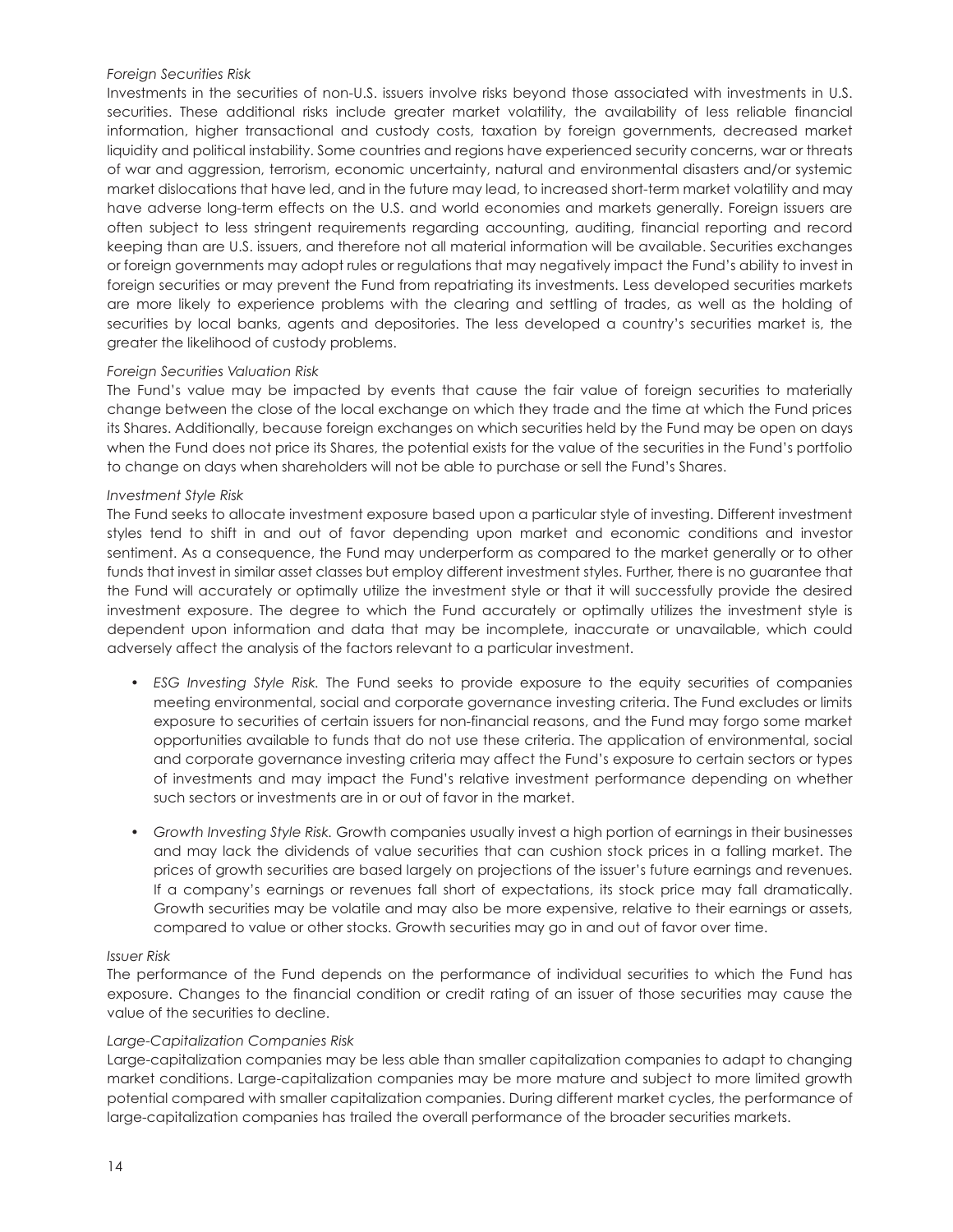*Market Capitalization Deviation Risk*. There can be no assurance that the securities held by the Fund will stay within the Fund's intended market capitalization range. As a result, the Fund may be exposed to additional risk or investors may not be given the opportunity to invest fully in a certain market capitalization range.

#### *Market Risk*

Market risks include political, regulatory, market and economic developments, including developments that impact specific economic sectors, industries or segments of the market, which may affect the Fund's value. Turbulence in financial markets, tariffs and other protectionist measures, political developments and uncertainty, central bank policy, and reduced liquidity in equity, credit and fixed income markets may negatively affect many issuers worldwide, which could have an adverse effect on the Fund. During a general downturn in the securities markets, multiple asset classes may be negatively affected. Geopolitical and other events, including war, terrorism, economic uncertainty, trade disputes, public health crises and related geopolitical events have led, and in the future may lead, to disruptions in the US and world economies and markets, which may increase financial market volatility and have significant adverse direct or indirect effects on a Fund and its investments. Market disruptions could cause the Fund to lose money, experience significant redemptions, and encounter operational difficulties. Although multiple asset classes may be affected by a market disruption, the duration and effects may not be the same for all types of assets.

#### *New Fund Risk*

The Fund is a new fund. As a new fund, there can be no assurance that it will grow to or maintain an economically viable size, in which case it could ultimately liquidate.

#### *Non-Diversified Risk*

The Fund is classified as a "non-diversified" investment company under the Investment Company Act of 1940 (the "1940 Act"), which means it may invest a larger percentage of its assets in a smaller number of issuers than a diversified fund. To the extent the Fund invests its assets in a smaller number of issuers, the Fund will be more susceptible to negative events affecting those issuers than a diversified fund.

#### *Operational Risk*

The Fund is exposed to operational risks arising from a number of factors, including, but not limited to, human error, processing and communication errors, errors of the Fund's service providers, counterparties or other third-parties, failed or inadequate processes and technology or systems failures. The Fund and Advisor seek to reduce these operational risks through controls and procedures. However, these measures do not address every possible risk and may be inadequate to address significant operational risks.

#### *Portfolio Management Risk*

The Fund is subject to portfolio management risk because it is an actively managed portfolio. In managing the Fund's investment portfolio, the portfolio managers will apply investment techniques and risk analyses that may not produce the desired result or, while it may be the desired result, may underperform other types of investment strategies. The application of ESG criteria may result in the Fund (i) having exposure to certain securities or industry sectors that are significantly different than the composition of the Fund's benchmark; and (ii) performing differently than other funds and strategies in its peer group that do not take into account ESG criteria or the Fund's benchmark. There can be no guarantee that the Fund will meet its investment objective(s).

#### *Proxy Portfolio Risk*

Unlike traditional ETFs that provide daily disclosure of their portfolio holdings, the Fund does not disclose the daily holdings of the Actual Portfolio. Instead, the Fund discloses a Proxy Portfolio that is designed to reflect the economic exposure and risk characteristics of the Fund's Actual Portfolio on any given trading day. Although the Proxy Portfolio and Proxy Portfolio Disclosures are intended to provide Authorized Participants and other market participants with enough information to allow them to engage in effective arbitrage transactions that will keep the market price of the Fund's shares trading at or close to the underlying NAV per share of the Fund, while at the same time enabling them to establish cost-effective hedging strategies to reduce risk, there is a risk that market prices will vary significantly from the underlying NAV of the Fund. Similarly, shares of the Fund may trade at a wider bid/ask spread than shares of traditional ETFs, and may therefore be more costly for investors to trade. The Proxy Portfolio methodology is novel and not yet proven as an effective arbitrage mechanism. The effectiveness of the Proxy Portfolio methodology as an arbitrage mechanism is contingent upon, among other things, the effectiveness of the Fund's factor model analysis in creating a Proxy Portfolio that performs in a manner substantially identical to the performance of the Fund's Actual Portfolio and the willingness of Authorized Participants and other market participants to trade based on the Proxy Portfolio. In the event that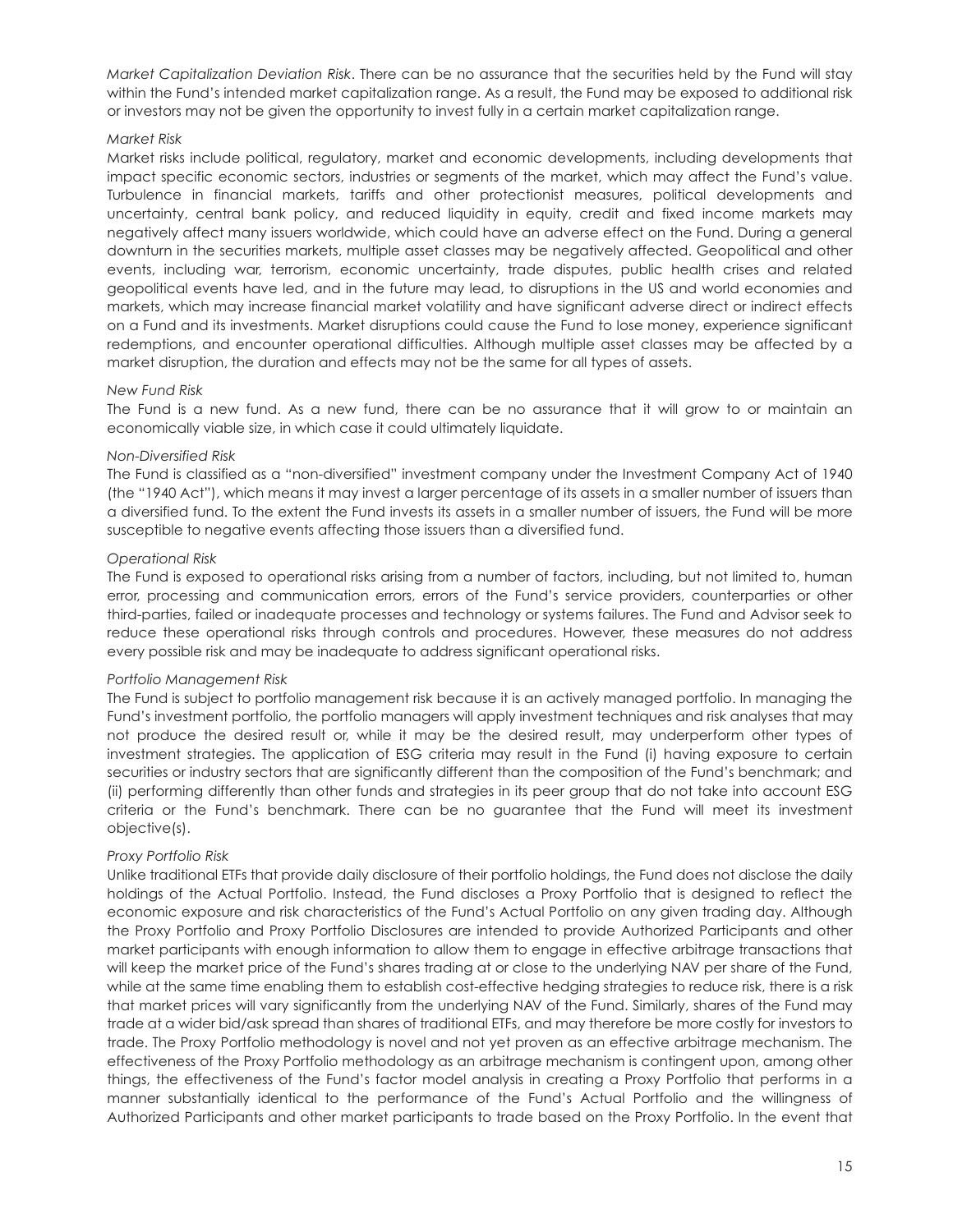the Proxy Portfolio methodology does not result in effective arbitrage opportunities in the Fund shares, the Fund may exhibit wider premiums/discounts, bid/ask spreads and tracking error. The proxy mechanism itself may result in additional trading costs, which also may negatively impact shareholder returns. At certain thresholds for premiums/discounts, bid/ask spreads and tracking error, the Fund's Board of Trustees will consider possible remedial measures, which may include liquidation or conversion to a fully-transparent, active ETF or a mutual fund. Although the Proxy Portfolio is designed to reflect the economic exposure and risk characteristics of the Fund's Actual Portfolio on any given trading day, there is a risk that the performance of the Proxy Portfolio will diverge from the performance of the Actual Portfolio, potentially materially.

In addition, although the Proxy Portfolio is designed to protect the Fund from practices that could negatively impact the Fund, such as front-running and free-riding, market participants may nevertheless be able to use the Proxy Portfolio and Proxy Portfolio Disclosures to engage in trading practices that disadvantage the Fund. Market participants may attempt to use the Proxy Portfolio and related Proxy Portfolio Disclosures to identify the Fund's holdings and trading strategy. If successful, this could result in such market participants engaging in trading practices that could harm the Fund and its shareholders. The Proxy Portfolio and related Proxy Portfolio Disclosures have been designed to mitigate the risk that market participants could "reverse engineer" the Fund's portfolio and investment strategy, but they may not be successful in this regard. The Fund will monitor on an ongoing basis the premium/discount between the market price and the NAV of the Fund's shares, but there can be no assurance that the Proxy Portfolio methodology will operate as intended.

#### *Secondary Market Trading Risk*

Although the Fund's Shares are listed for trading on one or more securities exchanges, there can be no assurance that an active trading market for such Shares will develop or be maintained by market makers or Authorized Participants. In general, the trading of Shares on securities exchanges is subject to the risk of irregular trading activity and wide "bid/ask" spreads (which may be especially pronounced for smaller funds). Additionally, market makers are under no obligation to make a market in the Fund's Shares and Authorized Participants are not obligated to submit purchase or redemption orders for Creation Units. In the event market makers cease making a market in the Fund's Shares or Authorized Participants stop submitting purchase or redemption orders for Creation Units, the Fund's Shares may trade at a larger premium or discount to its NAV. Wide bid-ask spreads and large premiums or discounts to NAV are likely to lead to an investor buying his or her shares at a market price that is more than their value, and selling those shares at a market price that is less than their value.

For at least the first three years after launch of the Fund, the Board of Trustees will promptly meet if, for 30 or more days in any quarter or 15 days in a row, the absolute difference between either the market closing price or the bid/ask price, on one hand, and NAV, on the other, exceeds 1.00% or the bid/ask spread exceeds 1.00%. In such a circumstance, the Board of Trustees will consider the continuing viability of the Fund, whether shareholders are being harmed, and what, if any, action would be appropriate to among other things, narrow the premium/discount or spread, as applicable. The Board of Trustees will then decide whether to take any such action. Potential actions may include, but are not limited to, changing lead market makers, listing the Fund on a different exchange, changing the size of Creation Units, changing the Fund's investment objective or strategy, and liquidating the Fund.

#### *Trading Price Risk*

Shares of the Fund trade on securities exchanges at prices at, above or below the Fund's most recent NAV. The NAV of the Fund is calculated at the end of each business day and fluctuates with changes in the market value of the Fund's holdings. The trading price of the Fund's Shares fluctuates continuously throughout trading hours based on both market supply of and demand for Shares and the underlying value of the Fund's portfolio holdings or NAV. As a result, the trading prices of the Fund's Shares may deviate significantly from NAV during periods of market volatility. Any of these factors, among others, may lead to the Fund's Shares trading at a premium or discount to NAV. Although it is generally expected that the market price of the Shares of the Fund will approximate the Fund's NAV, there may be times when the market price and the NAV vary significantly. Thus, an investor may pay more than NAV when purchasing Shares and receive less than NAV when selling Shares. The Fund's non-transparent structure may exacerbate this risk, particularly in volatile markets.

#### **Performance Information**

As of the date of this Prospectus, the Fund has not commenced operations and therefore does not report its performance information. The Fund's performance current to the most recent month-end is available by calling 1-888-474-7725 or by visiting newyorklifeinvestments.com.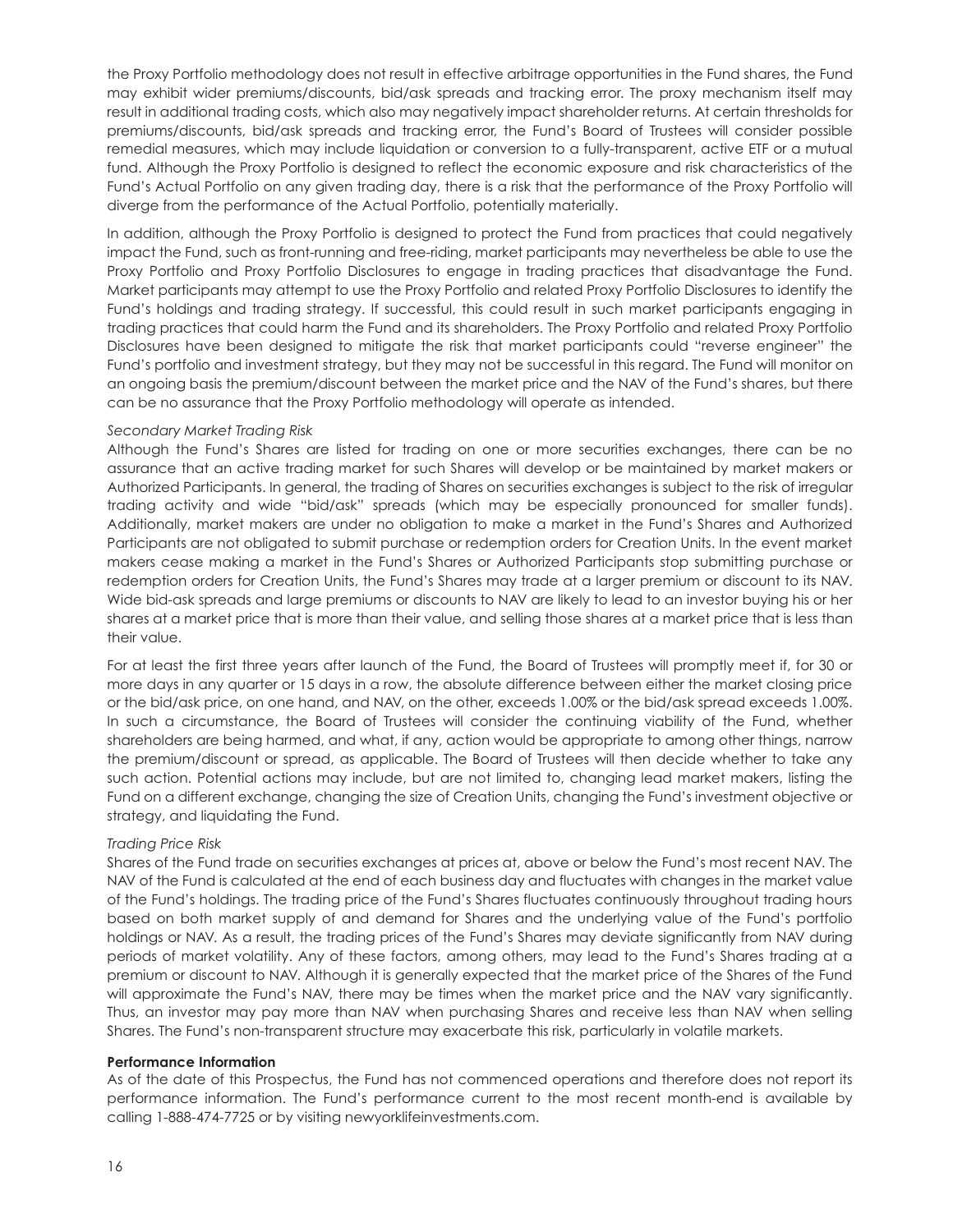#### **Investment Advisor and Subadvisor**

IndexIQ Advisors LLC is the investment advisor to the Fund.

Winslow Capital Management, LLC is the investment subadvisor to the Fund.

#### **Portfolio Managers**

The professionals jointly and primarily responsible for the day-to-day management of the Fund are:

| Name & Title                                                        | Length of Service<br>with Subadvisor | Length of Service as<br><b>Fund's Portfolio Manager</b> |
|---------------------------------------------------------------------|--------------------------------------|---------------------------------------------------------|
| Justin H. Kelly, Chief Executive Officer & Chief Investment Officer | Since 1999                           | Since Inception                                         |
| Patrick M. Burton, Senior Managing Director                         | Since 2010                           | Since Inception                                         |
| Peter A. Dlugosch, Managing Director                                | Since 2013                           | Since Inception                                         |

#### **Purchase and Sale of Fund Shares**

The Fund is a non-transparent active ETF. Unlike conventional mutual funds, the Fund issues and redeems Shares on a continuous basis, at NAV, only in large blocks of Shares called "Creation Units." Individual Shares of the Fund may only be purchased and sold on the secondary market through a broker-dealer. Since Shares of the Fund trade on securities exchanges in the secondary market at their market price rather than their NAV, the Fund's Shares may trade at a price greater than (premium) or less than (discount) the Fund's NAV. An investor may incur costs attributable to the difference between the highest price a buyer is willing to pay to purchase Shares of the Fund (bid) and the lowest price a seller is willing to accept for Shares of the Fund (ask) when buying or selling Shares in the secondary market (the "bid-ask spread"). Recent information, including the Fund's NAV, market price, premiums and discounts, and bid-ask spreads, is available online at newyorklifeinvestments.com.

#### **Tax Information**

The Fund's distributions are expected to be taxed as ordinary income, qualified dividend income and/or capital gains, unless you are investing through a tax-deferred arrangement, such as a 401(k) plan or individual retirement account. However, subsequent withdrawals from such a tax-advantaged account may be subject to U.S. federal income tax. You should consult your tax advisor about your specific situation.

#### **Financial Intermediary Compensation**

If you purchase the Fund through a broker-dealer or other financial intermediary (such as a bank), the Advisor or other related companies may pay the intermediary for marketing activities and presentations, educational training programs, conferences, the development of technology platforms and reporting systems or other services related to the sale or promotion of the Fund. These payments may create a conflict of interest by influencing the broker-dealer or other intermediary and your salesperson to recommend the Fund over another investment. Ask your salesperson or visit your financial intermediary's website for more information.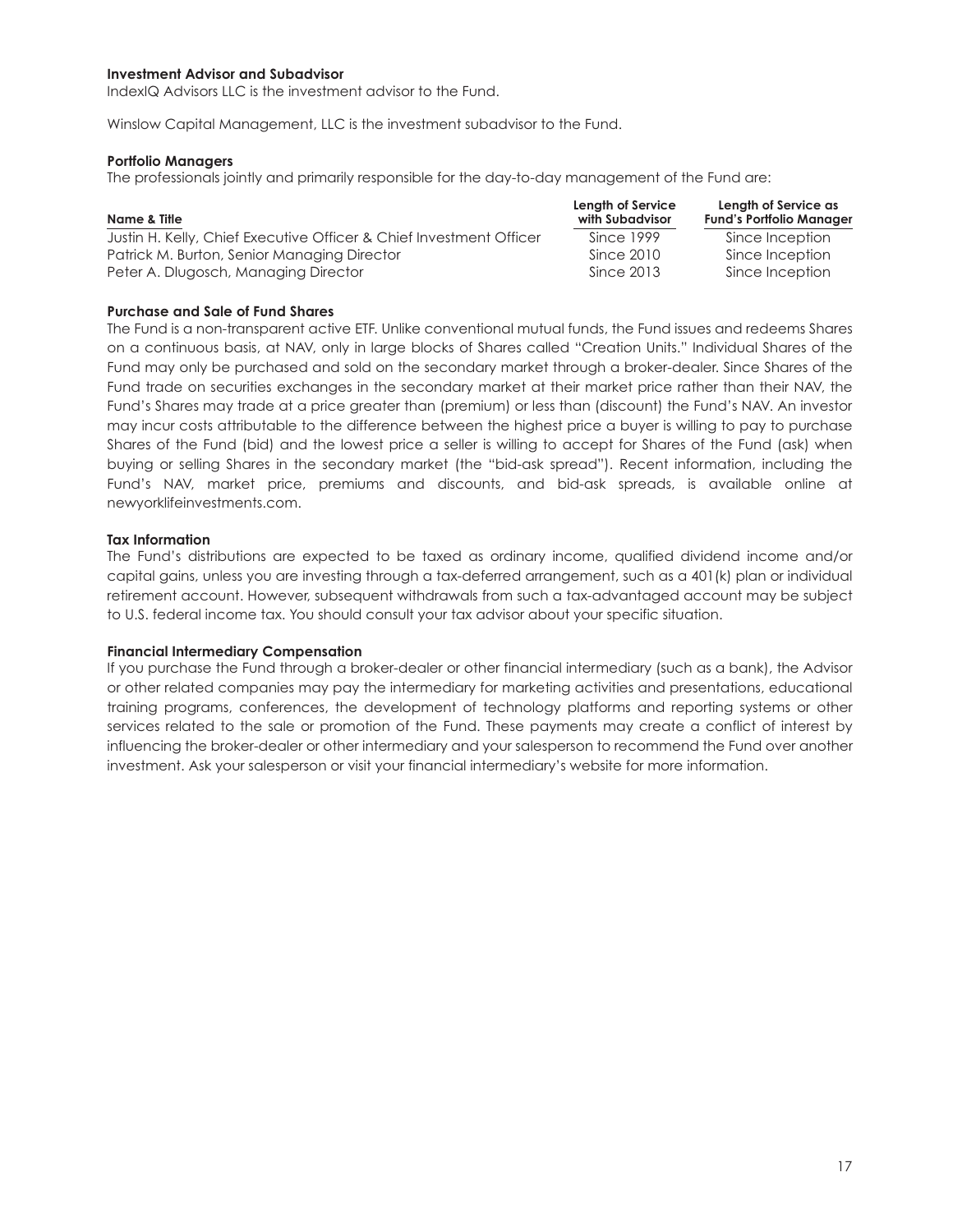## **Overview**

The Trust is an investment company consisting of a number of separate investment portfolios (each, a "Fund" and collectively, the "Funds") that are exchange-traded funds ("ETFs"). ETFs are funds whose shares are listed on a stock exchange and traded like equity securities at market prices. ETFs, such as the Funds, allow you to buy or sell shares that represent the collective performance of a selected group of securities. ETFs are designed to add the flexibility, ease and liquidity of stock-trading to the benefits of traditional index fund investing.

This Prospectus provides the information you need to make an informed decision about investing in the Funds. It contains important facts about the Trust as a whole and each Fund in particular.

IndexIQ Advisors LLC (the "Advisor") is the investment advisor to each Fund and Winslow Capital Management, LLC (the "Subadvisor") is the investment subadvisor to each Fund.

## Description of the Principal Strategies of the Funds

The Funds are actively managed ETFs and thus do not seek to replicate the performance of a specific index. Instead, each Fund uses an active investment strategy to meet its investment objective. The Subadvisor, subject to the oversight of the Advisor and Board of Trustees of the Trust (the "Board"), has discretion on a daily basis to manage each Fund's portfolio in accordance with the Fund's investment objective and investment policies.

Unlike traditional ETFs that provide daily disclosure of their portfolio holdings, these Funds do not disclose the daily holdings of their actual portfolio. Instead, these Funds disclose a portfolio transparency substitute (a "Proxy Portfolio") and certain related information about the relative performance of the Proxy Portfolio and the Fund's actual portfolio ("Actual Portfolio") holdings (the "Proxy Portfolio Disclosures"), which are intended to help keep the market price of the Fund's shares trading at or close to the underlying NAV per share of the Fund. While the Proxy Portfolio includes some of the Fund's holdings, it is not the Fund's Actual Portfolio, and the Fund will not disclose the daily holdings of the Actual Portfolio. The Funds' exemptive relief limits the types of securities in which each Fund can invest, which may constrain a Funds ability to implement its investment strategies.

In accordance with Rule 35d-1 under the Investment Company Act of 1940 (the "1940 Act"), the Funds have each adopted a policy that each will, under normal circumstances, invest at least 80% of the value of its net assets in large capitalization companies, which are companies having a market capitalization in excess of \$4 billion at the time of purchase. This policy is "non-fundamental," which means that it may be changed by the Board without shareholder approval. Each Fund has adopted a policy to provide the Fund's shareholders with at least 60 days' prior notice of any changes in the Fund's non-fundamental investment policy with respect to investments of the type suggested by its name.

Each Fund's investments are subject to certain requirements imposed by law and regulation, as well as a Fund's investment strategy. These requirements are generally applied at the time a Fund invests its assets. If, subsequent to an investment by a Fund, this requirement is no longer met, the Fund's future investments will be made in a manner that will bring the Fund into compliance with this requirement.

The Subadvisor generally gives consideration to ESG criteria when evaluating investment opportunities for the Funds, consistent with each Fund's investment objective and Principal Investment Strategies. The application of ESG criteria may result in a Fund (i) having exposure to certain securities or industry sectors that are significantly different than the composition of the Fund's benchmark; and (ii) performing differently than the Fund's benchmark or other funds and strategies in the Fund's peer group that do not take into account ESG criteria. In addition, sectors and securities of companies that meet the ESG criteria may shift into and out of favor depending on market and economic conditions. The consideration of ESG criteria may adversely affect a Fund's performance. The Subadvisor may give consideration to ESG factors including, but not limited to, impact on or from climate change, natural resource use, waste management practices, human capital management, product safety, supply chain management, corporate governance, business ethics and advocacy for governmental policy.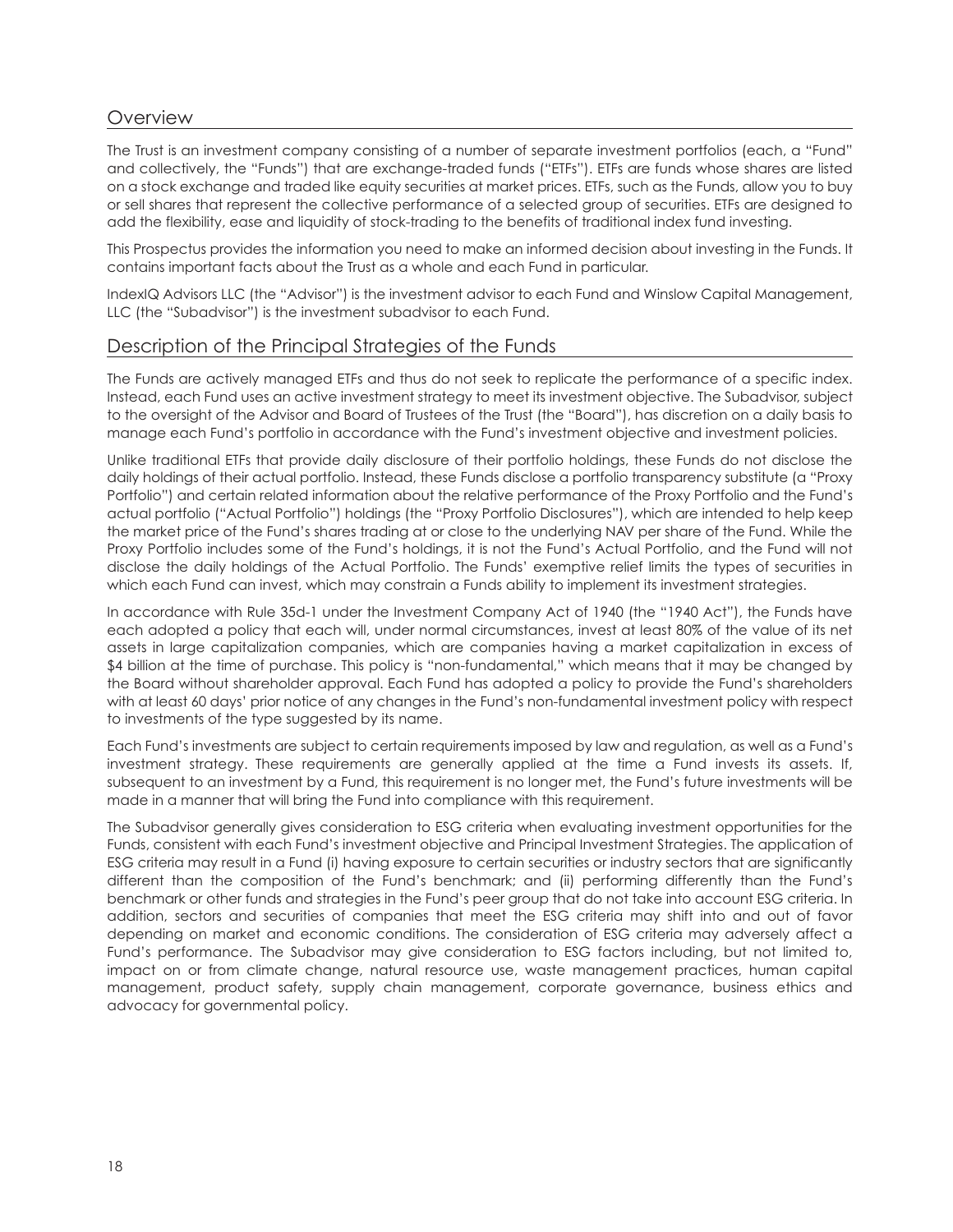## Additional Investment Strategies

Each of the policies described herein, including the investment objective of the Funds, constitutes a non-fundamental policy that may be changed by the Board without shareholder approval. Certain fundamental policies of the Funds are set forth in the Funds' Statement of Additional Information (the "SAI") under "Investment Restrictions." There can be no assurance that the Funds' objectives will be achieved.

#### **Temporary Defensive Positions**

In times of unusual or adverse market, economic or political conditions or abnormal circumstances (such as large cash inflows or anticipated large redemptions), each Fund may, for temporary defensive purposes or for liquidity purposes (which may be for a prolonged period), invest outside the scope of its principal investment strategies. Under such conditions, each Fund may invest without limit in cash and cash equivalents or other investments permitted by the exemptive order pursuant to which the Funds operate. Under such conditions, each Fund may not invest in accordance with its investment objective or principal investment strategies and, as a result, there is no assurance that the Fund will achieve its investment objective.

#### **Securities Lending**

A Fund may lend its portfolio securities. A securities lending program allows a Fund to receive a portion of the income generated by lending its securities and investing the respective collateral. In connection with such loans, a Fund receives liquid collateral equal to at least 102% (105% for foreign securities) of the value of the portfolio securities being lent. This collateral is marked to market on each trading day.

## Description of the Principal Risks of the Funds

Investors in a Fund should carefully consider the risks of investing in the Fund as set forth in the Fund's Summary Information section under "Principal Risks." To the extent such risks apply, they are discussed hereunder in greater detail. See also the section on "Additional Risks" for other risk factors.

#### **Authorized Participant Concentration Risk**

Only an Authorized Participant may engage in creation or redemption transactions directly with the Funds. Each Fund has a limited number of institutions that may act as Authorized Participants on an agency basis (i.e., on behalf of other market participants). To the extent that Authorized Participants exit the business or are unable to proceed with creation and/or redemption orders with a Fund and no other Authorized Participant is able to step forward to create or redeem Creation Units, Shares may be more likely to trade at a premium or discount to NAV and possibly face trading halts and/or delisting. This risk may be heightened for ETFs that invest in non-U.S. securities because such securities often involve greater settlement and operational issues for Authorized Participants that may further limit the availability of Authorized Participants. The Funds' novel structure may reduce the number of entities willing to act as Authorized Participants. This risk may be exacerbated during times of market stress.

#### **Currency Risk**

To the extent a Fund invests in securities issued by companies that receive revenues in foreign (non-U.S.) currencies, it will be subject to the risk that those currencies will decline in value relative to the U.S. dollar. Currency rates in foreign countries may fluctuate significantly over short periods of time for a number of reasons, including national debt levels and trade deficits, changes in balances of payments and trade, domestic and foreign interest and inflation rates, global or regional political, economic or financial events, monetary policies of governments, actual or potential government intervention and global energy prices. Political instability, the possibility of government intervention and restrictive or opaque business and investment policies may also reduce the value of a country's currency. Government monetary policies and the buying or selling of currency by a country's government may also influence exchange rates. As a result, a Fund's investments in foreign currency denominated securities may reduce the return of such Fund. Because a Fund's NAV is determined on the basis of U.S. dollars, the Fund's NAV may decrease if the value of the non-U.S. currency to which the Fund has exposure depreciates in value relative to the U.S. dollar. This may occur even if the value of the underlying non-U.S. securities increases. Conversely, a Fund's NAV may increase if the value of a non-U.S. currency appreciates relative to the U.S. dollar.

#### **Cyber Security Risk**

The Funds are susceptible to operational risks through breaches in cyber security. A breach in cyber security refers to both intentional and unintentional events that may cause a Fund to lose proprietary information, suffer data corruption or lose operational capacity. Such events could cause a Fund to incur regulatory penalties,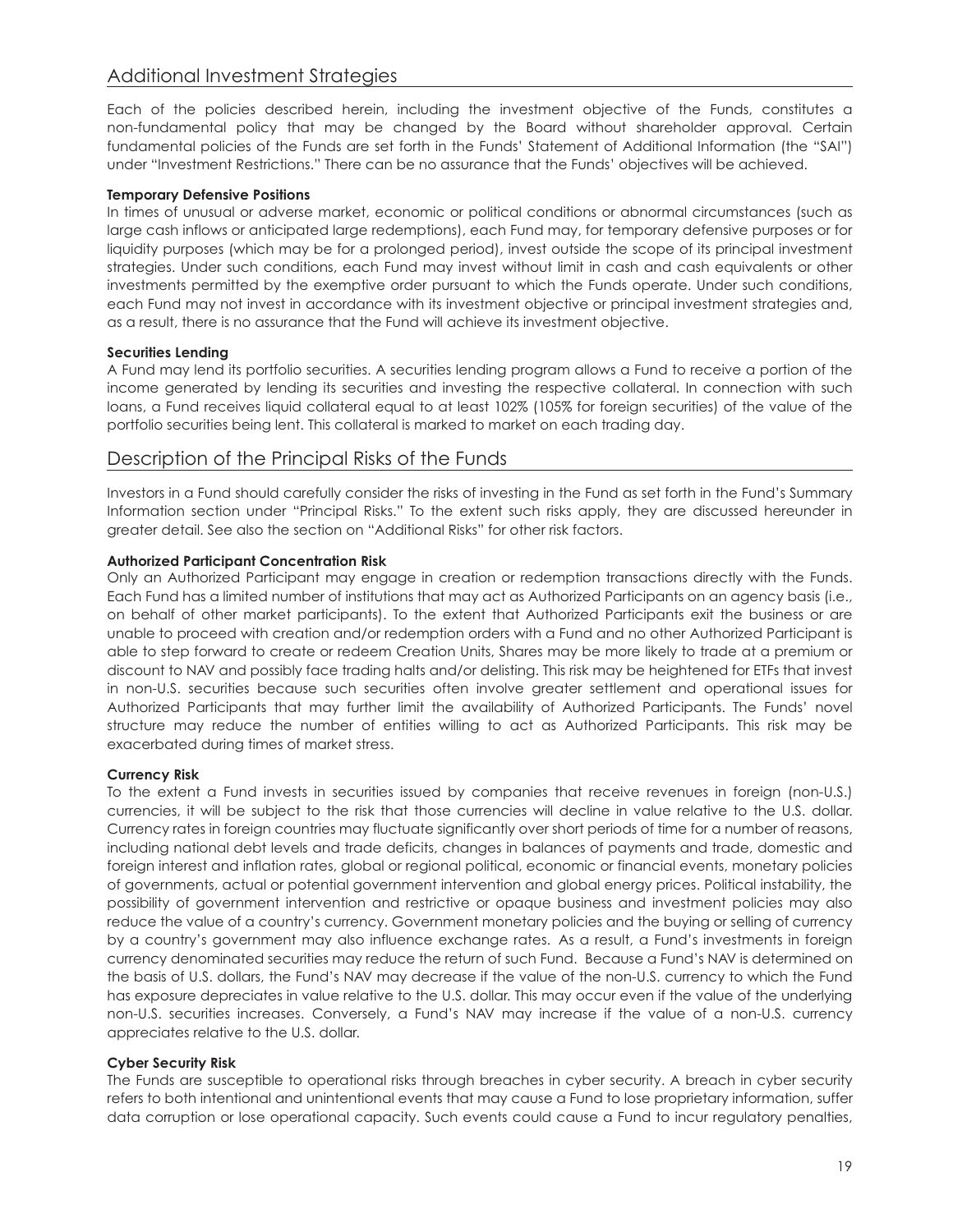reputational damage, additional compliance costs associated with corrective measures and/or financial loss. These risks typically are not covered by insurance. In general, cyber incidents can result from deliberate attacks or unintentional events. Cyber incidents include, but are not limited to, gaining unauthorized access to digital systems (e.g., through "hacking" or malicious software coding) for purposes of misappropriating assets or sensitive information, corrupting data or causing operational disruption. Cyber attacks may also be carried out in a manner that does not require gaining unauthorized access, such as causing denial-of-service attacks on websites (i.e., efforts to make network services unavailable to intended users). Cyber security failures by or breaches of the systems of security issuers, the Advisor, distributor and other service providers (including, but not limited to, sub-advisors, index providers, fund accountants, custodians, transfer agents and administrators), market makers, Authorized Participants or the issuers of securities in which a Fund invests, have the ability to cause disruptions and impact business operations, potentially resulting in financial losses, interference with a Fund's ability to calculate its NAV, disclosure of confidential trading information, impediments to trading, submission of erroneous trades or erroneous creation or redemption orders, the inability of a Fund or its service providers to transact business, violations of applicable privacy and other laws, regulatory fines and other penalties, reputational damage, reimbursement or other compensation costs, or additional compliance costs. Substantial costs may be incurred by a Fund in order to resolve or prevent cyber incidents in the future. While the Funds have established business continuity plans in the event of, and risk management systems to prevent, such cyber attacks, there are inherent limitations in such plans and systems, including the possibility that certain risks have not been identified and that prevention and remediation efforts will not be successful. Furthermore, the Funds cannot control the cyber security plans and systems put in place by service providers to the Funds, issuers in which the Funds invest, Authorized Participants or market makers. There is no guarantee that such preventative efforts will succeed, and the Funds and their shareholders could be negatively impacted as a result.

#### **Depositary Receipts Risk**

A Fund may invest in listed and liquid depositary receipts, including listed unsponsored depositary receipts. Unsponsored depositary receipts may be established by a depositary without participation by the underlying issuer. Holders of an unsponsored depositary receipt generally bear all the costs associated with establishing the unsponsored depositary receipt. These investments may involve additional risks and considerations including, for example, risks related to adverse political and economic developments unique to a country or region, currency fluctuations or controls and the possibility of expropriation, nationalization or confiscatory taxation. The issuers of the securities underlying unsponsored depositary receipts are not obligated to disclose material information in the United States and, therefore, there may be less information available regarding such issuers and there may not be a correlation between such information and the market value of the depositary receipts. Additionally, to the extent the value of a depositary receipt held by a Fund fails to track that of the underlying security, the use of the depositary receipt may result in tracking error. Depositary receipts may be less liquid than the underlying shares in their primary trading market. Any distributions paid to the holders of depositary receipts are usually subject to a fee charged by the depositary. Holders of depositary receipts may have limited voting rights, and investment restrictions in certain countries may adversely impact the value of depositary receipts because such restrictions may limit the ability to convert the equity shares into depositary receipts and vice versa. Such restrictions may cause the equity shares of the underlying issuer to trade at a discount or premium to the market price of the depositary receipts.

#### **Early Close/Trading Halt Risk**

If securities representing 10% or more of a Fund's Actual Portfolio do not have readily available market quotations, the Fund will promptly request that the Exchange halt trading in the Fund's Shares. Trading halts may have a greater impact on this Fund compared to other ETFs due to the Fund's nontransparent structure. If the trading of a security held in a Fund's Actual Portfolio is halted, or otherwise does not have readily available market quotations, and the Advisor believes that the lack of any such readily available market quotations may affect the reliability of the Proxy Portfolio as an arbitrage vehicle, or otherwise determines it is in the best interest of the Fund, the Advisor promptly will disclose on the Fund's website the identity and weighting of such security for so long as such security's trading is halted or otherwise does not have readily available market quotations and remains in the Actual Portfolio.

#### **Equity Securities Risk**

The value of equity securities held by a Fund may fall due to general market and economic conditions, perceptions regarding the industries in which the issuers of securities held by a Fund participate or factors relating to specific companies in which a Fund invests. For example, an adverse event, such as an unfavorable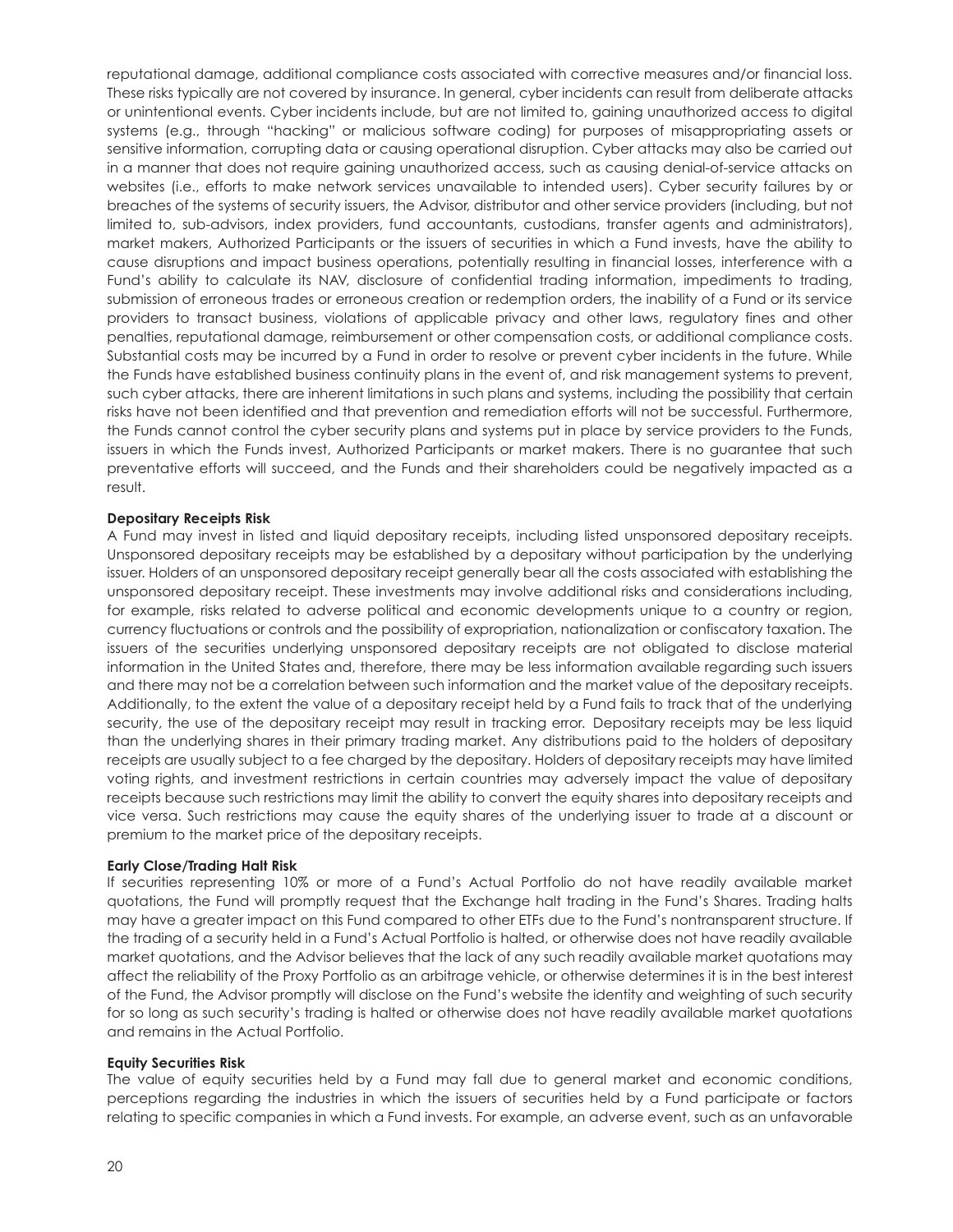earnings report, may depress the value of equity securities of an issuer held by a Fund; the price of common stock of an issuer may be particularly sensitive to general movements in the stock market; or a drop in the stock market may depress the price of most or all of the common stocks and other equity securities held by a Fund. In addition, common stock of an issuer in a Fund's portfolio may decline in price if the issuer fails to make anticipated dividend payments because, among other reasons, the issuer of the security experiences a decline in its financial condition. Holders of an issuer's common stock may also be subject to greater risks than holders of its preferred stock and debt securities because common stockholders' claims are subordinated to those of holders of preferred stocks and debt securities upon the bankruptcy of an issuer.

#### **Focused Investment Risk**

#### *The following risk applies to the IQ Winslow Focused Large Cap Growth ETF*

Because performance is dependent on a smaller number of holdings, the Fund may be more adversely impacted by price volatility than funds with a greater number of holdings. To the extent that the Fund invests a large percentage of its assets in securities of issuers within the same industry, group of industries, sector, country or region, an adverse economic, market, political or regulatory development may affect the value of the Fund's investments more than if the Fund were more broadly diversified. Different industries, sectors, countries or regions tend to go through cycles of outperformance and underperformance in comparison to each other and to the general financial markets.

#### **Foreign Securities Risk**

Investments in the securities of non-U.S. issuers involve risks beyond those associated with investments in U.S. securities. These additional risks include greater market volatility, the availability of less reliable financial information, higher transactional and custody costs, taxation by foreign governments, decreased market liquidity and political instability. Some countries and regions have experienced security concerns, war or threats of war and aggression, terrorism, economic uncertainty, natural and environmental disasters and/or systemic market dislocations that have led, and in the future may lead, to increased short-term market volatility and may have adverse long-term effects on the U.S. and world economies and markets generally. Foreign issuers are often subject to less stringent requirements regarding accounting, auditing, custody, financial reporting and record keeping than are U.S. issuers, and therefore not all material information will be available. Securities exchanges or foreign governments may adopt rules or regulations that may negatively impact a Fund's ability to invest in foreign securities or may prevent a Fund from repatriating its investments. Non-U.S. transaction costs, such as brokerage commissions and custody costs, may be higher than in the United States. In some non-U.S. markets, custody arrangements for securities provide significantly less protection than custody arrangements in U.S. markets. Prevailing custody and trade settlement practices (e.g., the requirement to pay for securities prior to receipt) could similarly expose a Fund to credit and other risks it does not have in the United States with respect to participating brokers, custodians, clearing banks or other clearing agents, escrow agents and issuers. In addition, a Fund may not receive shareholder communications or be permitted to vote the securities it holds, as the issuers may be under no legal obligation to distribute them.

Less developed securities markets are more likely to experience problems with the clearing and settling of trades, as well as the holding of securities by local banks, agents and depositories. Low trading volumes and volatile prices in less developed markets make trades harder to complete and settle, and governments or trade groups may compel local agents to hold securities in designated depositories that are not subject to independent evaluation. Local agents are held only to the standards of care of their local markets. The less developed a country's securities market is, the greater the likelihood of custody problems.

#### **Foreign Securities Valuation Risk**

A Fund's value may be impacted by events that cause the fair value of foreign securities to materially change between the close of the local exchange on which they trade and the time at which the Fund prices its Shares. Additionally, because foreign exchanges on which securities held by a Fund may be open on days when such Fund does not price its Shares, the potential exists for the value of the securities in a Fund's portfolio to change on days when shareholders will not be able to purchase or sell such Fund's Shares.

#### **Investment Style Risk**

The Funds seek to allocate investment exposure based upon a particular style of investing. Different investment styles tend to shift in and out of favor depending upon market and economic conditions and investor sentiment. As a consequence, a Fund may underperform as compared to the market generally or to other funds that invest in similar asset classes but employ different investment styles. Further, there is no guarantee that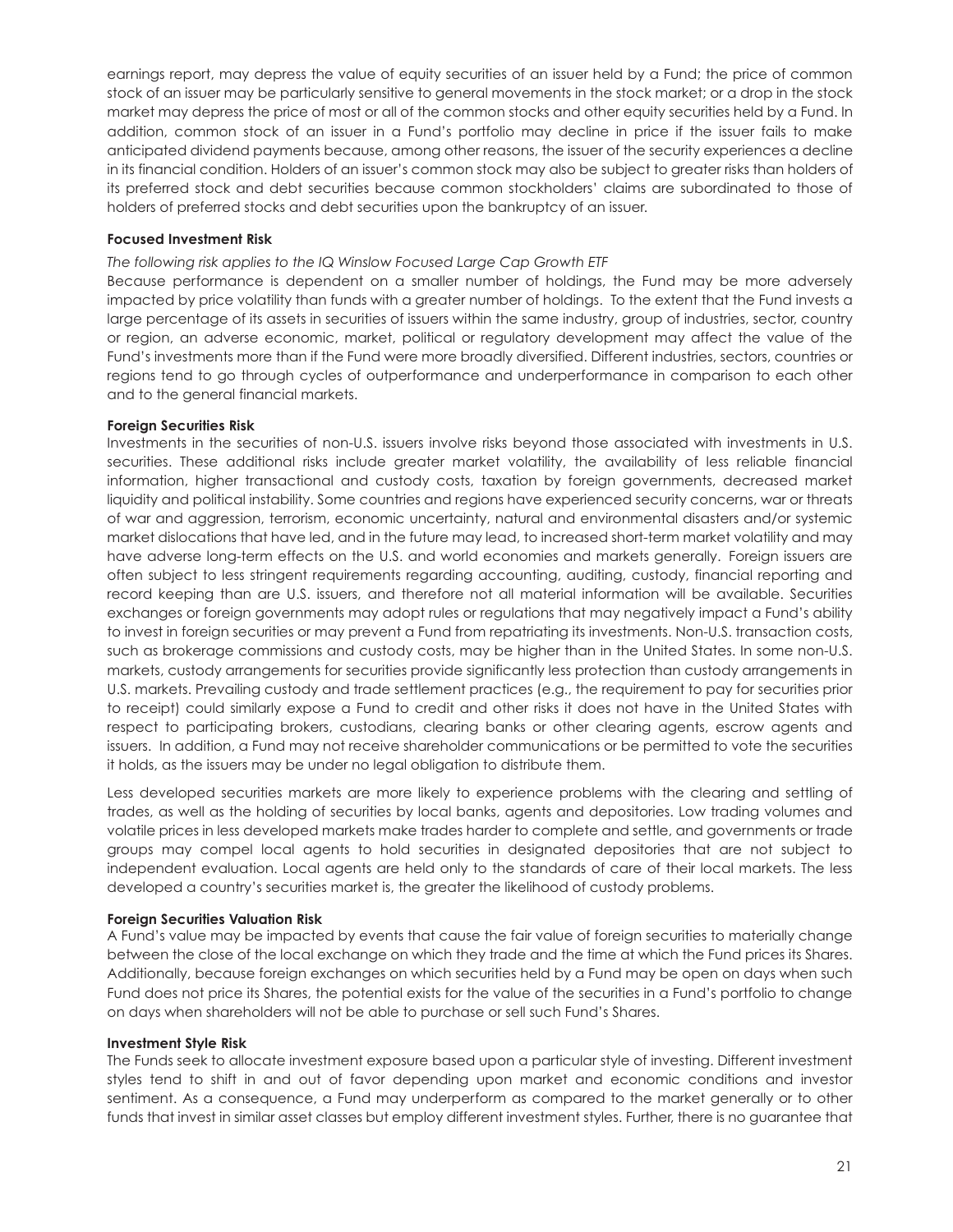a Fund will accurately or optimally utilize the investment style or that it will successfully provide the desired investment exposure. The degree to which a Fund accurately or optimally utilizes the investment style is dependent upon information and data that may be incomplete, inaccurate or unavailable, which could adversely affect the analysis of the factors relevant to a particular investment.

- **ESG Investing Style Risk.** The Funds seek to provide exposure to the equity securities of companies meeting sustainable and responsible investing criteria. The Funds exclude or limit exposure to securities of certain issuers for non-financial reasons, and the Funds may forgo some market opportunities available to funds that do not use these criteria. The application of sustainable and responsible investing criteria may affect the Fund's exposure to certain sectors or types of investments and may impact the Fund's relative investment performance depending on whether such sectors or investments are in or out of favor in the market.
- **Growth Investing Style Risk.** Growth companies usually invest a high portion of earnings in their businesses and may lack the dividends of value securities that can cushion stock prices in a falling market. The prices of growth securities are based largely on projections of the issuer's future earnings and revenues. If a company's earnings or revenues fall short of expectations, its stock price may fall dramatically. Growth securities may be volatile and may also be more expensive, relative to their earnings or assets, compared to value or other stocks. Growth securities may go in and out of favor over time.

#### **Issuer Risk**

The performance of a Fund depends on the performance of individual securities to which the Fund has exposure. Any issuer of these securities may perform poorly, causing the value of its securities to decline. Poor performance may be caused by poor management decisions, competitive pressures, changes in technology, expiration of patent protection, disruptions in supply, labor problems or shortages, corporate restructurings, fraudulent disclosures, credit deterioration of the issuer or other factors. Issuers may, in times of distress or at their own discretion, decide to reduce or eliminate dividends, which may also cause their stock prices to decline. An issuer may also be subject to risks associated with the countries, states and regions in which the issuer resides, invests, sells products or otherwise conducts operations.

#### **Large-Capitalization Companies Risk**

Large-capitalization companies may be unable to respond quickly to new competitive challenges such as changes in technology and consumer tastes. Larger companies also may not be able to attain the high growth rates of successful smaller companies, especially during periods of economic expansion. Large capitalization companies may go in and out of favor based on market and economic conditions. Although the securities of larger companies may, on average, be less volatile than those of companies with smaller market capitalizations, during different market cycles, the performance of large-capitalization companies has trailed the overall performance of the broader securities markets and the securities of smaller companies.

#### **Market Capitalization Deviation Risk**

There can be no assurance that the securities held by a Fund will stay within the Fund's intended market capitalization range. As a result, a Fund may be exposed to additional risk or investors may not be given the opportunity to invest fully in a certain market capitalization range.

#### **Market Risk**

The value of a Fund's investments may fluctuate and/or decline because of changes in the markets in which the Fund invests, which could cause the Fund to underperform other funds with similar investment objectives and strategies. Security markets are volatile and may decline significantly in response to adverse issuer, regulatory, political, or economic developments. Different sectors of the market and different security types may react differently to such developments. Changes in these markets may be rapid and unpredictable. Fluctuations in the markets generally or in a specific industry or sector may impact the securities in which a Fund invests. From time to time, markets may experience periods of stress for potentially prolonged periods that may result in: (i) increased market volatility; (ii) reduced market liquidity; and (iii) increased redemptions of Fund shares. Such conditions may add significantly to the risk of volatility in the net asset value of a Fund's shares and the market prices at which shares of a Fund trade on a securities exchange. During periods of market stress shares of a Fund may also experience significantly wider "bid/ask" spreads and premiums and discounts between a Fund's net asset value and market price. Market changes may impact equity and fixed income securities in different and, at times, conflicting manners. A Fund potentially will be prevented from executing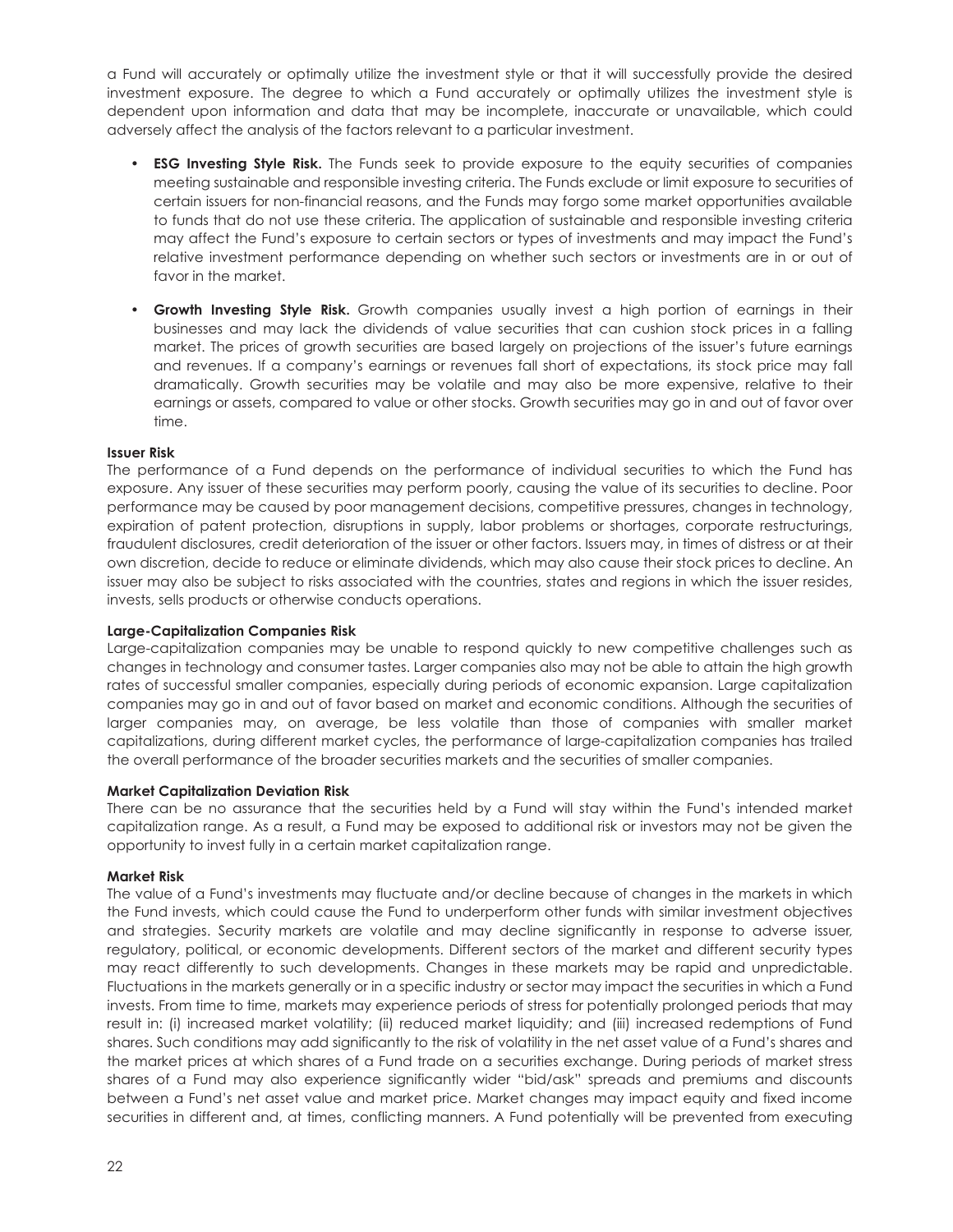investment decisions at an advantageous time or price as a result of any domestic or global market disruptions, particularly disruptions causing heightened market volatility and reduced market liquidity, as well as increased or changing regulations or market closures. Thus, investments that the Subadvisor believes represent an attractive opportunity or in which a Fund seeks to obtain exposure may be unavailable entirely or in the specific quantities sought by the Subadvisor and the Fund may need to obtain the exposure through less advantageous or indirect investments or forgo the investment at the time. Securities and investments held by a Fund may be susceptible to declines in value, including declines in value that are not believed to be representative of the issuer's value or fundamentals, due to investor reactions to such events.

Political and diplomatic events within the United States and abroad, such as the U.S. budget and deficit reduction plans, protectionist measures, trade tensions central bank policy and government intervention in the economy, has in the past resulted, and may in the future result, in developments that present additional risks to a Fund's investments and operations. Geopolitical and other events, such as war, acts of terrorism, natural disasters, the spread of infectious illnesses, epidemics and pandemics, environmental and other public health issues, recessions or other events, and governments' reactions to such events, may lead to increased market volatility and instability in world economies and markets generally and may have adverse effects on the performance of a Fund and its investments. Additional and/or prolonged geopolitical or other events may affect investor and consumer confidence and may adversely impact financial markets and the broader economy, perhaps suddenly and to a significant degree. Any such market, economic and other disruptions could also prevent a Fund from executing its investment strategies and processes in a timely manner.

An investment in a Fund is not a deposit in a bank and is not insured or guaranteed by the Federal Deposit Insurance Corporation or any other government agency. When you sell your Shares, they could be worth less than what you paid for them.

#### **Market Disruption Risk and Recent Market Events**

Geopolitical and other events, including war, terrorism, economic uncertainty, trade disputes, public health crises and related geopolitical events have led, and in the future may lead, to disruptions in the US and world economies and markets, which may increase financial market volatility and have significant adverse direct or indirect effects on a Fund and its investments. Market disruptions could cause a Fund to lose money, experience significant redemptions and encounter operational difficulties. Although multiple asset classes may be affected by a market disruption, the duration and effects may not be the same for all types of assets. Recent market disruption events include the pandemic spread of the novel coronavirus known as COVID-19, and the significant restrictions, market volatility, decreased economic and other activity and increased government activity that it has caused. Specifically, COVID-19 has led to significant death and morbidity, and concerns about its further spread have resulted in the closing of schools and non-essential businesses, cancellations, shelter-in-place orders, lower consumer spending in certain sectors, social distancing, bans on large social gatherings and travel, quarantines, government economic stimulus measures, reduced productivity, rapid increases in unemployment, increased demand for and strain on government and medical resources, border closings and global trade and supply chain interruptions, among others. The full effects, duration and costs of the COVID-19 pandemic are impossible to predict, and the circumstances surrounding the COVID-19 pandemic will continue to evolve. The pandemic may affect certain countries, industries, economic sectors, companies and investment products more than others, may exacerbate existing economic, political, or social tensions and may increase the probability of an economic recession or depression. A Fund and its investments may be adversely affected by the effects of the COVID-19 pandemic, and a prolonged pandemic may result in a Fund and its service providers experiencing operational difficulties in coordinating a remote workforce and implementing their business continuity plans, among others.

#### **New Fund Risk**

As a new fund, there can be no assurance that a Fund will grow to or maintain an economically viable size, in which case it could ultimately liquidate. Like other new funds, large inflows and outflows may impact a Fund's market exposure for limited periods of time. This impact may be positive or negative, depending on the direction of market movement during the period affected. An Authorized Participant, the Advisor or an affiliate of the Advisor may invest in a Fund and hold its investments for a specific period of time in order to facilitate commencement of the Fund's operations or for the Fund to achieve size or scale. There can be no assurance that any such entity would not redeem its investment or that the size of a Fund would be maintained at such levels which could negatively impact the Fund.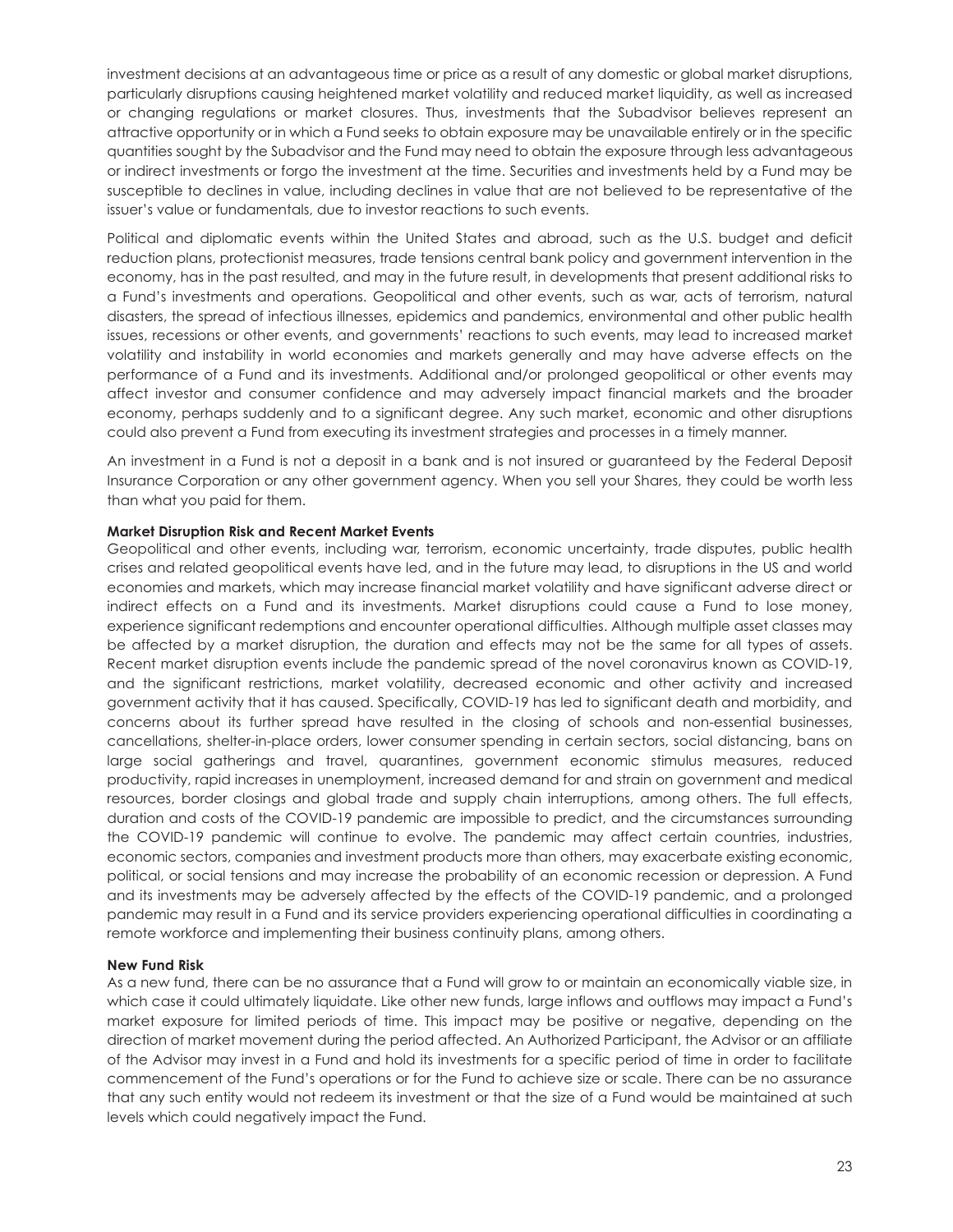#### **Non-Diversified Risk**

Each Fund is classified as a "non-diversified" investment company under the 1940 Act, which means it may invest a larger percentage of its assets in a smaller number of issuers than a diversified fund. To the extent a Fund invests its assets in a smaller number of issuers, the Fund will be more susceptible to negative events affecting those issuers than a diversified fund. Under the 1940 Act, a Fund may change its classification from non-diversified to diversified without shareholder approval.

#### **Operational Risk**

Each Fund is exposed to operational risks arising from a number of factors, including, but not limited to, human error, processing and communication errors, errors of the Fund's service providers, counterparties or other third-parties, failed or inadequate processes and technology or systems failures. The Fund, Advisor and Subadvisor seek to reduce these operational risks through controls and procedures. However, these measures do not address every possible risk and may be inadequate to address significant operational risks.

#### **Portfolio Management Risk**

Each Fund is subject to portfolio management risk because it is an actively managed portfolio. In managing a Fund's investment portfolio, the portfolio managers will apply investment techniques and risk analyses that may not produce the desired result. There can be no guarantee that the Fund will meet its investment objective(s). In addition, a Fund may not achieve its investment objective if the portfolio managers take temporary positions in response to unusual or adverse market, economic or political conditions, or other unusual or abnormal circumstances. The Subadvisor may give consideration to certain ESG criteria when evaluating an investment opportunity. The application of ESG criteria may result in the Fund (i) having exposure to certain securities or industry sectors that are significantly different than the composition of the Fund's benchmark; and (ii) performing differently than other funds and strategies in its peer group that do not take into account ESG criteria or the Fund's benchmark. The investments selected by a Fund's portfolio managers may underperform the market or other investments.

#### **Proxy Portfolio Risk**

Unlike traditional ETFs that provide daily disclosure of their portfolio holdings, each Fund does not disclose the daily holdings of the Actual Portfolio. Instead, each Fund discloses a Proxy Portfolio that is designed to reflect the economic exposure and risk characteristics of the Fund's Actual Portfolio on any given trading day. Although the Proxy Portfolio and Proxy Portfolio Disclosures are intended to provide Authorized Participants and other market participants with enough information to allow them to engage in effective arbitrage transactions that will keep the market price of each Fund's shares trading at or close to the underlying NAV per share of the Fund, while at the same time enabling them to establish cost-effective hedging strategies to reduce risk, there is a risk that market prices will vary significantly from the underlying NAV of the Fund. Similarly, shares of each Fund may trade at a wider bid/ask spread than shares of traditional ETFs, and may therefore be more costly for investors to trade. The Proxy Portfolio methodology is novel and not yet proven as an effective arbitrage mechanism. The effectiveness of the Proxy Portfolio methodology as an arbitrage mechanism is contingent upon, among other things, the effectiveness of each Fund's factor model analysis in creating a Proxy Portfolio that performs in a manner substantially identical to the performance of each Fund's Actual Portfolio and the willingness of Authorized Participants and other market participants to trade based on the Proxy Portfolio. In the event that the Proxy Portfolio methodology does not result in effective arbitrage opportunities in the Funds' shares, each Fund may exhibit wider premiums/discounts, bid/ask spreads and tracking error. The proxy mechanism itself may result in additional trading costs, which also may negatively impact shareholder returns. At certain thresholds for premiums/discounts, bid/ask spreads and tracking error, the Funds' Board of Trustees will consider possible remedial measures, which may include liquidation or conversion to a fully-transparent, active ETF or a mutual fund. Although the Proxy Portfolio is designed to reflect the economic exposure and risk characteristics of each Fund's Actual Portfolio on any given trading day, there is a risk that the performance of the Proxy Portfolio will diverge from the performance of the Actual Portfolio, potentially materially.

In addition, although the Proxy Portfolio is designed to protect each Fund from practices that could negatively impact the Fund, such as front-running and free-riding, market participants may nevertheless be able to use the Proxy Portfolio and Proxy Portfolio Disclosures to engage in trading practices that disadvantage the Fund. Market participants may attempt to use the Proxy Portfolio and related Proxy Portfolio Disclosures to identify each Fund's holdings and trading strategy. If successful, this could result in such market participants engaging in trading practices that could harm each Fund and its shareholders. The Proxy Portfolio and related Proxy Portfolio Disclosures have been designed to mitigate the risk that market participants could "reverse engineer"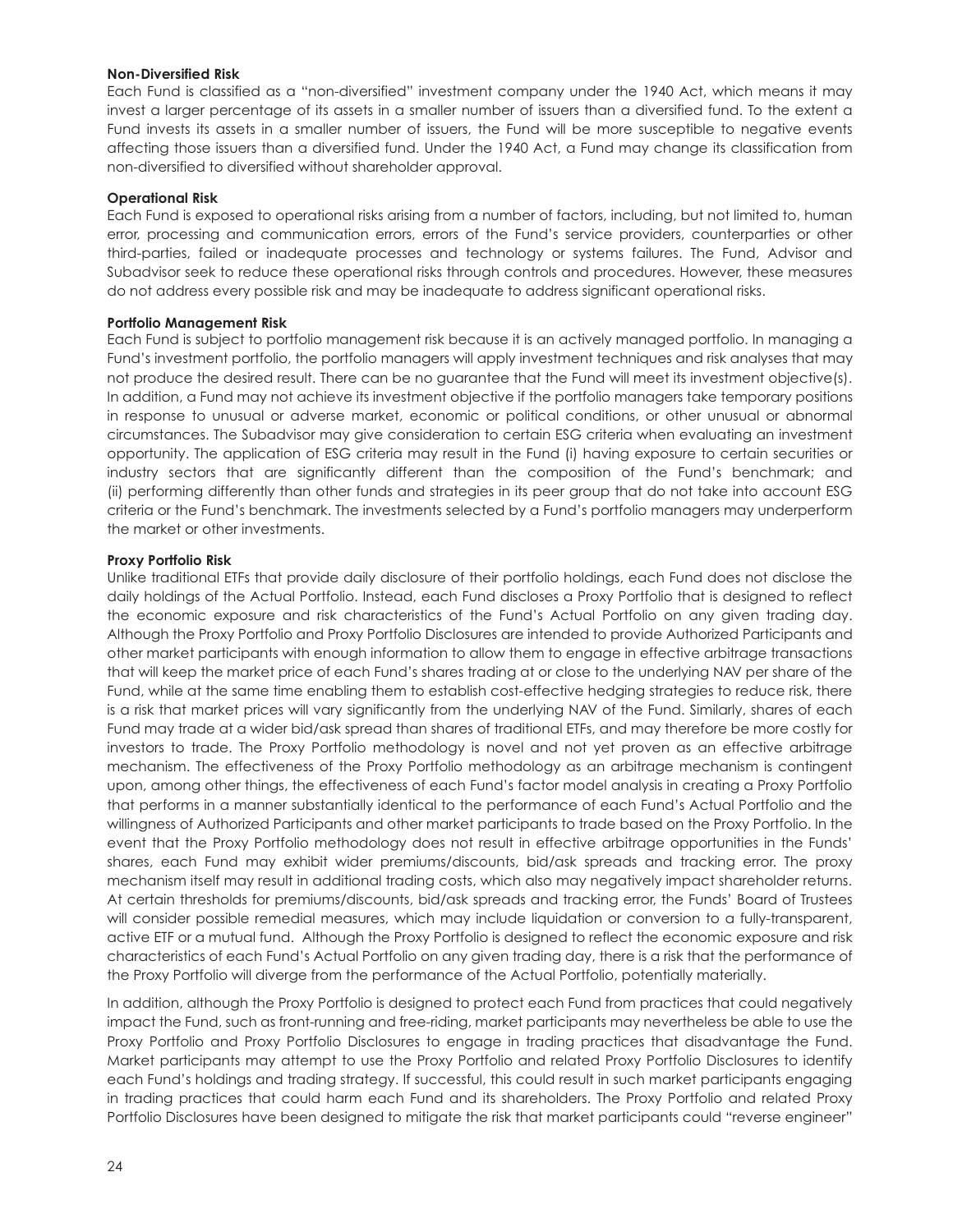each Fund's portfolio and investment strategy, but they may not be successful in this regard. Each Fund will monitor on an ongoing basis the premium/discount between the market price and the NAV of the Fund's shares, but there can be no assurance that the Proxy Portfolio methodology will operate as intended.

#### **Secondary Market Trading Risk**

Although each Fund's Shares are listed for trading on one or more securities exchanges, there can be no assurance that an active trading market for such Shares will develop or be maintained by market makers or Authorized Participants. The trading of Shares on securities exchanges is subject to the risk of irregular trading activity. Additionally, market makers are under no obligation to make a market in a Fund's Shares and Authorized Participants are not obligated to submit purchase or redemption orders for Creation Units. In the event market makers cease making a market in a Fund's Shares or Authorized Participants stop submitting purchase or redemption orders for Creation Units, such Fund's Shares may trade at a larger premium or discount to its NAV. Wide bid-ask spreads and large premiums or discounts to NAV are likely to lead to an investor buying his or her shares at a market price that is more than their value, and selling those shares at a market price that is less than their value.

Buying or selling Shares on an exchange involves two types of costs that apply to all securities transactions. When buying or selling Shares through a broker, you will likely incur a brokerage commission and other charges. In addition, you may incur the cost of the "spread"—the difference between what investors are willing to pay for Shares (the "bid" price) and the price at which they are willing to sell Fund Shares (the "ask" price). The spread, which varies over time for Shares based on trading volume and market liquidity, is generally narrower if a Fund has more trading volume and market liquidity and wider if the Fund has less trading volume and market liquidity. The risk of wide bid and ask spreads may be especially pronounced for smaller funds. In addition, increased market volatility may cause wider spreads. Because Shares trade on a secondary market, a broker may charge a commission to execute a transaction in Shares and an investor also may incur the cost of the spread between the price at which a dealer will buy Shares and the somewhat higher price at which a dealer will sell Shares. There may also be regulatory and other charges that are incurred as a result of trading activity. Because of the costs inherent in buying or selling Shares, frequent trading may detract significantly from investment results and an investment in Shares may not be advisable for investors who anticipate regularly making small investments through a brokerage account.

Securities exchanges have requirements that must be met in order for Shares to be listed. There can be no assurance that the requirements of an exchange necessary to maintain the listing of Shares will continue to be met. This risk is particularly acute for funds that fail to attract a large number of shareholders. Pursuant to an exchange's "circuit breaker" rules, trading in a Fund's Shares may be halted due to extraordinary market volatility.

For at least the first three years after launch of a Fund, the Board of Trustees will promptly meet if, for 30 or more days in any quarter or 15 days in a row, the absolute difference between either the market closing price or the bid/ask price, on one hand, and NAV, on the other, exceeds 1.00% or the bid/ask spread exceeds 1.00%. In such a circumstance, the Board of Trustees will consider the continuing viability of a Fund, whether shareholders are being harmed, and what, if any, action would be appropriate to among other things, narrow the premium/discount or spread, as applicable. The Board of Trustees will then decide whether to take any such action. Potential actions may include, but are not limited to, changing lead market makers, listing a Fund on a different exchange, changing the size of Creation Units, changing a Fund's investment objective or strategy, and liquidating the Fund.

#### **Trading Price Risk**

Shares of a Fund trade on securities exchanges at prices at, above or below the Fund's most recent NAV. The NAV of a Fund is calculated at the end of each business day and fluctuates with changes in the market value of the Fund's holdings. The trading price of a Fund's Shares fluctuates continuously throughout trading hours based on both market supply of and demand for Shares and the Fund's NAV. As a result, the trading prices of a Fund's Shares may deviate significantly from NAV during periods of market volatility. The market price of a Fund's Shares during the trading day, like the price of any exchange-traded security, includes a "bid/ask" spread charged by the exchange specialist, market makers or other participants that trade the Shares. In times of severe market disruption, the bid/ask spread can increase significantly. At those times, Shares are most likely to be traded at a discount to NAV, and the discount is likely to be greatest when the price of Shares is falling fastest, which may be the time that an investor most wants to sell their Shares. Although it is generally expected that the market price of a Fund's Shares will approximate the Fund's NAV, there may be times when the market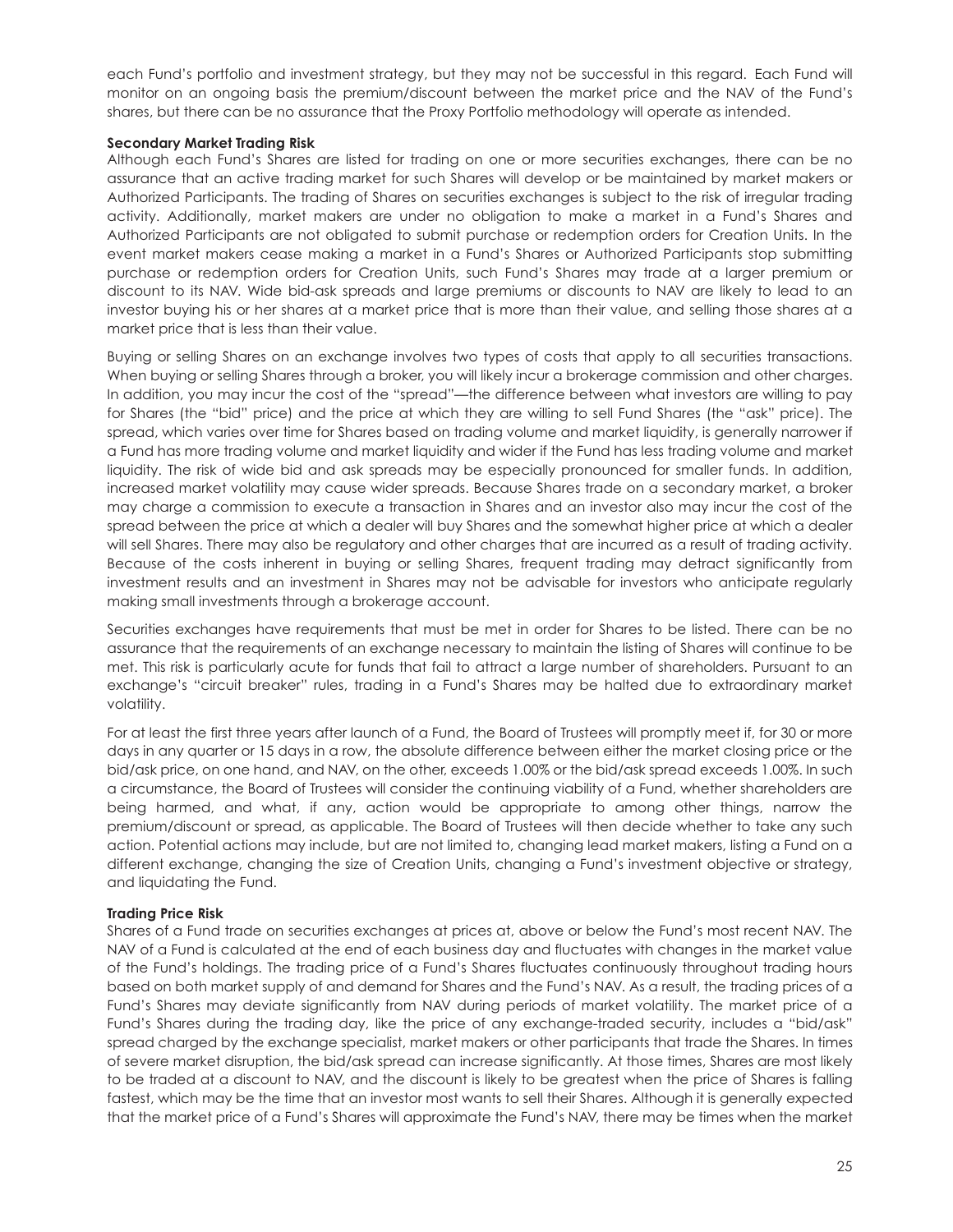price and the NAV vary significantly. Thus, an investor may pay more than NAV when purchasing Shares and receive less than NAV when selling Shares. While the creation/redemption feature is designed to make it more likely that a Fund's Shares normally will trade on securities exchanges at prices close to the Fund's next calculated NAV, exchange prices are not expected to correlate exactly with the Fund's NAV due to timing reasons, supply and demand imbalances and other factors. In addition, disruptions to creations and redemptions, including disruptions at market makers, Authorized Participants, or other market participants, and during periods of significant market volatility, may result in trading prices for Shares of a Fund that differ significantly from its NAV. Authorized Participants may be less willing to create or redeem Shares if there is a lack of an active market for such Shares or its underlying investments, which may contribute to the Fund's Shares trading at a premium or discount to NAV. Additionally, similar to shares of other issuers listed on a securities exchange, a Fund's Shares may be sold short and are therefore subject to the risk of increased volatility and price decreases associated with being sold short. Any of these factors, among others, may lead to a Fund's Shares trading at a premium or discount to NAV. Each Fund's non-transparent structure may exacerbate this risk, particularly in volatile markets.

## Additional Risks

### **Large Investments Risk**

From time to time, a Fund may receive large purchase or redemption orders from affiliated or unaffiliated funds or other investors. In addition, any third-party investor, investment advisor affiliate, authorized participant, lead market maker or other entity may make a large investment in a Fund and hold its investment for any number of reasons, including to facilitate such Fund's commencement of operations or to facilitate the Fund's achieving a specified size or scale. There can be no assurance that any large shareholder would not sell or redeem its investment at any given time, either in a single transaction or over time. These large transactions, and particularly redemptions, could have adverse effects on a Fund, including: (i) negative impacts to performance if the Fund were required to sell securities, invest cash or hold significant cash at times when it otherwise would not do so; (ii) wider price spreads or greater premiums/discounts that could materialize as a result of lower secondary market volume of shares; and (iii) negative federal income tax consequences if this activity accelerated the realization of capital gains.

#### **U.S. Tax Risk**

To qualify for the favorable U.S. federal income tax treatment accorded to regulated investment companies, a Fund must satisfy certain income, asset diversification and distribution requirements. If for any taxable year, a Fund does not qualify as a regulated investment company, all of its taxable income (including its net capital gain) for that year would be subject to tax at regular corporate rates without any deduction for distributions to its shareholders, and the Fund's distributions, would be taxable to its shareholders as dividend income to the extent of a Fund's current and accumulated earnings and profits. To the extent a Fund engages in derivatives transactions, the tax treatment such derivatives transactions is unclear for purposes of determining a Fund's tax status. To the extent a Fund engages in transactions in financial instruments, including, but not limited to, options, futures contracts, hedging transactions, forward contracts and swap contracts, the Fund will be subject to special tax rules (which may include mark-to-market, constructive sale, wash sale and short sale rules), the effect of which may be to accelerate income to the Fund, defer losses to the Fund, cause adjustments in the holding periods of the Fund's securities, convert long-term capital gains into short-term capital gains or convert short-term capital losses into long-term capital losses. These rules could, therefore, affect the amount, timing and character of distributions to a Fund's shareholders. A Fund's use of such transactions may result in the Fund realizing more short-term capital gains and ordinary income, in each case subject to U.S. federal income tax at higher ordinary income tax rates, than it would if it did not engage in such transactions.

## Buying and Selling Shares in the Secondary Market

Most investors will buy and sell Shares of each Fund in Secondary Market transactions through brokers. Shares of each Fund will be listed for trading on the Secondary Market on the NYSE Arca. Shares can be bought and sold throughout the trading day like other publicly-traded shares. Unless imposed by your broker or dealer, there is no minimum dollar amount you must invest and no minimum number of Shares you must buy in the Secondary Market. When buying or selling Shares through a broker, you will incur customary brokerage commissions and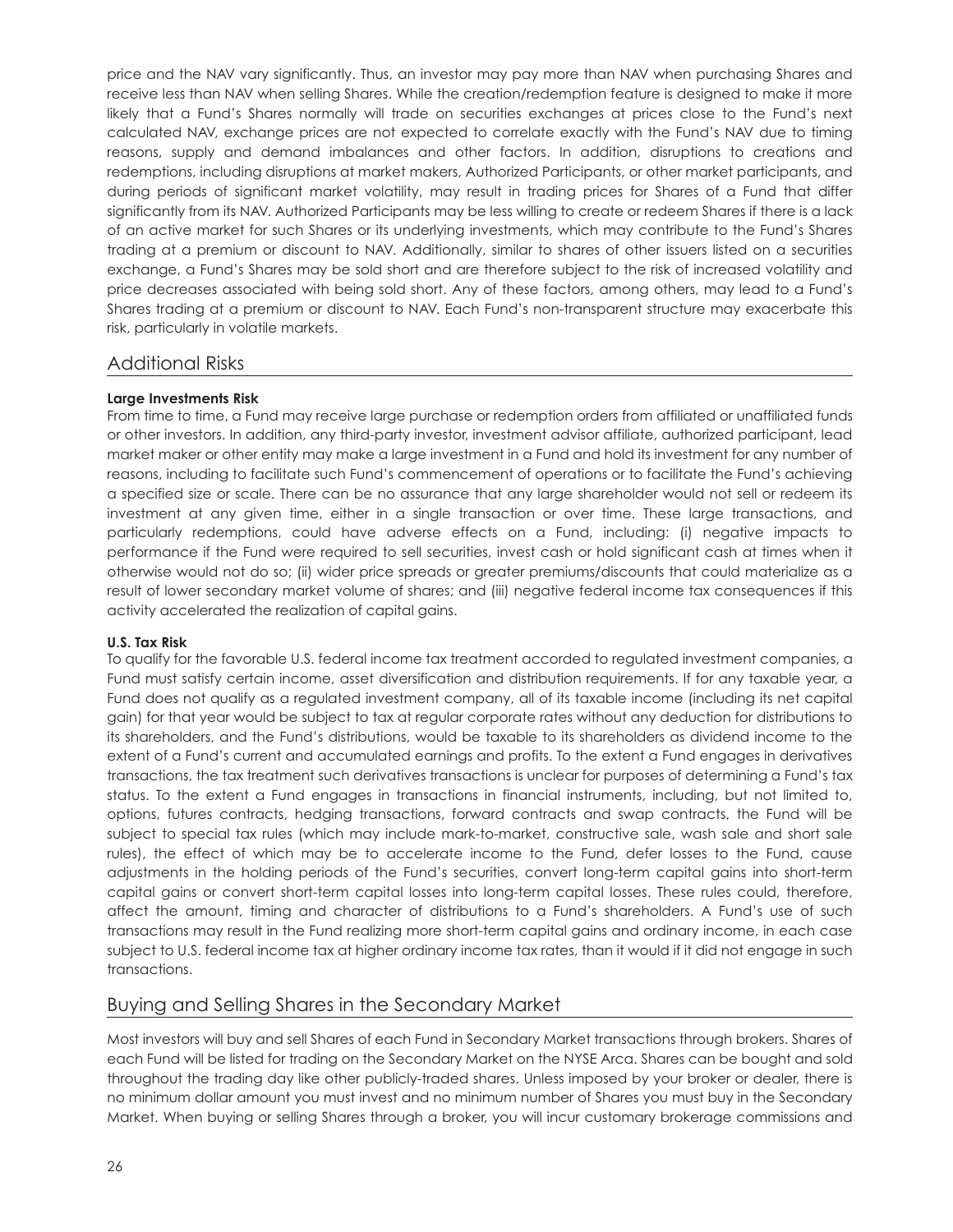charges, and you may pay some or all of the spread between the bid and the offered price in the Secondary Market on each leg of a round trip (purchase and sale) transaction. In addition, because transactions in the Secondary Market occur at market prices, you may pay more than NAV when you buy Shares and receive less than NAV when you sell those Shares.

Share prices are reported in dollars and cents per Share. For information about buying and selling Shares in the Secondary Market, please contact your broker or dealer.

#### **Book Entry**

Shares of each Fund are held in book-entry form and no stock certificates are issued. DTC, through its nominee Cede & Co., is the record owner of all outstanding Shares.

Investors owning Shares are beneficial owners as shown on the records of DTC or its participants. DTC serves as the securities depository for all Shares. Participants in DTC include securities brokers and dealers, banks, trust companies, clearing corporations and other institutions that directly or indirectly maintain a custodial relationship with DTC. As a beneficial owner of Shares, you are not entitled to receive physical delivery of stock certificates or to have Shares registered in your name, and you are not considered a registered owner of Shares. Therefore, to exercise any right as an owner of Shares, you must rely upon the procedures of DTC and its participants.

These procedures are the same as those that apply to any securities that you hold in book entry or "street name" form for any publicly-traded company. Specifically, in the case of a shareholder meeting of a Fund, DTC assigns applicable Cede & Co. voting rights to its participants that have Shares credited to their accounts on the record date, issues an omnibus proxy and forwards the omnibus proxy to the Fund. The omnibus proxy transfers the voting authority from Cede & Co. to the DTC participant. This gives the DTC participant through whom you own Shares (namely, your broker, dealer, bank, trust company or other nominee) authority to vote the shares, and, in turn, the DTC participant is obligated to follow the voting instructions you provide.

#### Management

The Board is responsible for the general supervision of the Funds. The Board appoints officers who are responsible for the day-to-day operations of the Funds.

#### **Investment Advisor**

The Advisor has been registered as an investment advisor with the SEC since August 2007 and is a wholly-owned indirect subsidiary of New York Life Investment Management Holdings LLC. The Advisor's principal office is located at 51 Madison Avenue, New York, New York 10010. As of December 31, 2021, the Advisor had approximately \$5.03 billion in assets under management.

The Advisor has overall responsibility for the general management and administration of the Trust. The Advisor provides an investment program for the Funds. The Advisor has delegated certain advisory duties with regard to the Funds (including management of all of the Fund's assets) to the Subadvisor. The Advisor has also arranged for custody, fund administration, transfer agency and all other non-distribution related services necessary for the Funds to operate.

As compensation for its services and its assumption of certain expenses, each Fund pays the Advisor a management fee equal to a percentage of a Fund's average daily net assets, based upon its assets under management, that is calculated daily and paid monthly, as set forth in the schedules below.

The management fee schedule for IQ Winslow Large Growth ETF is as follows: 0.75% on assets up to \$500 million; 0.725% on assets from \$500 million to \$750 million; 0.71% on assets from \$750 million to \$1 billion; 0.70% on assets from \$1 billion to \$2 billion; 0.66% on assets from \$2 billion to \$3 billion; 0.61% on assets from \$3 billion to \$7 billion; 0.585% on assets from \$7 billion to \$9 billion; and 0.575% on assets over \$9 billion.

The management fee schedule for IQ Winslow Focused Large Cap Growth ETF is as follows: 0.75% on assets up to \$500 million; 0.725% on assets from \$500 million to \$750 million; 0.71% on assets from \$750 million to \$1 billion; 0.70% on assets from \$1 billion to \$2 billion; 0.66% on assets from \$2 billion to \$3 billion; 0.61% on assets from \$3 billion to \$7 billion; 0.585% on assets from \$7 billion to \$9 billion; and 0.575% on assets over \$9 billion.

The Advisor may voluntarily waive any portion of its advisory fee from time to time, and may discontinue or modify any such voluntary limitations in the future at its discretion.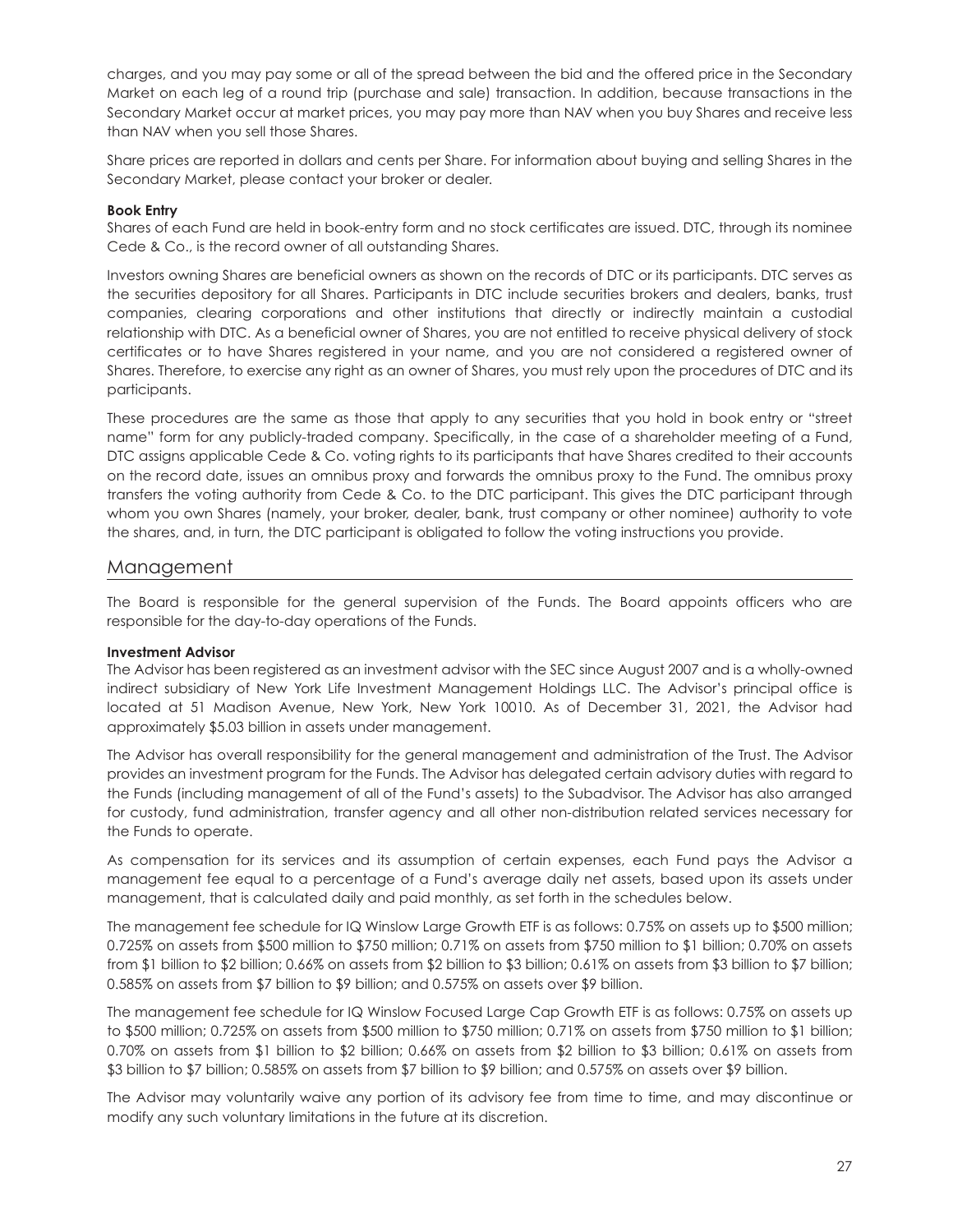The Advisor serves as investment advisor to each Fund pursuant to an Investment Advisory Agreement (the "Advisory Agreement") and the Subadvisor serves as investment subadvisor to each Fund pursuant to an Investment Subadvisory Agreement (the "Subadvisory Agreement"). The Advisory Agreement and Subadvisory Agreement were approved by the Independent Trustees of the Trust. The basis for the Trustees' approval of the Advisory Agreement and Subadvisory Agreement are available in the Trust's Annual or Semiannual Report to shareholders.

Section 15(a) of the 1940 Act requires that all contracts pursuant to which persons serve as investment advisors to investment companies be approved by shareholders. As interpreted, this requirement also applies to the appointment of subadvisors to the Funds. The Advisor and the Trust have obtained an exemptive order (the "Order") from the SEC permitting the Advisor, on behalf of the Funds and subject to the approval of the Board, including a majority of the Independent Trustees, to hire or terminate unaffiliated subadvisors and to modify any existing or future subadvisory agreement with unaffiliated subadvisors without shareholder approval. This authority is subject to certain conditions. A Fund will notify shareholders and provide them with certain information required by the Order within 90 days of hiring a new subadvisor. A Fund's sole shareholder has approved the use of the Order. Please see the SAI for more information on the Order.

#### **Expense Waiver/Reimbursement Agreement**

The Advisor has entered into an Expense Waiver/Reimbursement Agreement with each Fund whereby the Advisor has contractually agreed to waive or reduce its management fee and/or reimburse expenses of the Fund in an amount that limits "Total Annual Fund Operating Expenses" (exclusive of interest, taxes, brokerage fees and commissions, dividends paid on short sales, acquired fund fees and expenses, and extraordinary expenses) to not more than 0.60% of the average daily net assets of IQ Winslow Large Cap Growth ETF and to not more than 0.65% of the average daily net assets of IQ Winslow Focused Large Cap Growth ETF. The agreement will remain in effect unless terminated by the Board of Trustees of the Fund.

| <b>Fund Name</b>                        | <b>Total Annual Fund Operating Expenses</b><br>After Expense Waiver/Reimbursement |
|-----------------------------------------|-----------------------------------------------------------------------------------|
| IQ Winslow Large Cap Growth ETF         | 0.60%                                                                             |
| IQ Winslow Focused Large Cap Growth ETF | 0.65%                                                                             |

#### **Subadvisor**

Pursuant to an investment subadvisory agreement with the Advisor, Winslow Capital Management, LLC serves as the subadvisor to each Fund and makes investment decisions, and buys and sells securities for the Funds. Under the supervision of the Advisor, the Subadvisor is responsible for making the specific decisions about the following: (i) buying, selling and holding securities; (ii) selecting brokers and brokerage firms to trade for them; (iii) maintaining accurate records; and, if possible, (iv) negotiating favorable commissions and fees with the brokers and brokerage firms. For these services, the Subadvisor is paid a monthly fee by the Advisor out of the Advisor's management fee, not a Fund. See the SAI for a breakdown of fees. To the extent that the Advisor has agreed to waive its management fee or reimburse expenses for a Fund, the Subadvisor has agreed to waive or reimburse its fee proportionately. The basis for the Board's approval of the Subadvisory Agreement is available in the Trust's Annual report to shareholders.

Winslow Capital Management, LLC, located at 4400 IDS Center, 80 South Eighth Street, Minneapolis, Minnesota 55402, serves as investment subadvisor to the Funds pursuant to the Investment Subadvisory Agreement between the Advisor and the Subsadvisor (the "Subadvisory Agreement"). Winslow Capital has been an investment adviser since 1992, and is a wholly-owned subsidiary of Nuveen, LLC. As of October 1, 2014, Nuveen, LLC is an indirect subsidiary of TIAA. As of December 31, 2021, Winslow Capital managed approximately \$31.1 billion in assets.

#### **Portfolio Management**

The following portfolio managers are primarily responsible for the day-to-day management of the Funds:

#### *Justin H. Kelly, Chief Executive Officer & Chief Investment Officer*

Mr. Kelly is the Chief Executive Officer, Chief Investment Officer and Portfolio Manager of Winslow Capital, and has been with the firm since 1999. Mr. Kelly graduated summa cum laude from Babson College in 1993 with a BS in Finance/Investments. He is also a CFA® charterholder.

#### *Patrick M. Burton, Senior Managing Director*

Mr. Burton is a Senior Managing Director and Portfolio Manager of Winslow Capital and has been with the firm since 2010. Prior to joining Winslow Capital, Mr. Burton was a Senior Equity Research Analyst at Thrivent Asset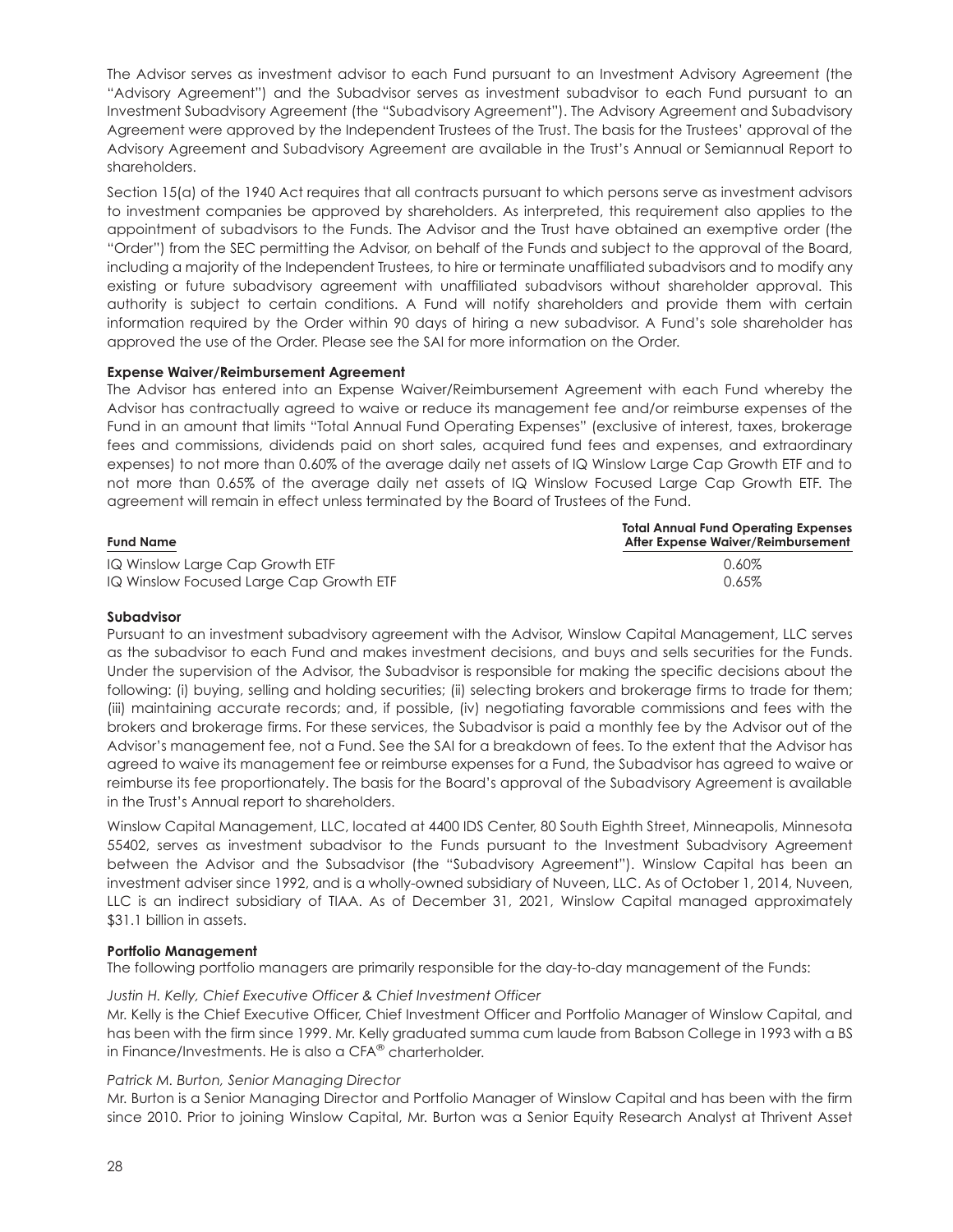Management from 2009 to 2010. Prior to that, Mr. Burton was a Managing Director with Citigroup Investments from 1999 to 2009. Mr. Burton received his BS with distinction in Finance from the University of Minnesota. He is also a CFA® charterholder.

#### *Peter A. Dlugosch, Managing Director*

Mr. Dlugosch is a Managing Director and Portfolio Manager of Winslow Capital and has been with the firm since 2013. Prior to joining Winslow Capital, he was an Executive Director, Institutional Equity Sales & Trading at UBS Investment Bank in Boston. Mr. Dlugosch earned his BS in Business Administration-Finance from Villanova University.

For more information about the portfolio managers' compensation, other accounts managed by the portfolio managers and the portfolio managers' ownership of securities in the Funds, see the SAI.

## Other Service Providers

#### **Fund Administrator, Custodian, Transfer Agent and Securities Lending Agent**

The Bank of New York Mellon ("BNY Mellon"), located at 240 Greenwich Street, New York, New York 10286, serves as the Funds' Administrator, Custodian, Transfer Agent and Securities Lending Agent. BNY Mellon is the principal operating subsidiary of The Bank of New York Mellon Corporation.

Under the Fund Administration and Accounting Agreement (the "Administration Agreement"), BNY Mellon serves as Administrator for the Funds. Under the Administration Agreement, BNY Mellon provides necessary administrative, legal, tax, accounting services, and financial reporting for the maintenance and operations of the Trust. In addition, BNY Mellon makes available the office space, equipment, personnel and facilities required to provide such services.

BNY Mellon supervises the overall administration of the Trust, including, among other responsibilities, assisting in the preparation and filing of documents required for compliance by the Funds with applicable laws and regulations and arranging for the maintenance of books and records of the Funds. BNY Mellon provides persons satisfactory to the Board to serve as officers of the Trust.

#### **Distributor**

ALPS Distributors, Inc. ("ALPS" or the "Distributor"), located at 1290 Broadway, Suite 1000, Denver, Colorado 80203, serves as the Distributor of Creation Units for the Funds on an agency basis. The Distributor does not maintain a Secondary Market in the Funds' Shares. NYLIFE Distributors LLC has entered into a Services Agreement with ALPS to market the Funds.

#### **Independent Registered Public Accounting Firm**

PricewaterhouseCoopers LLP, located at 300 Madison Avenue, New York, NY 10017, serves as the independent registered public accounting firm for the Trust.

#### **Legal Counsel**

Chapman and Cutler LLP, located at 1717 Rhode Island Avenue, Washington, D.C. 20036, serves as counsel to the Trust and the Funds.

## Frequent Trading

The Board has not adopted policies and procedures with respect to frequent purchases and redemptions of Shares by Fund shareholders ("market timing"). In determining not to adopt market timing policies and procedures, the Board noted that the Funds are expected to be attractive to active institutional and retail investors interested in buying and selling Shares on a short-term basis. In addition, the Board considered that, unlike traditional mutual funds, Shares can only be purchased and redeemed directly from a Fund in Creation Units by Authorized Participants, and that the vast majority of trading in Shares occurs on the Secondary Market. Because Secondary Market trades do not involve a Fund directly, it is unlikely those trades would cause many of the harmful effects of market timing, including dilution, disruption of portfolio management, increases in a Fund's trading costs and the realization of capital gains. With respect to trades directly with the Funds, to the extent effected in-kind (namely, for securities), those trades do not cause any of the harmful effects that may result from frequent cash trades. To the extent trades are effected in whole or in part in cash, the Board noted that those trades could result in dilution of a Fund and increased transaction costs (a Fund may impose higher transaction fees to offset these increased costs), which could negatively impact a Fund's ability to achieve its investment objective. However, the Board also noted that direct trading on a short-term basis by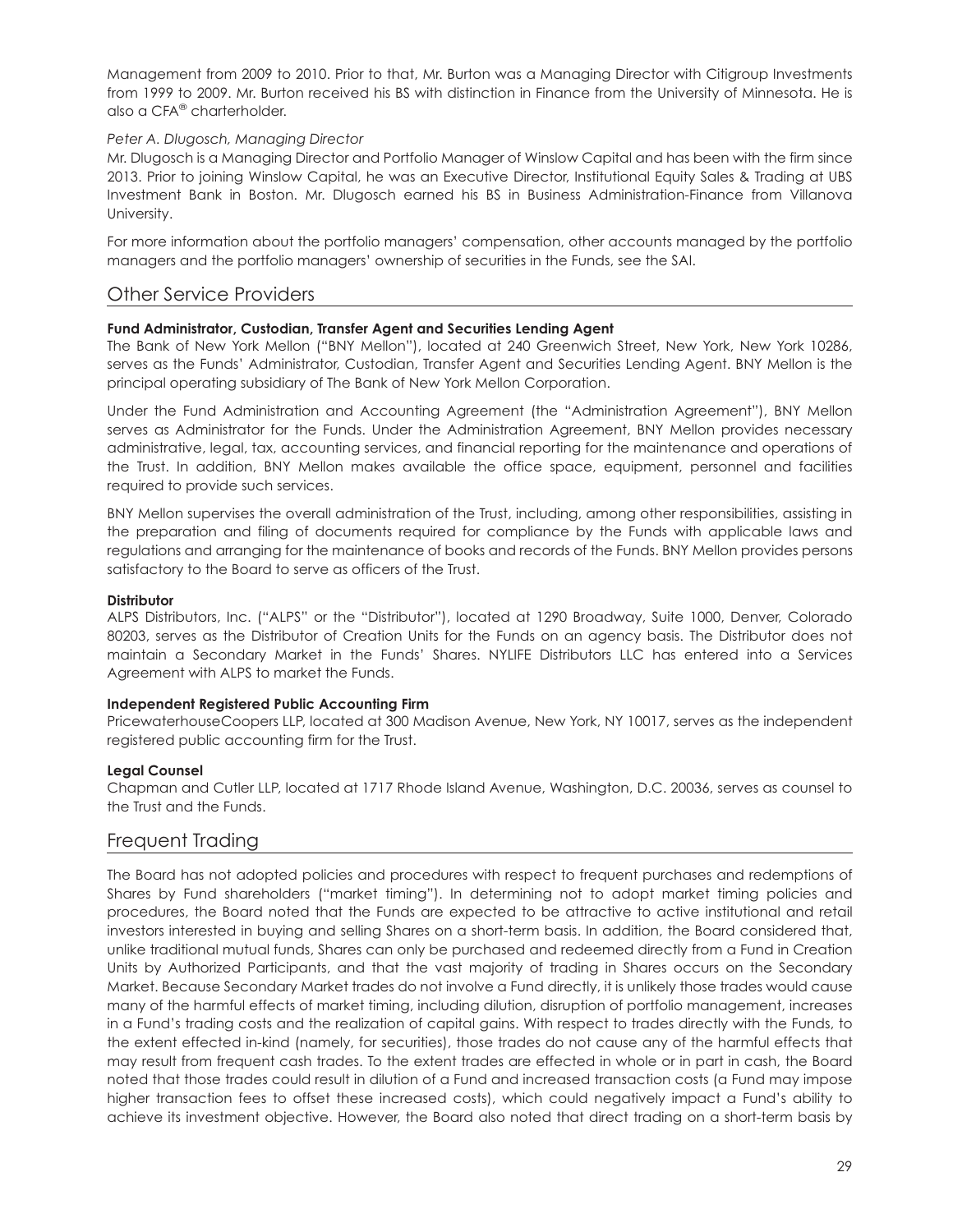Authorized Participants is critical to ensuring that Shares trade at or close to NAV. Given this structure, the Board determined that it is not necessary to adopt market timing policies and procedures. Each Fund reserves the right to reject any purchase order at any time and reserves the right to impose restrictions on disruptive or excessive trading in Creation Units.

The Board has instructed the officers of the Trust to review reports of purchases and redemptions of Creation Units on a regular basis to determine if there is any unusual trading in the Funds. The officers of the Trust will report to the Board any such unusual trading in Creation Units that is disruptive to the Funds. In such event, the Board may reconsider its decision not to adopt market timing policies and procedures.

## Distribution and Service Plan

The Board has adopted a Distribution and Service Plan pursuant to Rule 12b-1 under the 1940 Act. In accordance with its Rule 12b-1 plan, each Fund is authorized to pay an amount up to 0.25% of its average daily net assets each year to finance activities primarily intended to result in the sale of Creation Units of each Fund or the provision of investor services. No Rule 12b-1 fees are currently paid by the Funds and there are no plans to impose these fees. However, in the event Rule 12b-1 fees are charged in the future, they will be paid out of the respective Fund's assets, and over time these fees will increase the cost of your investment and they may cost you more than certain other types of sales charges.

The Advisor and its affiliates may, out of their own resources, pay amounts ("Payments") to third-parties for distribution or marketing services on behalf of the Funds. The making of these payments could create a conflict of interest for a financial intermediary receiving such payments. The Advisor may make Payments for such third-parties to organize or participate in activities that are designed to make registered representatives, other professionals and individual investors more knowledgeable about ETFs, including ETFs advised by the Advisor, or for other activities, such as participation in marketing activities and presentations, educational training programs, conferences, the development of technology platforms and reporting systems ("Education Costs"). The Advisor also may make Payments to third-parties to help defray costs typically covered by a trading commission, such as certain printing, publishing and mailing costs or materials relating to the marketing of services related to exchange-traded products (such as commission-free trading platforms) or exchange-traded products in general ("Administrative Costs").

## Determination of Net Asset Value (NAV)

The NAV of the Shares for a Fund is equal to the Fund's total assets minus its total liabilities divided by the total number of Shares outstanding. Interest and investment income on a Fund's assets accrue daily and are included in the Fund's total assets. Expenses and fees (including investment advisory, management, administration and distribution fees, if any) accrue daily and are included in a Fund's total liabilities. The NAV that is published is rounded to the nearest cent; however, for purposes of determining the price of Creation Units, the NAV is calculated to eight decimal places. The NAV is calculated by the Administrator and Custodian and determined each day the NYSE Arca is open for trading as of the close of regular trading on the NYSE Arca (ordinarily 4:00 p.m. Eastern time).

In calculating NAV, the Fund's investments are valued using market quotations when available. Equity securities are generally valued at the closing price of the security on the security's primary exchange. The primary exchanges for the Fund's foreign equity securities may close for trading at various times prior to close of regular trading on the NYSE Arca, and the value of such securities used in computing the Fund's NAV are generally determined as of such times. The Fund's foreign securities may trade on weekends or other days when Shares do not trade. Consequently, the value of portfolio securities of the Fund may change on days when Shares of the Fund cannot be purchased or sold.

When market quotations or prices are not readily available or are deemed unreliable or not representative of an investment's fair value, investments are valued using fair value pricing as determined in good faith by the Advisor under procedures established by and under the general supervision and responsibility of the Board. The Advisor may conclude that a market quotation is not readily available or is unreliable if a security or other asset or liability does not have a price source due to its lack of liquidity or other reason, if a market quotation differs significantly from recent price quotations or otherwise no longer appears to reflect fair value, where the security or other asset or liability is thinly traded, or if the trading market on which a security is listed is suspended or closed and no appropriate alternative trading market is available.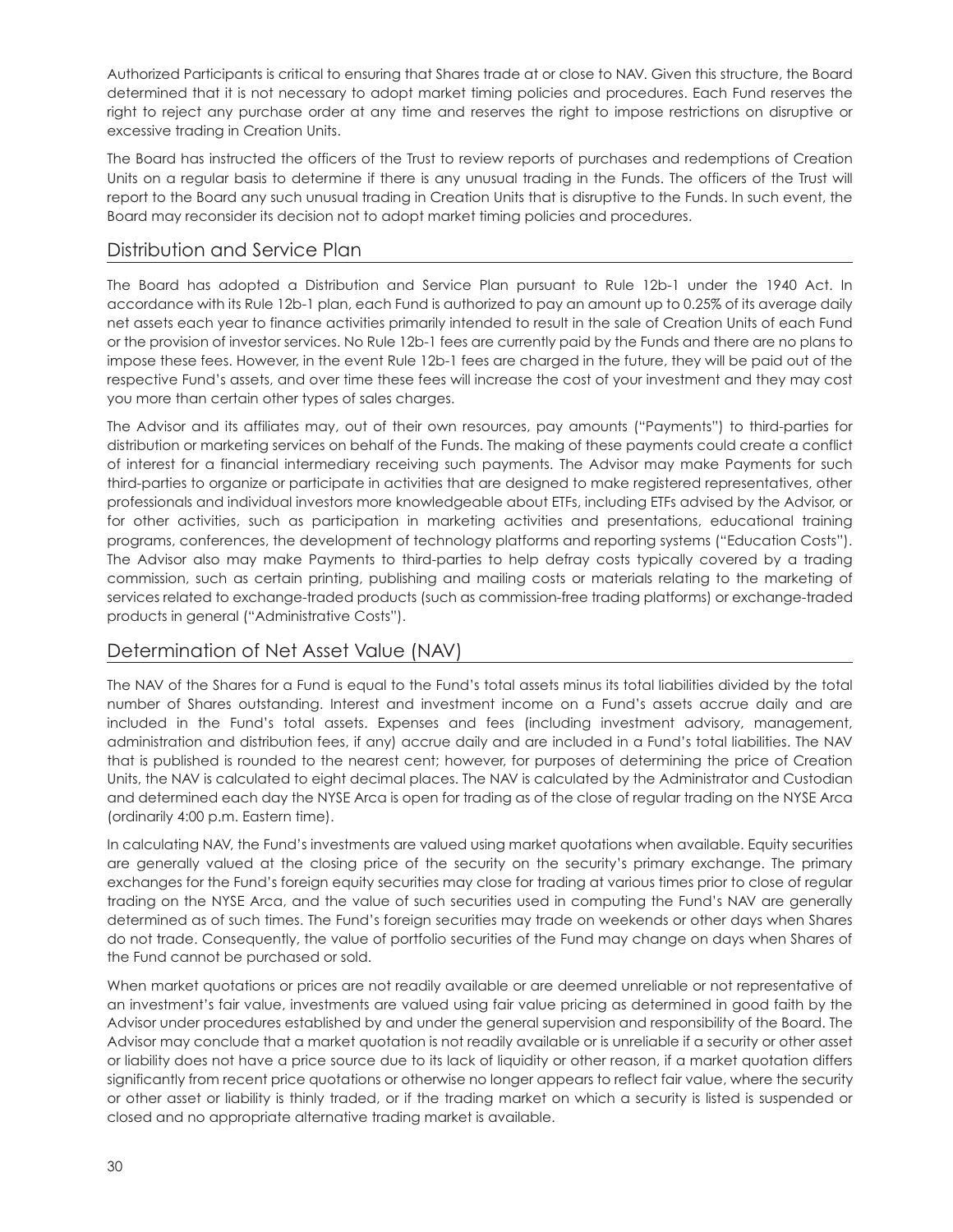The frequency with which the Funds' investments are valued using fair value pricing is primarily a function of the types of securities and other assets in which the respective Fund invests pursuant to its investment objective, strategies and limitations. If the Funds invest in other open-end management investment companies registered under the 1940 Act, they may rely on the NAVs of those companies to value the shares they hold of them. Those companies may also use fair value pricing under some circumstances.

Valuing each Fund's investments using fair value pricing results in using prices for those investments that may differ from current market valuations. Accordingly, fair value pricing could result in a difference between the prices used to calculate NAV and the prices used to determine each Fund's Proxy Portfolio, which could result in the market prices for Shares deviating from NAV.

## Premium/Discount Information

As of the date of this Prospectus, each Fund has not yet commenced operations and therefore has not accumulated information to report regarding the extent and frequency with which market prices of Shares have tracked each Fund's NAV.

Information regarding the extent and frequency with which market prices of Shares have tracked the relevant Fund's NAV for the most recently completed calendar year and the quarters since that year will be available without charge on the Funds' website at newyorklifeinvestments.com.

# The Proxy Portfolio

Unlike traditional ETFs, each Fund does not disclose its portfolio holdings daily. Rather, each Fund discloses a portfolio transparency substitute (the "Proxy Portfolio") and certain related information about the relative performance of the Proxy Portfolio and a Fund's Actual Portfolio (defined below) holdings, which are designed to facilitate an effective arbitrage mechanism for a Fund's shares while protecting the identity of a Fund's full portfolio holdings. Each Fund believes that daily disclosure of its full portfolio holdings could enable market participants to predict a Fund's trading strategy and copy a Fund's investment strategy (a practice known as "free riding") or trade ahead of a Fund's portfolio trades (a practice known as "front-running"). The purpose of the proxy portfolio methodology, as described below (the "Proxy Portfolio Methodology") is to protect a Fund and its shareholders against such practices. Although a Fund does not publish its full portfolio holdings daily, the Proxy Portfolio Methodology is designed to allow Authorized Participants and other market makers to assess the intraday value and associated risk characteristics of a Fund's then-current portfolio holdings (the "Actual Portfolio").

An important feature of the Proxy Portfolio methodology is the daily disclosure of a basket of cash and securities (i.e., the Proxy Portfolio) that is designed and constructed to closely track the daily performance of each Fund's Actual Portfolio. In addition to the Proxy Portfolio, each Fund will disclose daily the percentage weight overlap between the holdings of the Proxy Portfolio and the Actual Portfolio that formed the basis for the Fund's calculation of NAV at the end of the prior Business Day (the "Proxy Overlap"). Daily disclosure of the Proxy Portfolio, the Proxy Overlap and the other related Proxy Portfolio Disclosures is designed to enable Authorized Participants and other market participants to accurately assess the profitability of arbitrage trades in shares of a Fund and to effectively hedge their risks associated with arbitrage and market making activities, thereby helping to ensure that investors can purchase and sell Fund shares in the secondary market at prices that are at or close to the underlying NAV per share of a Fund.

## **Proxy Portfolio Methodology**

The goal of the Proxy Portfolio Methodology is to permit a Fund's Proxy Portfolio, during all market conditions, to closely track the daily performance of a Fund's Actual Portfolio and to minimize intra-day misalignment between the performance of the Proxy Portfolio and the performance of the Actual Portfolio. The Proxy Portfolio is designed to reflect the economic exposures and the risk characteristics of the Actual Portfolio on any given trading day.

Construction of a Proxy Portfolio that replicates the daily performance of the Actual Portfolio is achieved by performing a factor model analysis of a Fund's Actual Portfolio. The factor model is comprised of three sets of factors or analytical metrics: market-based factors, fundamental factors, and industry/sector factors. Each Fund will have a universe of securities (the "Model Universe") that will be used to generate the Fund's Proxy Portfolio. The Model Universe will be comprised of securities that the Fund can purchase and will be a financial index or stated portfolio of securities from which Fund investments will be selected. The results of the factor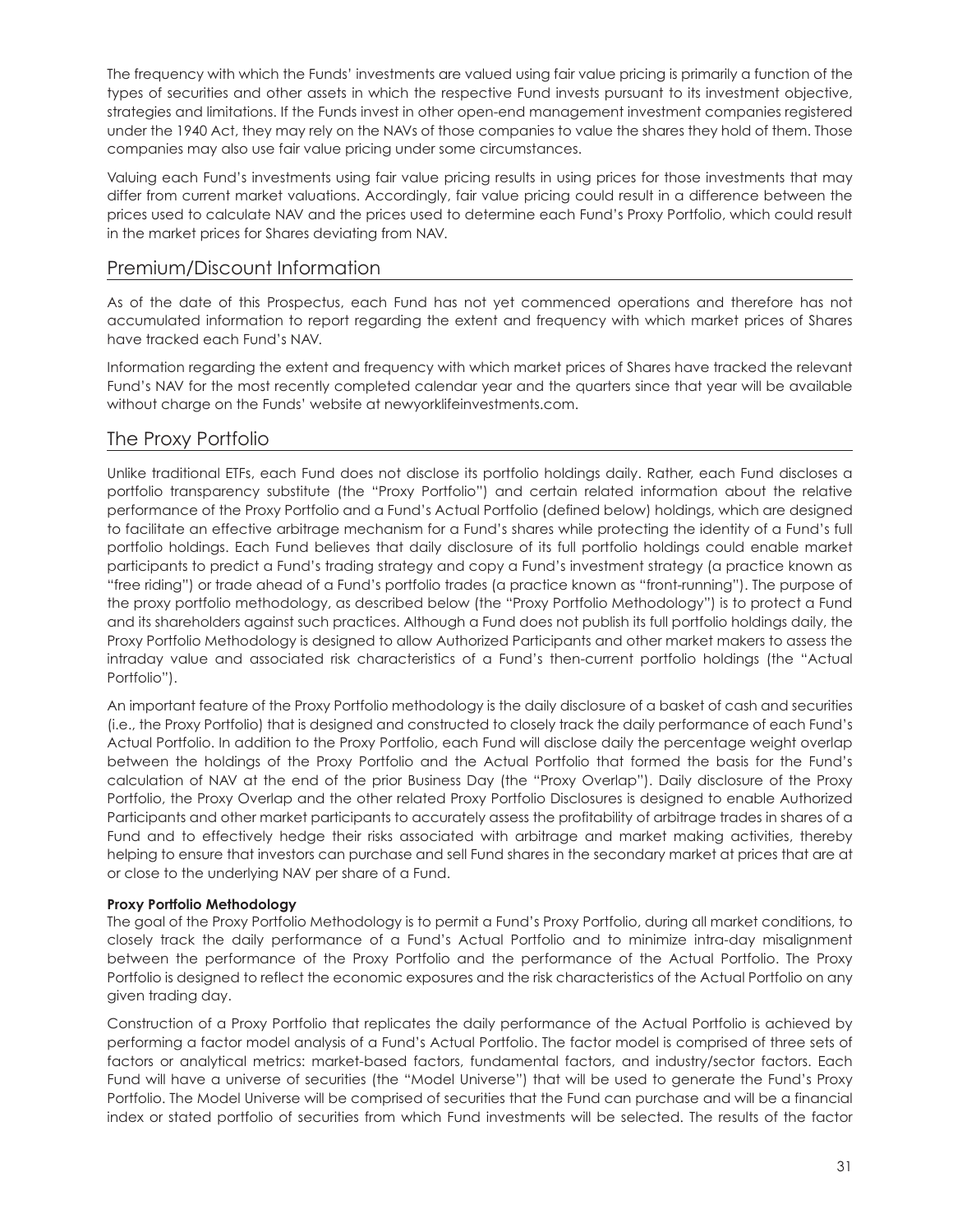model analysis of a Fund's Actual Portfolio are then applied to a Fund's Model Universe of securities, resulting in the generation of a Proxy Portfolio, which consists of a subset of the securities in the Model Universe. The Proxy Portfolio is designed to perform in a manner substantially identical to the performance of the Actual Portfolio. The Proxy Portfolio will only include securities and investments in which a Fund may invest. However, while the Proxy Portfolio and the Actual Portfolio will likely hold some or many of the same securities, the Proxy Portfolio and a Fund's Actual Portfolio will not include identical securities. The Proxy Portfolio will be reconstituted daily.

#### **Proxy Portfolio Disclosures**

The composition of the Proxy Portfolio will be published on each Fund's website (newyorklifeinvestments.com) each Business Day and will include the following information for each portfolio holding in the Proxy Portfolio: (1) ticker symbol; (2) CUSIP or other identifier; (3) description of holding; (4) quantity of each security or other asset held; and (5) percentage weight of the holding in the Proxy Portfolio. Each Fund's website will publish on a daily basis, per share for each Fund, the prior Business Day's NAV and the closing price or bid/ask price, and a calculation of the premium or discount of the closing price or bid/ask price against such NAV. Each Fund's website will also publish other information metrics regarding the relative behavior of the Proxy Portfolio and the Actual Portfolio, including the Proxy Overlap. Additional information about how the Proxy Portfolio and the Proxy Overlap are calculated can be found in the SAI and on each Fund's website (newyorklifeinvestments.com). The website will also include Tracking Error for each Fund and, once a Fund has completed a fiscal year, the median bid/ask spread (expressed as a percentage rounded to the nearest hundredth), will be computed by identifying the Fund's National Best Bid and Offer as of the end of each ten second interval during each trading day of the last thirty calendar days, dividing the difference between each such bid and offer by the midpoint of the National Best Bid and Offer and identifying the median of these values. Additionally, the Funds are required to disclose on their website a table showing the number of days the Funds' shares traded at a premium or discount and a line graph showing the Funds' share premiums or discounts during the most recently completed calendar year and the most recently completed calendar quarters since that year (or the life of the Funds).

The Funds believe that the Proxy Portfolio Disclosures will enable Authorized Participants and other market makers to use the component securities and their weightings of the Proxy Portfolio to calculate intraday values that approximate the value of the securities in the Actual Portfolio and, based thereon, assess whether the market price of a Fund's shares is higher or lower than the approximate contemporaneous value of the Actual Portfolio. These activities are intended to facilitate an arbitrage mechanism that keeps market prices of a Fund's shares at or close to a Fund's NAV. Moreover, the Proxy Portfolio Disclosures generated by the Proxy Portfolio methodology are intended to facilitate effective hedging activities by market makers, so that share market price bid/ask spreads will be narrow.

## Dividends, Distributions and Taxes

#### **Net Investment Income and Capital Gains**

As a Fund shareholder, you are entitled to your share of a Fund's distributions of net investment income and net realized capital gains on its investments. The Funds pay out substantially all of their net earnings to their shareholders as "distributions."

The Funds typically earns income dividends from stocks and interest from debt securities. These amounts, net of expenses, typically are passed along to Fund shareholders as dividends from net investment income. The Funds realize capital gains or losses whenever they sell securities. Net capital gains typically are passed along to shareholders as "capital gain distributions."

Net investment income and net capital gains typically are distributed to shareholders at least annually. Dividends may be declared and paid more frequently to comply with the distribution requirements of the U.S. Internal Revenue Code of 1986, as amended (the "Code"). In addition, the Funds may decide to distribute at least annually amounts representing the full dividend yield net of expenses on the underlying investment securities, as if the Funds owned the underlying investment securities for the entire dividend period, in which case some portion of each distribution may result in a return of capital. You will be notified regarding the portion of a distribution that represents a return of capital.

Distributions in cash may be reinvested automatically in additional Shares of the Fund only if the broker through which you purchased Shares makes such option available. Distributions which are reinvested nevertheless will be subject to U.S. federal income tax to the same extent as if such distributions had not been reinvested.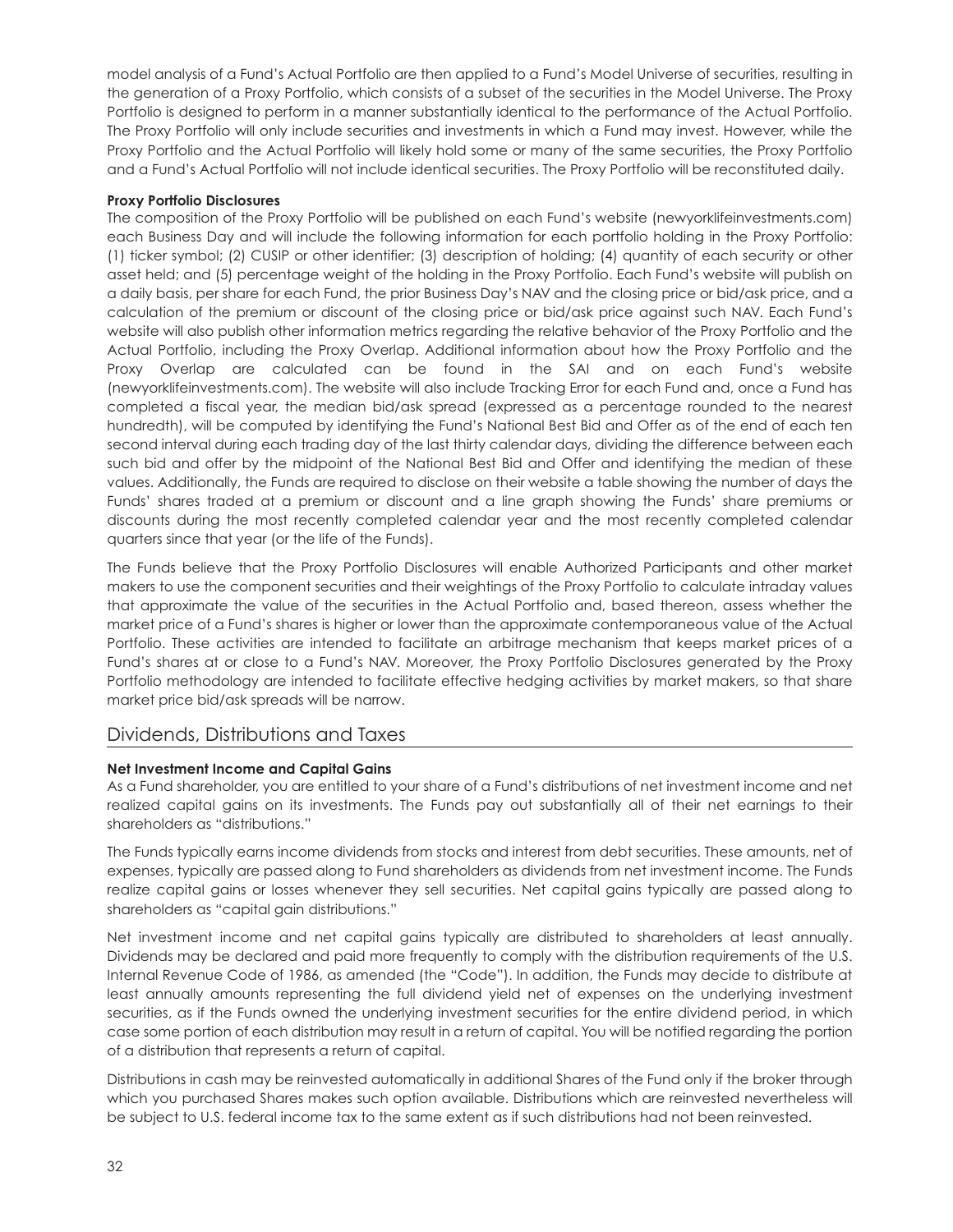#### **U.S. Federal Income Taxation**

The following is a summary of the material U.S. federal income tax considerations applicable to an investment in Shares of the Funds. The summary is based on the laws in effect on the date of this Prospectus and existing judicial and administrative interpretations thereof, all of which are subject to change, possibly with retroactive effect. In addition, this summary assumes that a Fund shareholder holds Shares as capital assets within the meaning of the Code and does not hold Shares in connection with a trade or business. This summary does not address all potential U.S. federal income tax considerations possibly applicable to an investment in Shares of the Fund, and does not address the consequences to Fund shareholders subject to special tax rules, including, but not limited to, partnerships and the partners therein, tax-exempt shareholders, regulated investment companies ("RICs", real estate investment trusts ("REITS"), real estate mortgage investment conduits ("REMICs"), those who hold Shares through an IRA, 401(k) plan or other tax-advantaged account, and, except to the extent discussed below, "non-U.S. shareholder" (as defined below). This discussion does not discuss any aspect of U.S. state, local, estate, gift, or non-U.S. tax law. Furthermore, this discussion is not intended or written to be legal or tax advice to any shareholder in a Fund or other person and is not intended or written to be used or relied on, and cannot be used or relied on, by any such person for the purpose of avoiding any U.S. federal tax penalties that may be imposed on such person. Prospective Fund shareholders are urged to consult their own tax advisors with respect to the specific U.S. federal, state, local and non-U.S. tax consequences of investing in Shares, based on their particular circumstances.

The Funds have not requested and will not request an advance ruling from the U.S. Internal Revenue Service (the "IRS") as to the U.S. federal income tax matters described below. The IRS could adopt positions contrary to those discussed below and such positions could be sustained. Prospective investors should consult their own tax advisors with regard to the U.S. federal tax consequences of the purchase, ownership and disposition of Shares, as well as the tax consequences arising under the laws of any state, locality, non-U.S. or other taxing jurisdiction. The following information supplements and should be read in conjunction with the section in the SAI entitled "U.S. Federal Income Taxation."

#### **Tax Treatment of the Funds**

The Funds intend to qualify and elect to be treated as a separate RIC under the Code. To qualify and remain eligible for the special tax treatment accorded to RICs, the Funds must meet certain annual income and quarterly asset diversification requirements and must distribute annually at least 90% of the sum of (i) its "investment company taxable income" (which includes dividends, interest and net short-term capital gains) and (ii) certain net tax-exempt income, if any.

As a RIC, each Fund generally will not be required to pay corporate-level U.S. federal income taxes on any ordinary income or capital gains that it distributes to its shareholders. If a Fund fails to qualify as a RIC for any year (subject to certain curative measures allowed by the Code), the Fund will be subject to regular corporate-level U.S. federal income tax in that year on all of its taxable income, regardless of whether the Fund makes any distributions to its shareholders. In addition, in such case, distributions will be taxable to a Fund's shareholders generally as ordinary dividends to the extent of the Fund's current and accumulated earnings and profits. The remainder of this discussion assumes that a Fund will qualify for the special tax treatment accorded to RICs.

Each Fund generally will be subject to a 4% excise tax on certain undistributed income if the Fund does not distribute to its shareholders in each calendar year an amount at least equal to the sum of 98% of its ordinary income for the calendar year (taking into account certain deferrals and elections), 98.2% of its capital gain net income (adjusted for certain ordinary losses) for the twelve months ended October 31 of such year (or later if the Fund is permitted to elect and no elects), plus 100% of any undistributed amounts from prior years. For these purposes, a Fund will be treated as having distributed any amount on which it has been subject to U.S. corporate income tax for the taxable year ending within the calendar year. The Funds intend to make distributions necessary to avoid this 4% excise tax, although there can be no assurance that it will be able to do so.

Each Fund may be required to recognize taxable income in advance of receiving the related cash payment. For example, if a Fund invests in original issue discount obligations (such as zero coupon debt instruments or debt instruments with payment-in-kind interest), the Fund will be required to include in income each year a portion of the original issue discount that accrues over the term of the obligation, even if the related cash payment is not received by the Fund until a later year. Under the "wash sale" rules, a Fund may not be able to deduct a loss on a disposition of a portfolio security. As a result, a Fund may be required to make an annual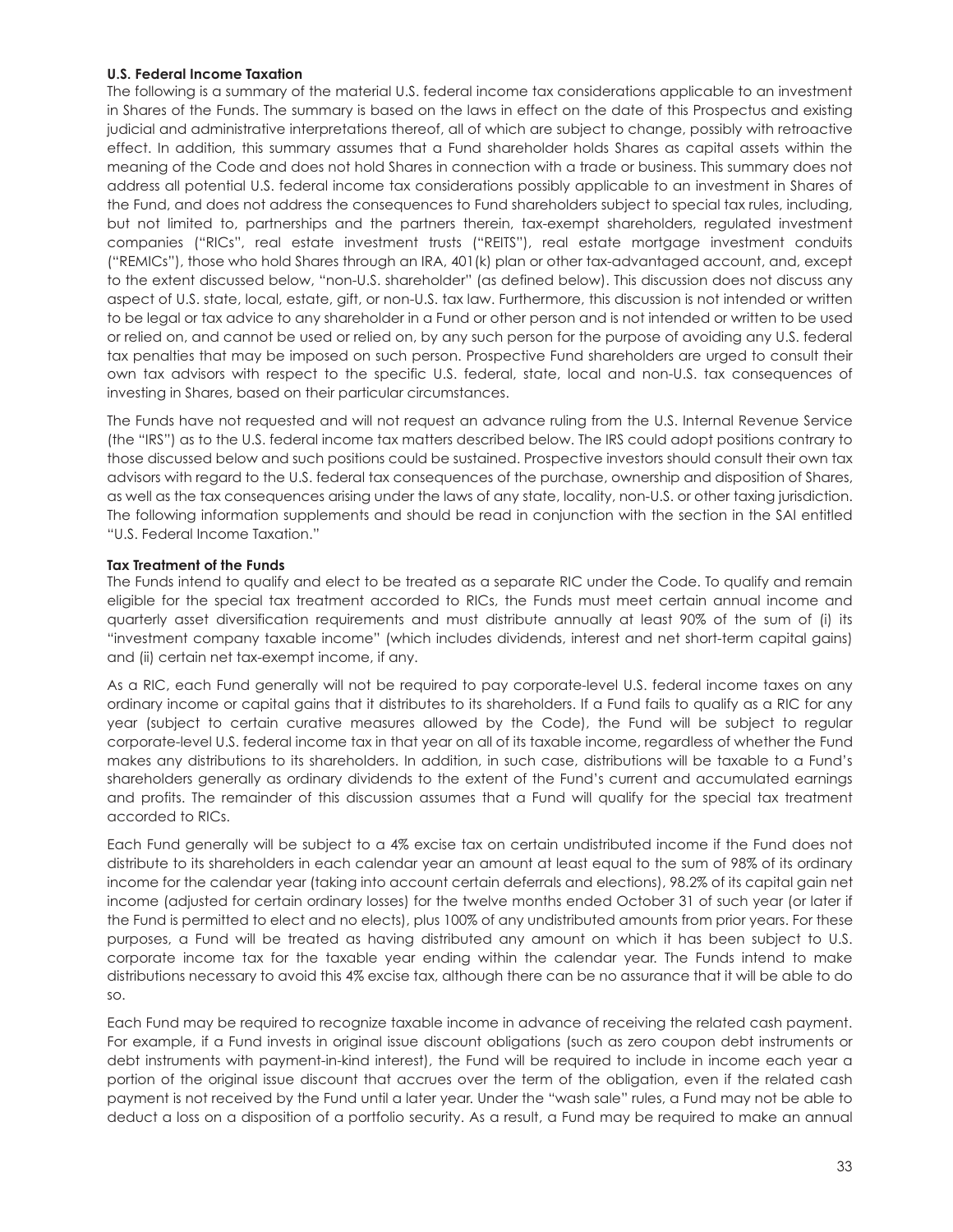income distribution greater than the total cash actually received during the year. Such distribution may be made from the cash assets of a Fund or by selling portfolio securities. Each Fund may realize gains or losses from such sales, in which event its shareholders may receive a larger capital gain distribution than they would in the absence of such transactions.

#### **Tax Treatment of Fund Shareholders**

*Taxation of U.S. Shareholders. T*he following is a summary of certain U.S. federal income tax consequences of the purchase, ownership and disposition of Shares applicable to "U.S. shareholders." For purposes of this discussion, a "U.S. shareholder" is a beneficial owners of Shares who, for U.S. federal income tax purposes, is (i) an individual who is a citizen or resident of the United States; (ii) a corporation (or an entity treated as a corporation for U.S. federal tax purposes) created or organized in the United States or under the laws of the United States, or of any state thereof, or the District of Columbia; (iii) an estate, the income of which is includable in gross income for U.S. federal income tax purposes regardless of its source; or (iv) a trust, if (1) a U.S. court is able to exercise primary supervision over the administration of such trust and one or more U.S. persons have the authority to control all substantial decisions of the trust, or (2) the trust has a valid election in place to be treated as a U.S. person.

*Fund Distributions.* In general, Fund distributions are subject to U.S. federal income tax when paid, regardless of whether they consist of cash or property, and regardless of whether they are re-invested in Shares. However, any Fund distribution declared in October, November or December of any calendar year and payable to shareholders of record on a specified date during such month will be deemed to have been received by the Fund shareholder on December 31 of such calendar year, provided such dividend is actually paid during January of the following calendar year.

Distributions of a Fund's net investment income and net short-term capital gains in excess of net long-term capital losses (collectively referred to as "ordinary income dividends") are taxable as ordinary income to the extent of the Fund's current and accumulated earnings and profits (subject to an exception for distributions of "qualified dividend income," as discussed below). To the extent designated as capital gain dividend by a Fund, distributions of the Fund's net long-term capital gains in excess of net short-term capital losses ("net capital gain") are taxable at long-term capital gain tax rates to the extent of the Fund's current and accumulated earnings and profits, regardless of a Fund shareholder's holding period in the Fund's Shares. Distributions of "qualified dividend income" (defined below) are, to the extent of a Fund's current and accumulated earnings and profits, taxed to certain non-corporate Fund shareholders at the rates generally applicable to long-term capital gain, provided that the Fund shareholder meeting certain holding period and of the requirements with respect to the distributing Fund's Shares and the distributing Fund meeting certain holdings period and other requirements with respect to its dividend-paying stocks. For this purpose, "qualified dividend income" generally means income from dividends received by a Fund from U.S. corporations and qualified non-U.S. corporations. Substitute payments received on Shares that are lent out will be ineligible for being reported as qualified dividend income. If a Fund pays a dividend that would be "qualified" dividend income for individuals, corporate shareholders may be entitled to a dividend received deduction.

Each Fund intends to distribute its net capital gain at least annually. However, by providing written notice to its shareholders no later than 60 days after its year-end, a Fund may elect to retain some or all of its net capital gain and designate the retained amount as a "deemed distribution." In that event, a Fund pays U.S. federal income tax on the retained net capital gain, and the Fund shareholder recognizes a proportionate share of the Fund's undistributed net capital gain. In addition, each Fund shareholder can claim a tax credit or refund for the shareholder's proportionate share of the Fund's U.S. federal income taxes paid on the undistributed net capital gain and increase the shareholder's tax basis of the Shares by an amount equal to shareholder's proportionate share of the Fund's undistributed net capital gain, reduced by the amount of the shareholder's tax credit or refund.

Distributions in excess of a Fund's current and accumulated earns and profits will, as to each shareholder, be treated as a tax-free return of capital to the extent of the shareholders tax basis in its shares of the Fund, and generally as capital gain thereafter. Any such distribution will reduce the shareholder's tax basis in the Shares, and thus will increase the shareholder's capital gain, or decrease the capital loss, recognized upon a sale or exchange of Shares.

In addition, individuals with adjusted gross incomes above certain threshold amounts (and certain trusts and estates) generally are be subject to a 3.8% Medicare tax on net investment income in addition to otherwise applicable U.S. federal income tax. "Net investment income" generally will include dividends (including capital gain dividends) received from a Fund and net gains from the redemption or other disposition of Shares. Please consult your tax advisor regarding this tax.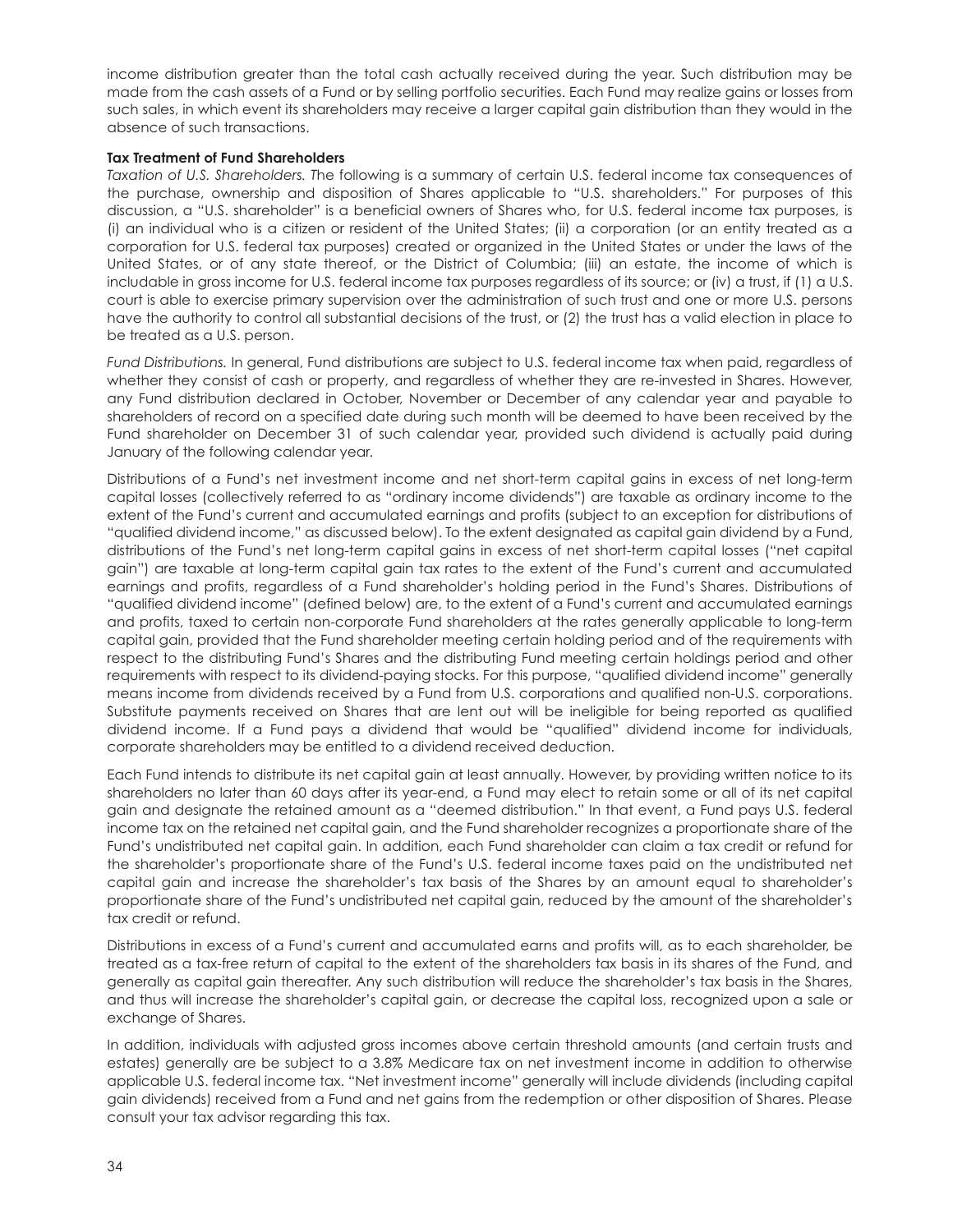If a Fund is a "qualified fund of funds" (i.e., a RIC at least 50% of the value of the total assets of which, at the close of each quarter of the taxable year, is represented by interests in other RICs) or more than 50% of the Fund's total assets at the end of a taxable year consist of non-U.S. stock or securities, the Fund may elect to "pass through" to its shareholders certain non-U.S. income taxes paid by the Fund. This means that each shareholder will be required to (i) include in gross income, even though not actually received, the shareholder's pro rata share of the Fund's non-U.S. income taxes, and (ii) either take a corresponding deduction (in calculating U.S. federal taxable income) or credit (in calculating U.S. federal income tax), subject to certain limitations.

Investors considering buying Shares just prior to a distribution should be aware that, although the price of the Shares purchased at such time may reflect the forthcoming distribution, such distribution nevertheless may be taxable (as opposed to a non-taxable return of capital).

*Sales or Exchange of Shares.* Any capital gain or loss realized upon a sale or exchange of Shares (including an exchange of Shares of one Fund for Shares of another Fund) generally is treated as a long-term gain or loss if the Shares have been held for more than one year. Any capital gain or loss realized upon a sale or exchange of Shares held for one year or less generally is treated as a short-term gain or loss, except that any capital loss on the sale or exchange of Shares held for six months or less is treated as long-term capital loss to the extent that capital gain dividends were paid (or deemed to be paid) with respect to the Shares.

*Creation Unit Issues and Redemptions.* On an issue of Shares of a Fund as part of a Creation Unit where the creation is conducted in-kind, an Authorized Participant generally recognizes capital gain or loss (assuming the Authorized Participant does not hold the securities as inventory) equal to the difference between (i) the fair market value (at issue) of the issued Shares (plus any cash received by the Authorized Participant as part of the issue) and (ii) the Authorized Participant's aggregate basis in the exchanged securities (plus any cash paid by the Authorized Participant as part of the issue). On a redemption of Shares as part of a Creation Unit where the redemption is conducted in-kind, an Authorized Participant recognizes capital gain or loss (assuming the Authorized Participant does not hold the securities as inventory) equal to the difference between (i) the fair market value (at redemption) of the securities received (plus any cash received by the Authorized Participant as part of the redemption) and (ii) the Authorized Participant's basis in the redeemed Shares (plus any cash paid by the Authorized Participant as part of the redemption). However, the IRS may assert, under the "wash sale" rules or on the basis that there has been no significant change in the Authorized Participant's economic position, that any loss on creation or redemption of Creation Units cannot be deducted currently.

In general, any capital gain or loss recognized upon the issue or redemption of Shares (as components of a Creation Unit) is treated either as long-term capital gain or loss, if the deposited securities (in the case of an issue) or the Shares (in the case of a redemption) have been held for more than one year, or otherwise as short-term capital gain or loss. However, any capital loss on a redemption of Shares held for six months or less is treated as long-term capital loss to the extent that capital gain dividends were paid (or deemed to be paid) with respect to such Shares.

*Back-Up Withholding*. Each Fund (or a financial intermediary such as a broker through which a shareholder holds Shares in the Fund) may be required to report certain information on the Fund shareholder to the IRS and withhold

U.S. federal income tax ("backup withholding") at a current rate of 24% from taxable distributions and redemption or sale proceeds payable to the Fund shareholder if (i) the Fund shareholder fails to provide a Fund with a correct taxpayer identification number or make required certifications, or if the IRS notifies the Fund that the Fund shareholder is otherwise subject to backup withholding, and (ii) the Fund shareholder is not otherwise exempt from backup withholding. Non-U.S. shareholders can qualify for exemption from backup withholding by submitting a properly completed IRS Form W-8BEN or W-8BEN-E. Backup withholding is not an additional tax and any amount withheld may be credited against a Fund shareholder's U.S. federal income tax liability.

#### **Taxation of Non-U.S. Shareholders**

The following is a summary of certain U.S. federal income tax consequences of the purchase, ownership and disposition of Shares applicable to "non-U.S. shareholders." For purposes of this discussion, a "non-U.S. shareholder" is a beneficial owner of Shares that is not a U.S. shareholder (as defined above) and is not an entity or arrangement treated as a partnership for U.S. federal income tax purposes. The following discussion is based on current law and is for general information only. If addresses only selected, and not all, aspects of U.S. federal income taxation applicable to non-U.S. shareholders.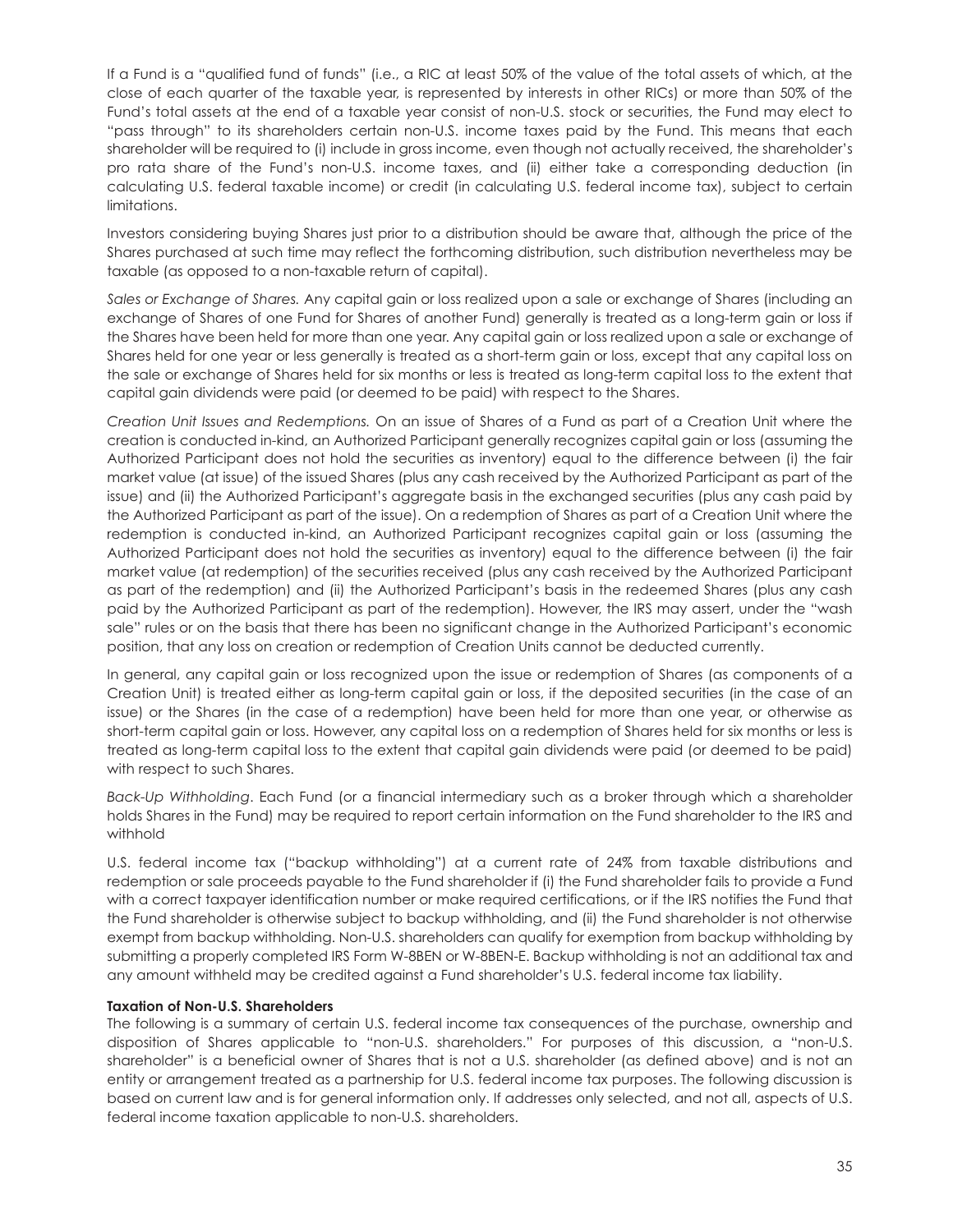With respect to non-U.S. shareholders of a Fund, the Fund's ordinary income dividends generally will be subject to U.S. federal withholding tax at a rate of 30% (or at a lower rate established under an applicable tax treaty), subject to certain exceptions for "interest-related dividends" and "short-term capital gain dividends" discussed below. Each Fund will not pay any additional amounts to shareholders in respect of any amounts withheld.

U.S. federal withholdings tax generally will not apply to any gain realized by a non-U.S. shareholder in receipt of a Fund's net capital gain. Special rules (not discussed herein) apply with respect to dividends of the Fund that are attributable to gain from the sale or exchange of "U.S. real property interests."

In general, all "interest related dividends" and "short-term capital gains dividends" (each defined below) will not be subject to U.S. federal withholding tax, provided that, among other requirements, the non-U.S. shareholder furnished a Fund with a completed IRS Form W8BEN or W-8BEN-E, as applicable, (or acceptable substitute documentation) establishing the non-U.S. shareholder's non-U.S. status and the Fund does not have actual knowledge or reason to know that the non-U.S. shareholder would be subject to such withholding tax if the non-U.S. shareholder were to receive the related amounts directly rather than as dividends from the Fund. "Interest-related dividends" generally means dividends designated by a Fund as attributable to such Fund's U.S.-source interest income, other than certain contingent interest and interest from obligations of a corporation or partnership in which such Fund is at least 10% shareholder, reduced by expenses that are allocable to such income. "Short-term capital gain dividends" generally means dividends designated by a Fund as attributable to the excess of such Fund's net short-term capital gain over its net long-term capital loss. Depending on its circumstances, a Fund may treat such dividends, in whole or in part,as ineligible for these exceptions from withholding.

In general, subject to certain exceptions, non-U.S. shareholders will not be subject to U.S. federal income or withholdings tax in respect of a sale or other disposition of Shares of a Fund.

To claim a credit or refund for any Fund-level taxes on any undistributed net capital gain (as discussed above)or any taxes collected through back-up withholdings (discussed below), a non-U.S. shareholder must obtain a U.S. taxpayer identification number and file a U.S. federal income tax return even if the non-U.S. shareholder would not otherwise be required to do so.

*Foreign Account Tax Compliance Act*. The U.S. Foreign Account Tax Compliance Act ("FATCA") generally imposes a 30% withholding tax on "withholdable payments" (defined below) made to (i) a "foreign financial institution" ("FFI"), unless the FFI enters into an agreement with the IRS to provide information regarding certain of direct and indirect its U.S. accounts and satisfy certain due diligence and other specified requirements, and (ii) a "non-financial foreign entity" ("NFFE") unless such NFFE provides certain information about its direct and indirect "substantial U.S. owners" to the withholding agent or certifies that it has no such U.S. owners. The beneficial owner of a "withholdable payment" may be eligible for a refund or credit of the withheld tax. The U.S. government also has entered into intergovernmental agreements with other jurisdictions to provide an alternative, and generally easier, approach for FFIs to comply with FATCA. If the shareholder is a tax resident in a jurisdiction that has entered into an intergovernmental agreement with the U.S. government, the shareholder will be required to provide information about the shareholder's classification and compliance with the intergovernmental agreement.

"Withholdable payments" generally include, among other items, U.S.-source interest and dividends, and gross proceeds from the sale or disposition of property of a type that can produce U.S. source interest or dividends. However. Proposed regulations may eliminate the requirement to withhold on payments of gross proceeds from dispositions.

Each Fund or a shareholder's broker may be required to impose a 30% withholding tax on withholdable payments to a shareholder if the shareholder fails to provide the Fund with the information, certifications or documentation required under FATCA, including information, certification or documentation necessary for the Fund to determine if the shareholder is a non-U.S. shareholder or a U.S. shareholder and, if it is a non-U.S. shareholder, if the non-U.S. shareholder has "substantial U.S. owners" and/or is in compliance with (or meets an exception from) FATCA requirements. Each Fund will not pay any additional amounts to shareholders in respect of any amounts withheld. A Fund may disclose any shareholder information, certifications or documentation to the IRS or other parties as necessary to comply with FATCA.

The requirements of, and exceptions from, FATCA are complex. All prospective shareholders are urged to consult their own tax advisors regarding the potential application of FATCA with respect to their own situation.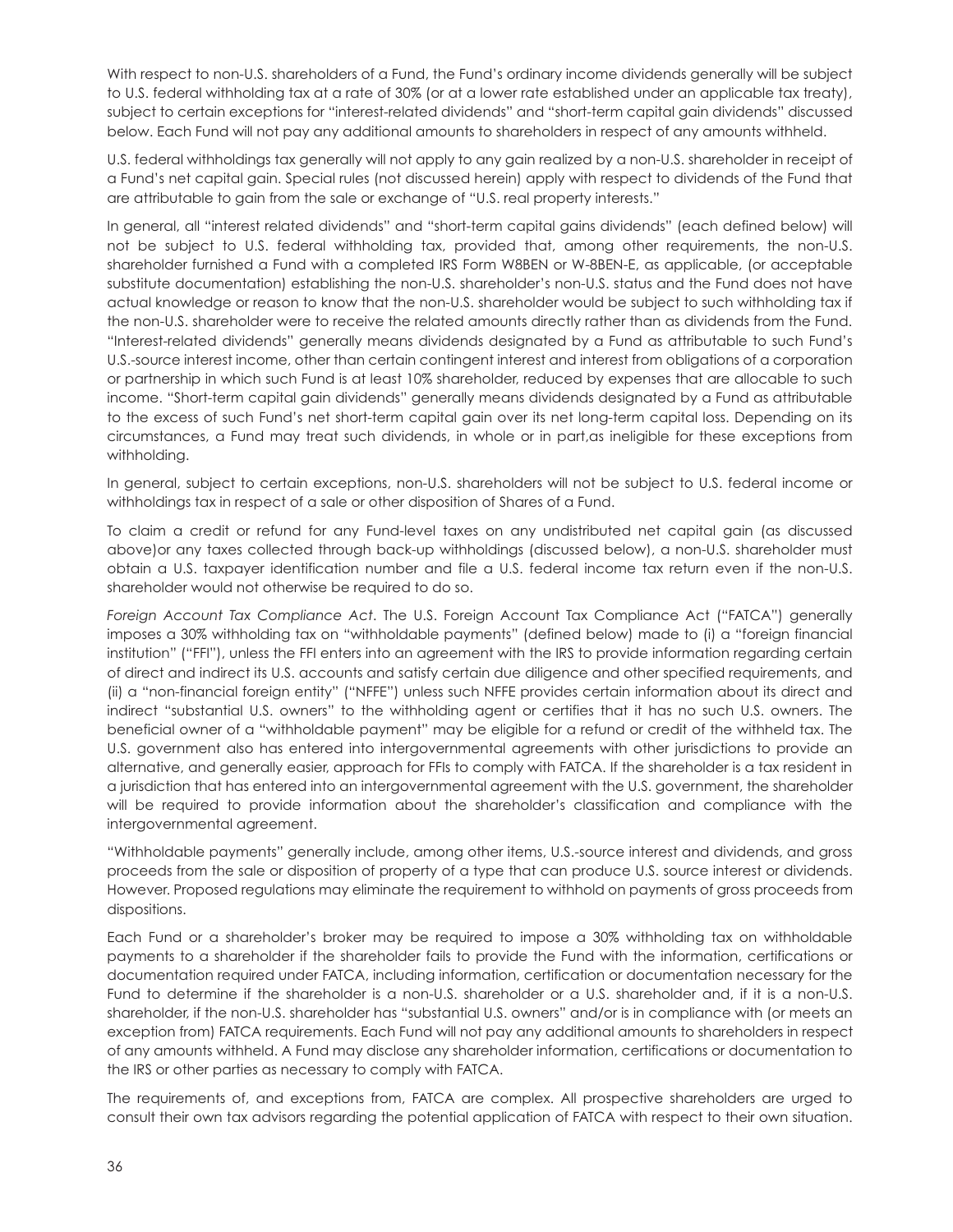For a more detailed tax discussion regarding an investment in the Funds please see the section of the SAI entitled "U.S. Federal Income Taxation."

## Code of Ethics

The Trust, Advisor, Subadvisor and Distributor each have adopted a code of ethics under Rule 17j-1 of the 1940 Act that is designed to prevent affiliated persons of the Trust, the Advisor, the Subadvisor and the Distributor from engaging in deceptive, manipulative or fraudulent activities in connection with securities held or to be acquired by the Funds (which may also be held by persons subject to a code). There can be no assurance that the codes will be effective in preventing such activities. The codes permit personnel subject to them to invest in securities, including securities that may be held or purchased by the Funds. The codes are on file with the SEC and are available to the public.

## Fund Website and Disclosure of Portfolio Holdings

The Advisor maintains a website for the Funds at newyorklifeinvestments.com. The website for the Funds contains the following information, on a per-Share basis, for each Fund: (1) the prior Business Day's NAV; (2) the reported midpoint of the bid-ask spread at the time of NAV calculation (the "Bid-Ask Price"); (3) a calculation of the premium or discount of the Bid-Ask Price against such NAV; and (4) data in chart format displaying the frequency distribution of discounts and premiums of the Bid-Ask Price against the NAV, within appropriate ranges, for each of the four previous calendar quarters (or for the life of a Fund if, shorter). In addition, on each Business Day, before the commencement of trading in Shares on the NYSE Arca, each Fund will disclose on its website (newyorklifeinvestments.com) the identities and quantities of the portfolio securities and other assets held by each Fund that will form the basis for the calculation of NAV at the end of the Business Day.

#### **Proxy Portfolio and Proxy Overlap**

Information regarding the contents of the Proxy Portfolio, and the percentage weight overlap between the holdings of the Proxy Portfolio and a Fund's Actual Portfolio holdings that formed the basis for its calculation of NAV at the end of the prior Business Day (the "Proxy Overlap"), can be found on each Fund's website: newyorklifeinvestments.com.

A description of each Fund's policies and procedures with respect to the disclosure of the Fund's portfolio securities is available in the SAI.

## Other Information

The Funds are not sponsored, endorsed, sold or promoted by the NYSE Arca. The NYSE Arca makes no representation or warranty, express or implied, to the owners of Shares or any member of the public regarding the advisability of investing in securities generally or in the Funds particularly or the ability of the Funds to achieve their objectives. The NYSE Arca has no obligation or liability in connection with the administration, marketing or trading of the Funds.

Actively Managed Solutions (AMS<sup>SM</sup>) is a service mark of NYSE Group, Inc. or its affiliates ("NYSE") and has been licensed for use by IndexIQ Advisors LLC ("Licensee") in connection with the Funds. Neither Licensee nor the Funds is sponsored, endorsed, sold or promoted by NYSE. NYSE makes no representations or warranties regarding Licensee or the Funds or the ability of the AMS<sup>SM</sup> to track the intra-day performance of any fund.

NYSE MAKES NO EXPRESS OR IMPLIED WARRANTIES, AND HEREBY EX-PRESSLY DISCLAIMS ALL WARRANTIES OF MER-CHANTABILITY OR FITNESS FOR A PARTICULAR PURPOSE WITH RESPECT TO AMSSM OR ANY DATA INCLUDED THEREIN. IN NO EVENT SHALL NYSE HAVE ANY LIABILITY FOR ANY SPECIAL, PUNITIVE, INDIRECT, OR CONSEQUENTIAL DAMAGES (INCLUDING LOST PROFITS), EVEN IF NOTIFIED OF THE POSSIBILITY OF SUCH DAMAGES.

For purposes of the 1940 Act, each Fund is treated as a registered investment company and the acquisition of Fund Shares by other registered investment companies and companies relying on Sections 3(c)(1) and 3(c)(7) of the 1940 Act is subject to the restrictions of Section 12(d)(1) of the 1940 Act and the related rules and interpretations.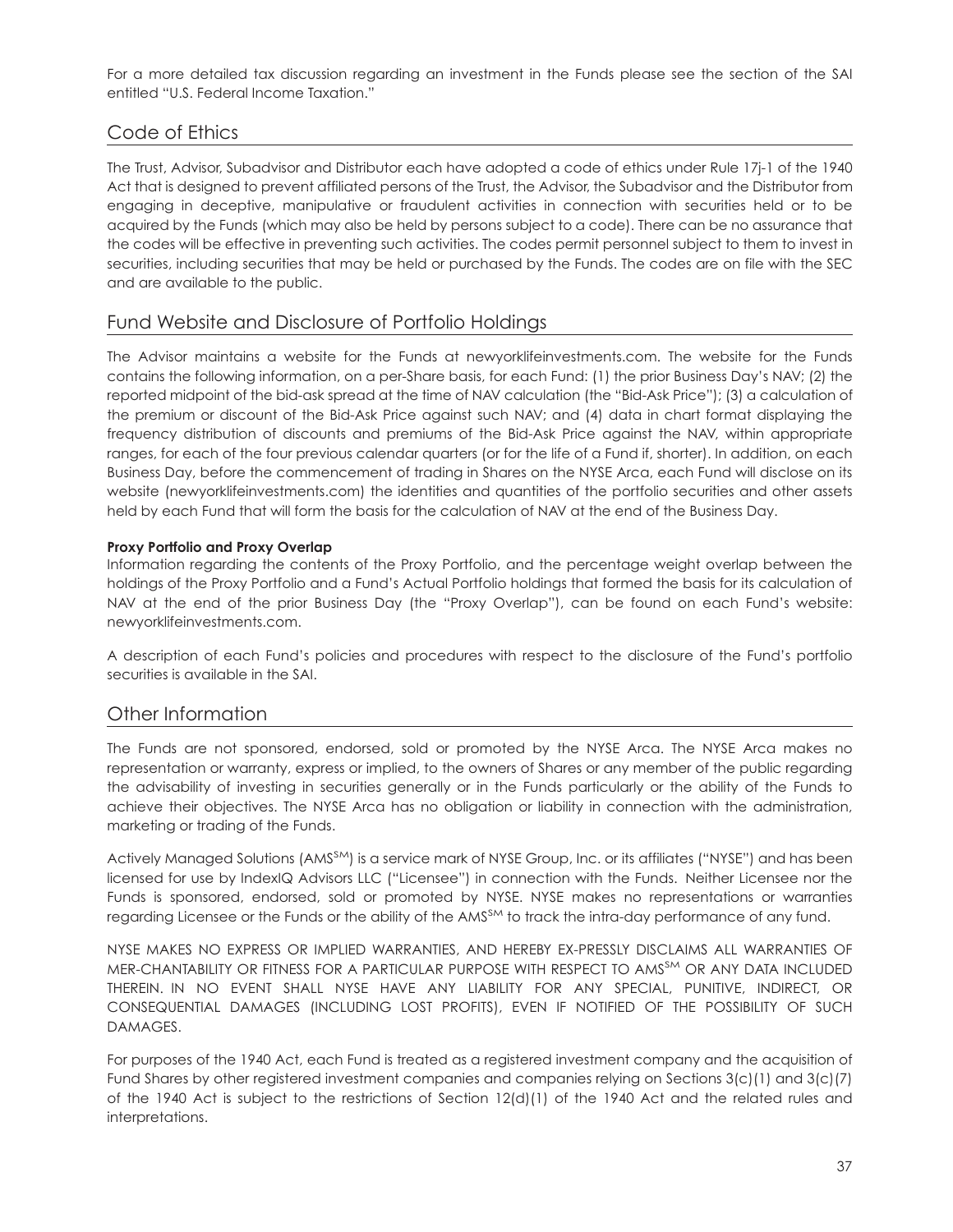# Financial Highlights

Financial highlights are not presented for the Funds since the Funds have not commenced operations.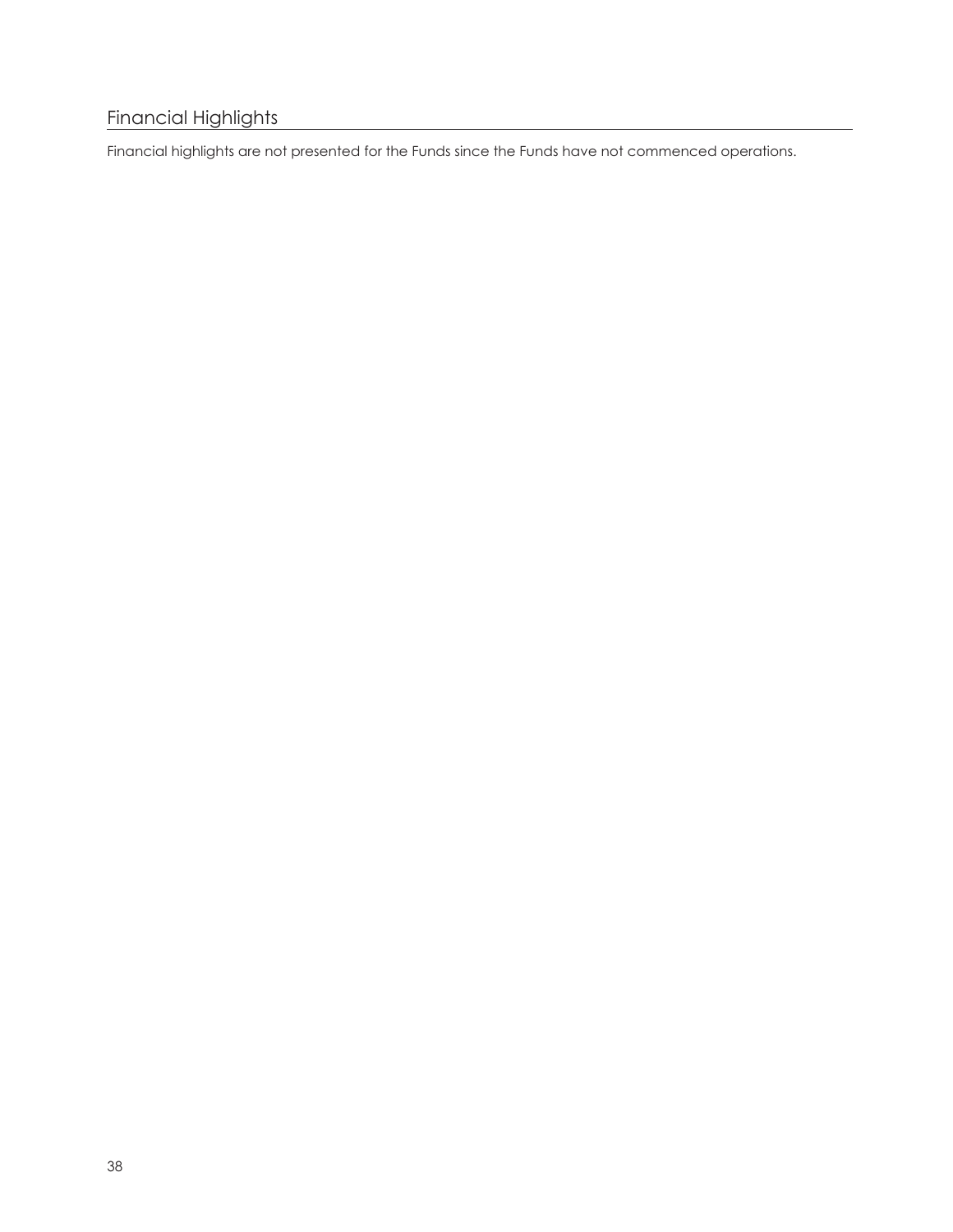# Privacy Policy

The following notice does not constitute part of the Prospectus, nor is it incorporated into the Prospectus.

The Trust is committed to respecting the privacy of personal information you entrust to us in the course of doing business with us.

The Trust may collect non-public personal information from various sources. The Trust uses such information provided by you or your representative to process transactions, to respond to inquiries from you, to deliver reports, products, and services, and to fulfill legal and regulatory requirements.

We do not disclose any non-public personal information about our customers to anyone unless permitted by law or approved by the customer. We may share this information within the Trust's family of companies in the course of providing services and products to best meet your investing needs. We may share information with certain third-parties who are not affiliated with the Trust to perform marketing services, to process or service a transaction at your request or as permitted by law. For example, sharing information with companies that maintain or service customer accounts for the Trust is essential. We may also share information with companies that perform administrative or marketing services for the Trust, including research firms. When we enter into such a relationship, we restrict the companies' use of our customers' information and prohibit them from sharing it or using it for any purposes other than those for which they were hired.

We maintain physical, electronic, and procedural safeguards to protect your personal information. Within the Trust, we restrict access to personal information to those employees who require access to that information in order to provide products or services to our customers such as handling inquiries. Our employment policies restrict the use of customer information and require that it be held in strict confidence.

We will adhere to the policies and practices described in this notice for both current and former customers of the Trust.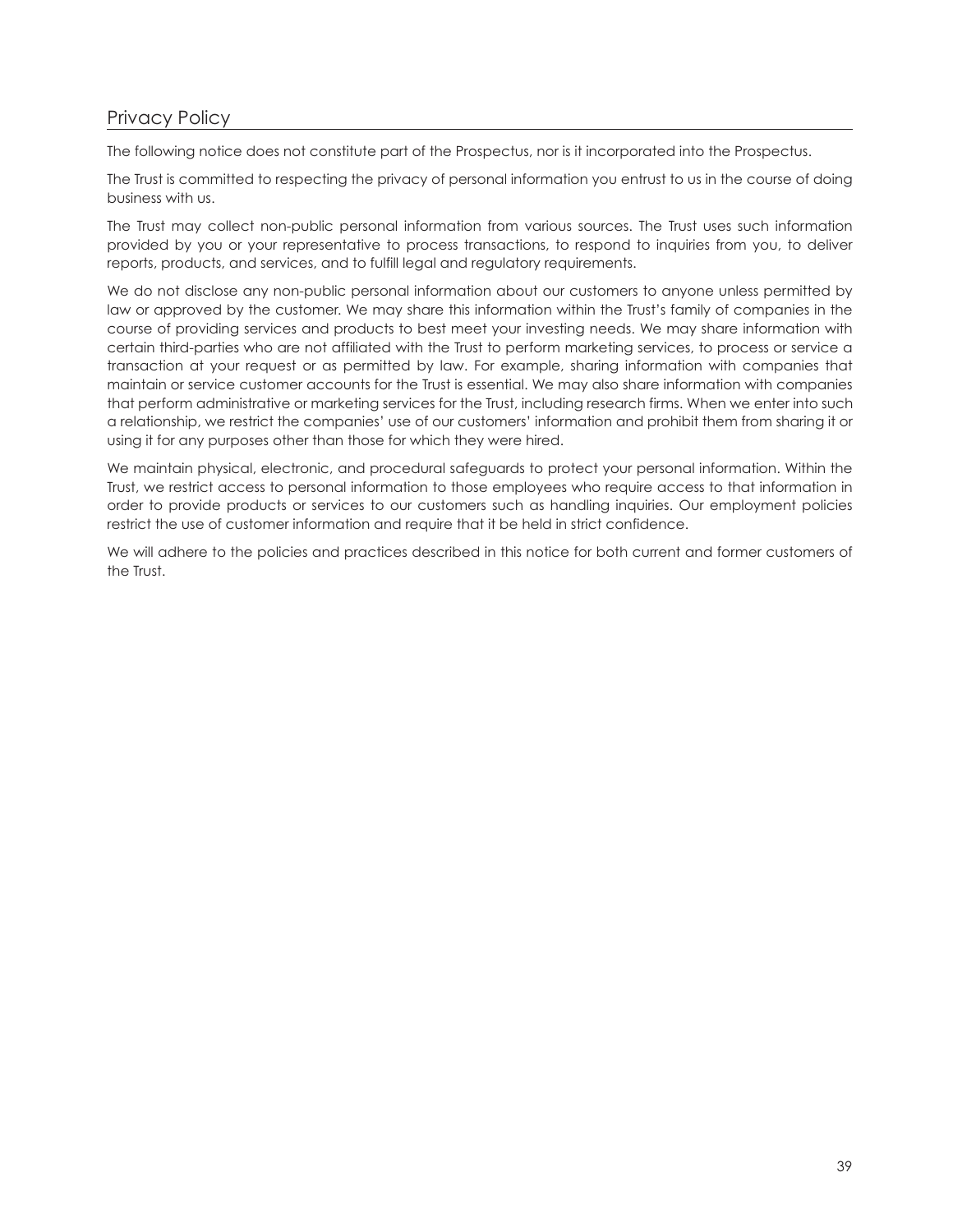# Frequently Used Terms

| Trust                           | IndexIQ Active ETF Trust, a registered open-end investment company                                                                                                          |
|---------------------------------|-----------------------------------------------------------------------------------------------------------------------------------------------------------------------------|
| Funds                           | The investment portfolios of the Trust                                                                                                                                      |
| <b>Shares</b>                   | Shares of the Funds offered to investors                                                                                                                                    |
| Advisor                         | IndexIQ Advisors LLC                                                                                                                                                        |
| Custodian                       | The Bank of New York Mellon, the custodian of the Funds' assets                                                                                                             |
| Distributor                     | ALPS Distributors, Inc., the distributor to the Funds                                                                                                                       |
| AP or Authorized<br>Participant | Certain large institutional investors such as brokers, dealers, banks or<br>other entities that have entered into authorized participant agreements<br>with the Distributor |
| NYSE Arca or<br>Exchange        | NYSE Arca, Inc., the primary market on which Shares are listed for trading                                                                                                  |
| 1940 Act                        | Investment Company Act of 1940, as amended                                                                                                                                  |
| <b>NAV</b>                      | Net asset value                                                                                                                                                             |
| SAI                             | Statement of Additional Information                                                                                                                                         |
| <b>SEC</b>                      | Securities and Exchange Commission                                                                                                                                          |
| Secondary Market                | A national securities exchange, national securities association or<br>over-the-counter trading system where Shares may trade from time to<br>time                           |
| Securities Act                  | Securities Act of 1933, as amended                                                                                                                                          |
| Subadvisor                      | Winslow Capital Management, LLC                                                                                                                                             |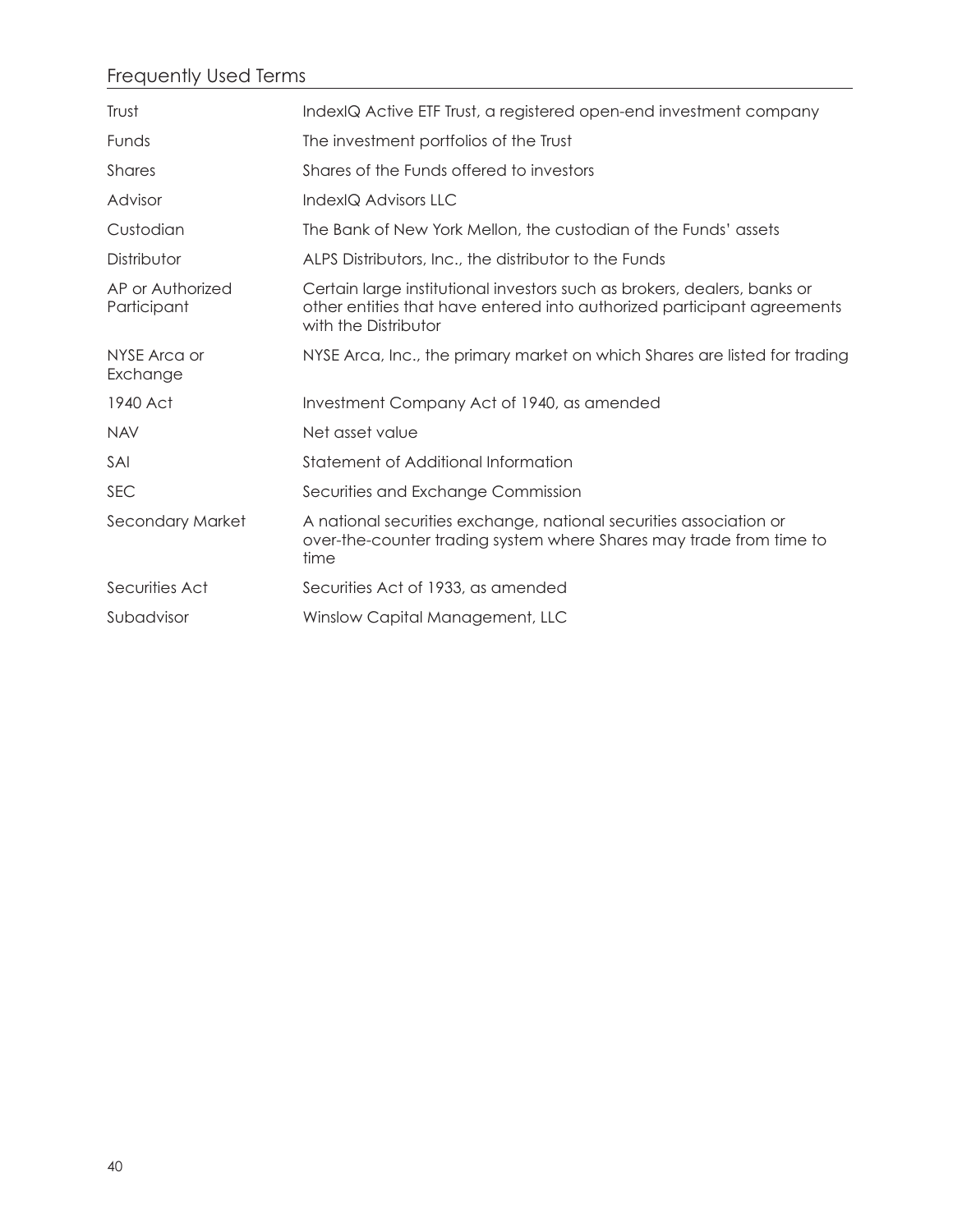IndexIQ Active ETF Trust Mailing Address 51 Madison Avenue New York, New York 10010 newyorklifeinvestments.com